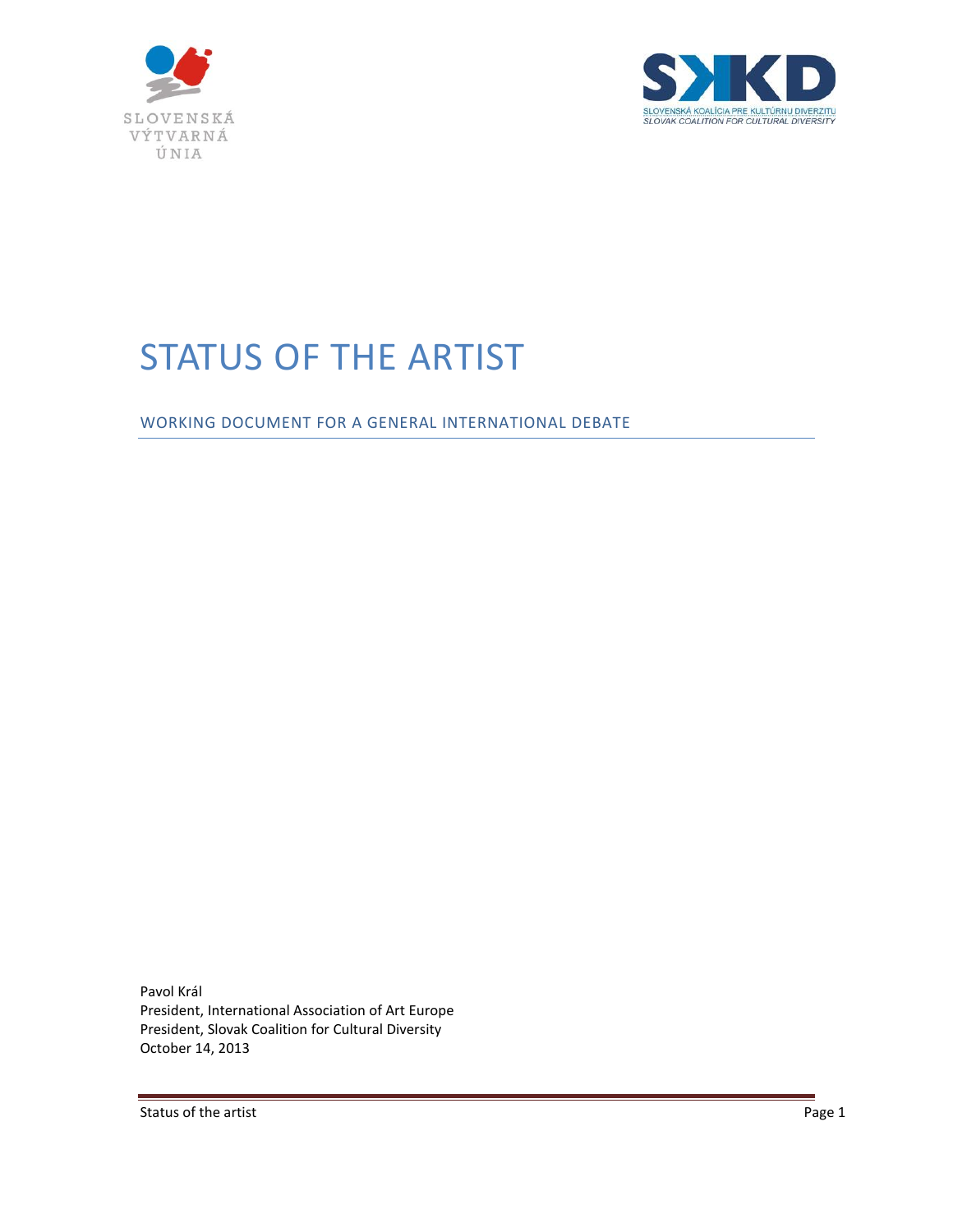



# Table of contents

| Summary of responses                                                              |  |  |
|-----------------------------------------------------------------------------------|--|--|
|                                                                                   |  |  |
|                                                                                   |  |  |
|                                                                                   |  |  |
|                                                                                   |  |  |
|                                                                                   |  |  |
|                                                                                   |  |  |
|                                                                                   |  |  |
|                                                                                   |  |  |
|                                                                                   |  |  |
|                                                                                   |  |  |
|                                                                                   |  |  |
|                                                                                   |  |  |
|                                                                                   |  |  |
|                                                                                   |  |  |
|                                                                                   |  |  |
|                                                                                   |  |  |
|                                                                                   |  |  |
|                                                                                   |  |  |
|                                                                                   |  |  |
|                                                                                   |  |  |
|                                                                                   |  |  |
| Appendix 1 - General discussion on the needs for and results of this research  35 |  |  |
|                                                                                   |  |  |
|                                                                                   |  |  |
|                                                                                   |  |  |
|                                                                                   |  |  |
|                                                                                   |  |  |
|                                                                                   |  |  |
|                                                                                   |  |  |
|                                                                                   |  |  |
|                                                                                   |  |  |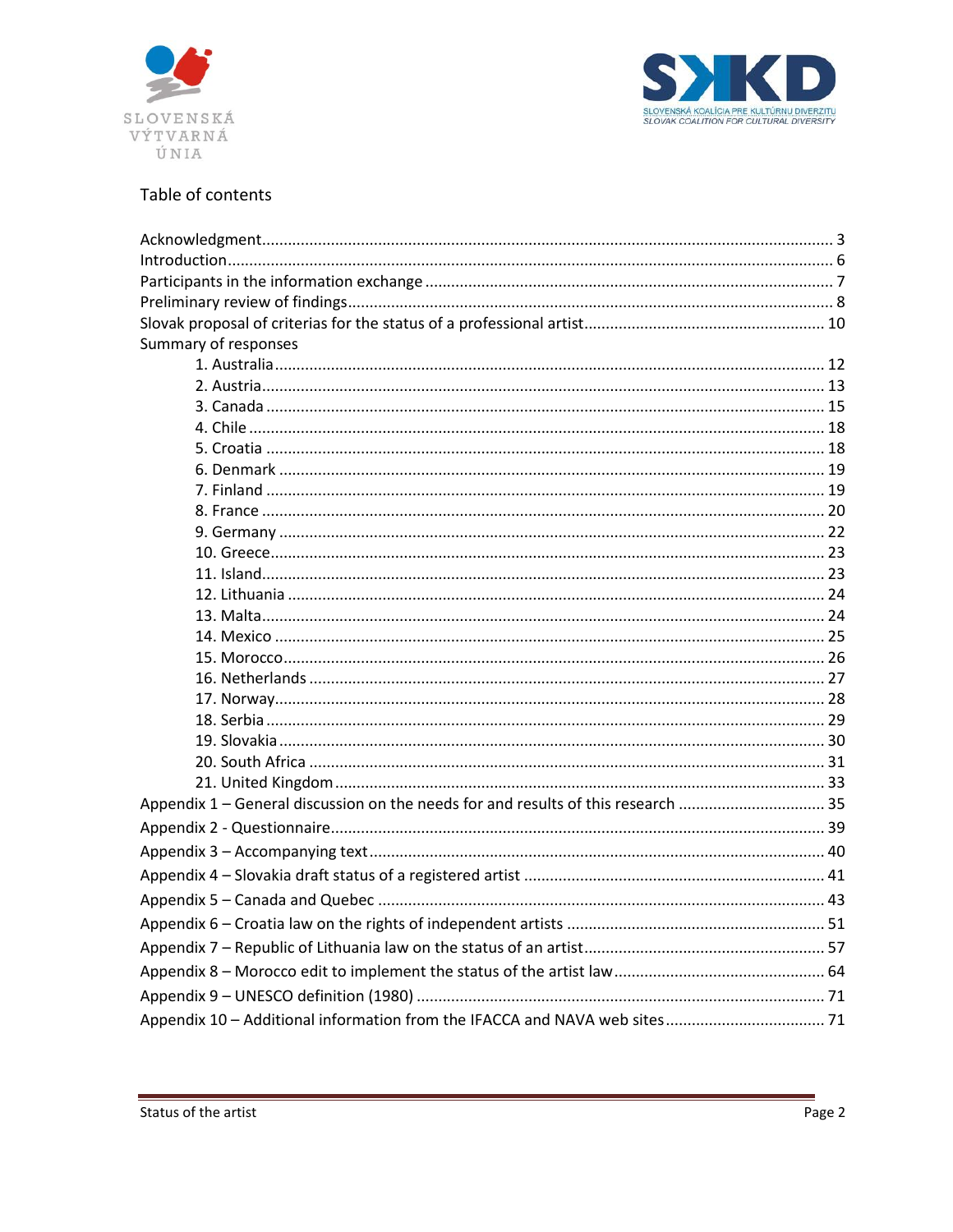



## <span id="page-2-0"></span>**ACKNOWLEDGMENT**

*I would like to thank everyone who participated in the preparation of this working document. Without their cooperation, this summary would not have come to existence:*

- *Representatives of international artists, organizations, colleagues in Europe IAA, IAA / AIAP, IFCCD, ECCD and ECA who supported the initiative and contributed to the spread among artists organizations.*
- *Artists from many countries, who responded to our proposal and submitted not only completed questionnaire, but often additional comments.*
- *Colleagues of the board of directors of the Slovak Coalition for Cultural Diversity (SCCD). Without their long-standing effort and real, open and constructive cooperation it would have not been possible to make status of the artist a reality in Slovakia.*
- *A wider range of colleagues in the Slovak Coalition Council, in the Slovak Union of Visual Arts, our predecessors, who have raised this issue in Slovakia back in the 90s, or those who participated in translating documents or supported our initiative in any other way.*
- *The Minister of Culture of the Slovak Republic and members of his team at the Ministry, who want to see this problem resolved and have encouraged us to collect factual information, to formulate constructive proposals, and to launch this international debate.*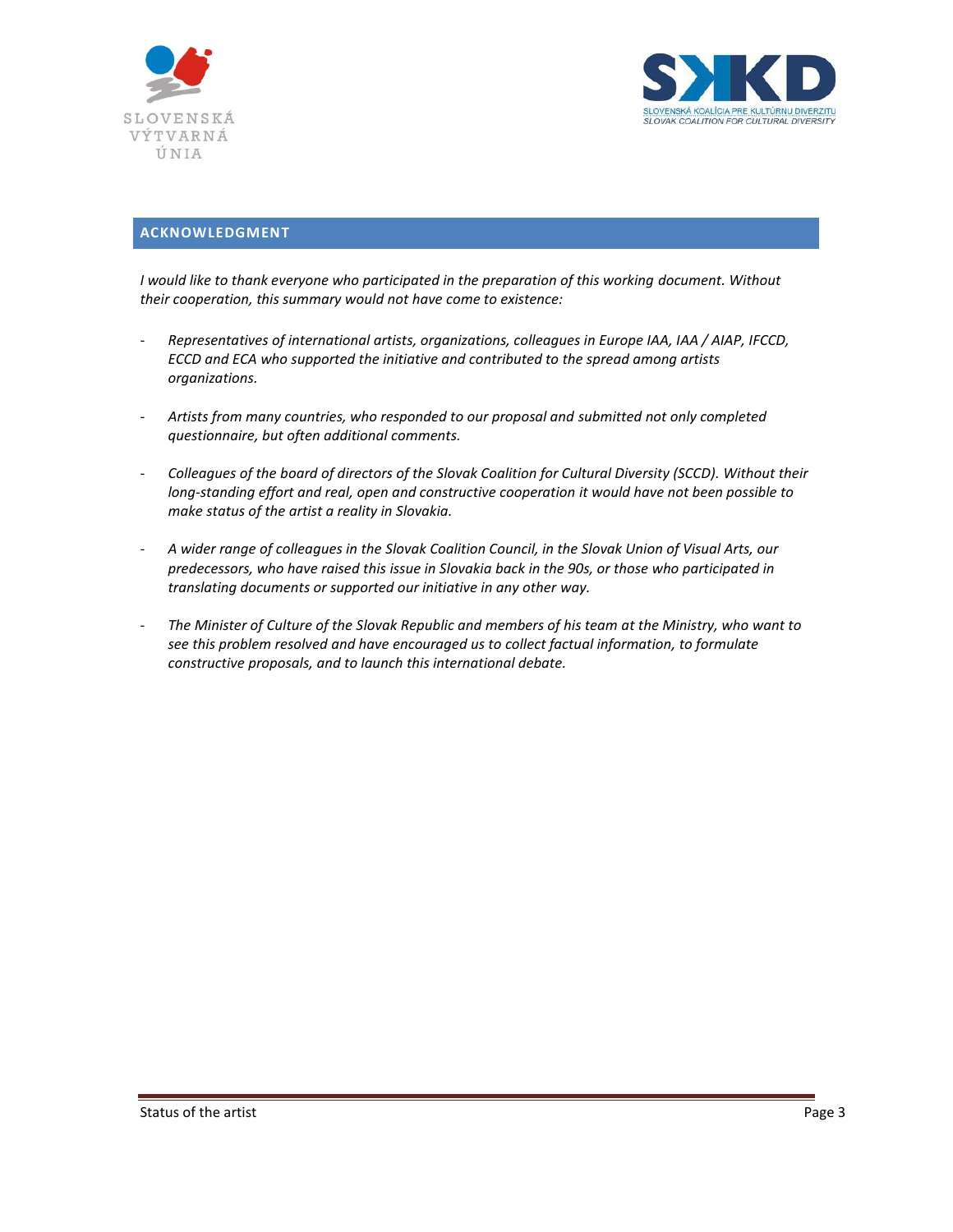



### Dear colleagues,

This is an example of effective international cooperation: a proposed legal definition of a professional artist and a questionaire on the status of an artist were sent to 5 international cultural organizations - IAA Europe, IAA/AIAP, IFCCD, IFACCA and ECA. I got answers from all of them.

Ericarts: Germany (Prof. Andreas Wiesand)

International Association of Art Europe (IAA Europe): France (Anne Pourny), Norway (Grete Marstein).

IAA/AIAP: Chile, South Africa (Anton Loubser), Mexico (Rosa Maria)

International Federation of Coalitions for Cultural Diversity (IFCCD): Australia (Ray Argall), Morocco (El Hassane Neffali), Canada (great help especially from Charles Vallerand - lots of information - not only positive but very complex), Austria (Yvonne Gimpel)

International Federation of Arts Council and Cultural Agencies (IFACCA): Australia (Sarah Gardner)

European Council of Artists (ECA): Malta (Narcy Kalemata), Denmark (Elisabeth Diedrichs), Finland (Ilkka Niemeläinen), Lithuania (Cornelius Platelis)

I summarized the opinions, infomation and examples of related laws from 21 countries from 4 continents (with great help from my colleagues from the Slovak Coalition for Cultural Diversity and the Slovak Union of Visual Art). We have found issues to often repeat themselves and to be very similar – now that we have answers from many countries, it is easier to compare. I believe that it can be useful to artists.

The 10th General Assembly of the International Association of Art Europe (IAA Europe) approved the following, in Oslo, Norway, this past October 5, 2013:

- Call upon Member-State governments draw from the best practices of specific laws on the status of an artist to improve the social, creative, employment and taxation conditions of artists taking into consideration their creative contribution to each nation's cultural development.
- Organize a conference on the status of the artist probably in Jerusalem in the fall of 2014 (we will discuss it with the organizer of GA IAA Europe 2014 – National Committee Israel).

We are very pleased with the positive response from countries, such as Morroco, where they are also working on the status of artist. We wish the best to our colleague Hassan El Neffali and all the others: it is very encouraging to know that they are actively engaged in a reform of the national legislation. We hope that this analysis will be somehow helpful and contribute to their efforts.

The process is not finished yet: we will be very happy to get reactions, comments, and especially missing information. We are continuously working on the analysis, voluntarily and in our free time. And therefore be so kind and excuse our minor errors or inaccuracies due to translation for example.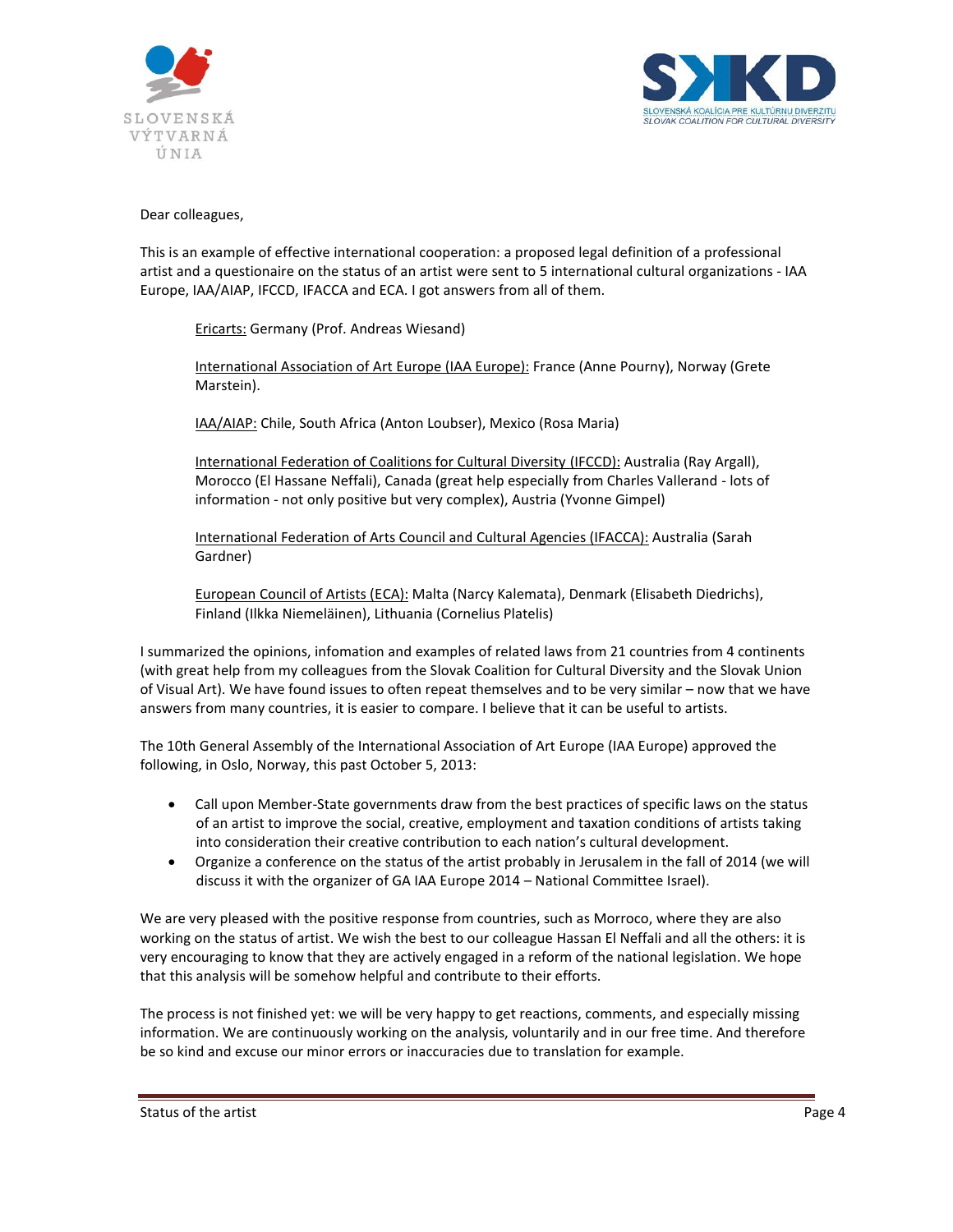



It is an open working document. We will appreciate if you could point out the mistakes or provide any other kind of comments on the issues.

Thanks once again to all who took part - or are going to take part - in the discussion.

\*\*\*

The following summary/draft includes information provided by our partners in 21 countries worldwide. Please, bear in mind that it is a work in progress which focusses mainly - as a first step - on the following question: Who to include under the status of the artist?

The second step would be to analyze concrete measures to address the problems of artists in different countries. Our goal is to initiate an international discussion on this issue and come up with recommendations that would be acceptable to artists and governments.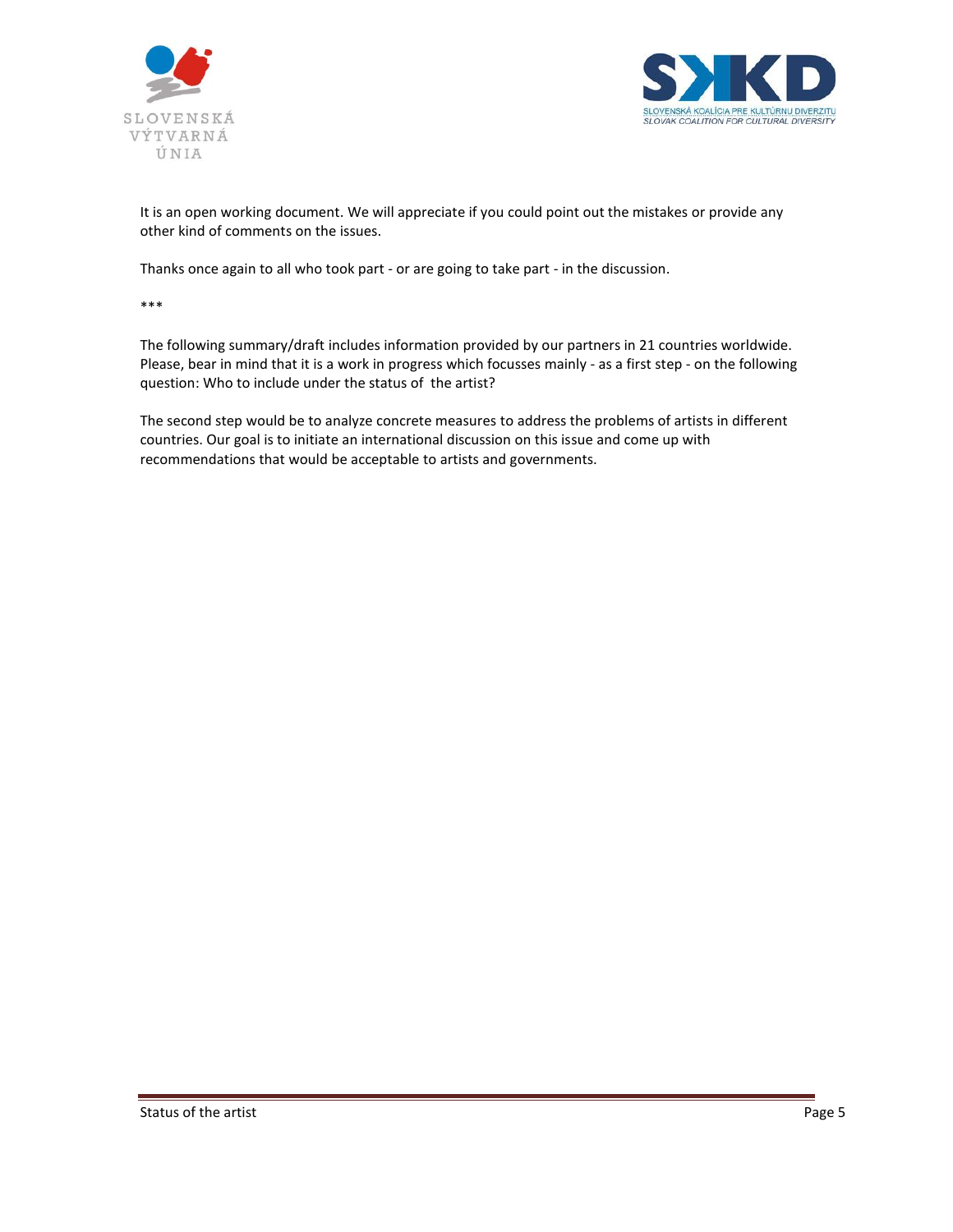



# <span id="page-5-0"></span>**INTRODUCTION**

The improvement of the legal and social status of artists is one of the main goals of the Slovak Coalition for Cultural Diversity. It is also an important activity for many international artists associations with which we cooperate on a long term basis.

One of the ways of fulfilling this goal is a new legislation – a law on the status of an artist. Slovak artists have been discussing this issue for over two decades.Recently, we have seen that there was a real chance to move away from mere discussions and to enter the phase when things might actually be done: at a meeting between the SCCD and the Minister of Culture in May 2012, we reached an informal agreement to establish a working group to analyze the current situation and prepare a draft proposal. This group, consisting of SCCD members and ministry representatives - had several meetings until, at the end of 2012, an official working group was appointed by the Minister. It is now a part of the Slovak Governmental Council for Culture (advisory body).

With the aim to contribute to the achievement of a desired result:

- We continuously analyze artists' opinions and their situation in Slovakia and abroad. In the fall of 2012, I developped a basic analysis of the legislative framework of the status of the artist (see apendix 2) as well as a questionnaire (see apendix 3). I presented these documents during meetings with 5 international cultural organizations and disseminated them to our partners IAA, IAA Europe, ECA, IFCCD, and ECCD.
- Based on the collected data, we try to unite artists around common positions while searching for acceptable and feasible solutions for both the artist community and the government. The Slovak Coalition and its board play a key role in this process; activities are also facilitated by the Slovak Union of Visual Arts and other associations. The information is placed on our website and discussed at meetings and debates.

The SCCD board has prepared a draft version of The Status of the Artist provison as the starting point of discussions in the working group (see appendix 4).

Hereinafter, you will find a preliminary summary of the information I have receivedfrom several countries as well as the specific laws or texts related to their implementation in countries where status of the artist has already been incorporated in the social framework (Canada, Lithuania, Croatia, Morocco).

I have no doubts about the fact that international cooperation in this area can be beneficial to all parties involved. Despite differences in legal and social systems, the notion of the status of an artist and a common basic definition of concepts and criterias can save time and energy, but, most importantly, bring effective solutions – to the benefit of both artists and societies.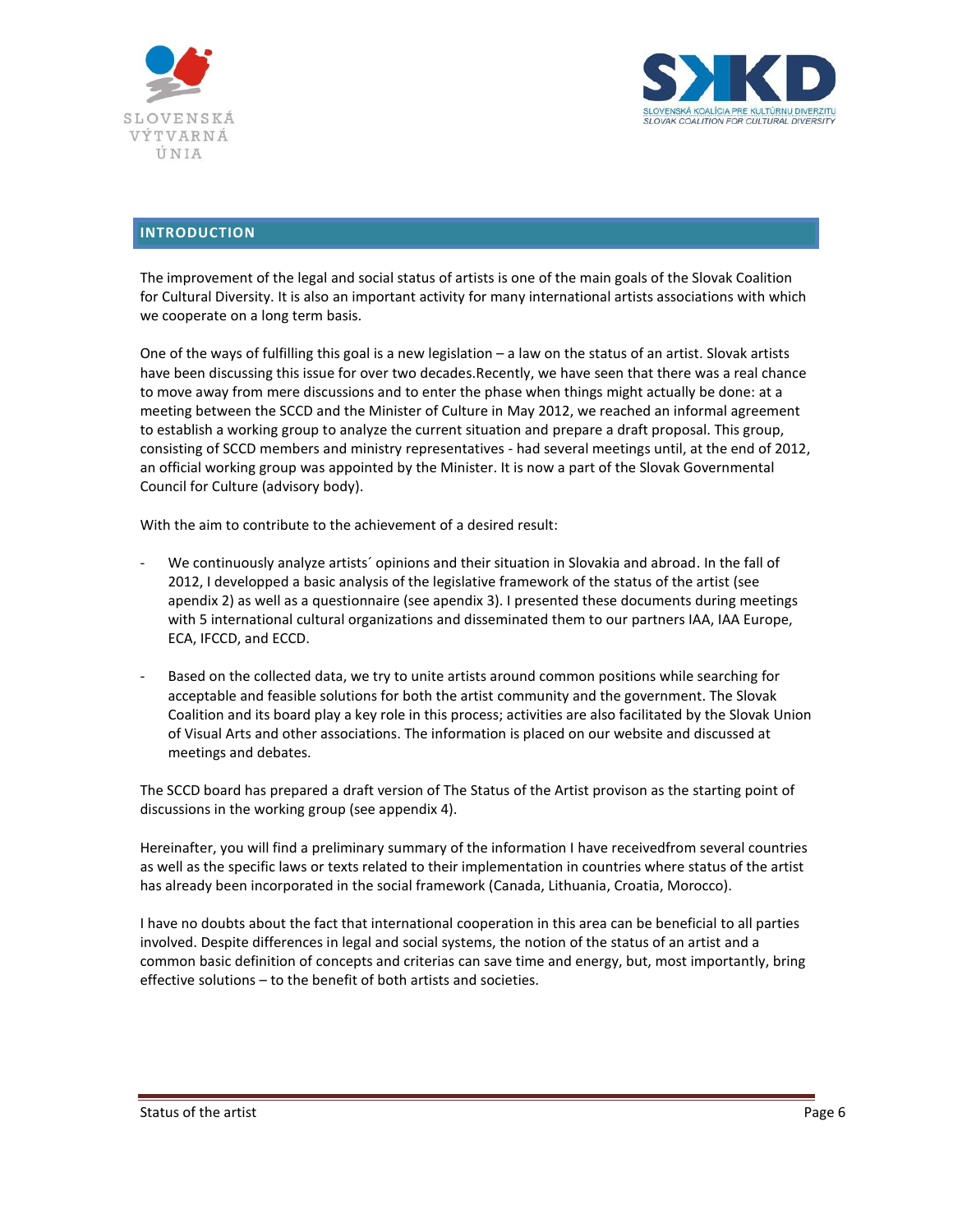



# <span id="page-6-0"></span>**PARTICIPANTS IN THE INFORMATION EXCHANGE**

Our call for contributions was heard by dozens of artists and organizations from 21 countries on 4 continents (Europe, North, Central and South America, Africa and Australia):

- 1/ Australia
- 2/ Austria
- 3/ Canada
- 4/ Chile
- 5/ Croatia
- 6/ Denmark
- 7/ Finland
- 8/ France
- 9/ Germany
- 10/ Greece
- 11/ Iceland
- 12/ Lithuania
- 13/ Malta
- 14/ Mexico
- 15/ Morocco
- 16/ Netherland
- 17/ Norway
- 18/ Serbia
- 19/ Slovakia
- 20/ South Africa
- 21/ United Kingdom

#### OTHER COUNTRIES HAVE EXPRESSED AN INTEREST:

Bolivia Nicaragua Puerto Rico Uruguay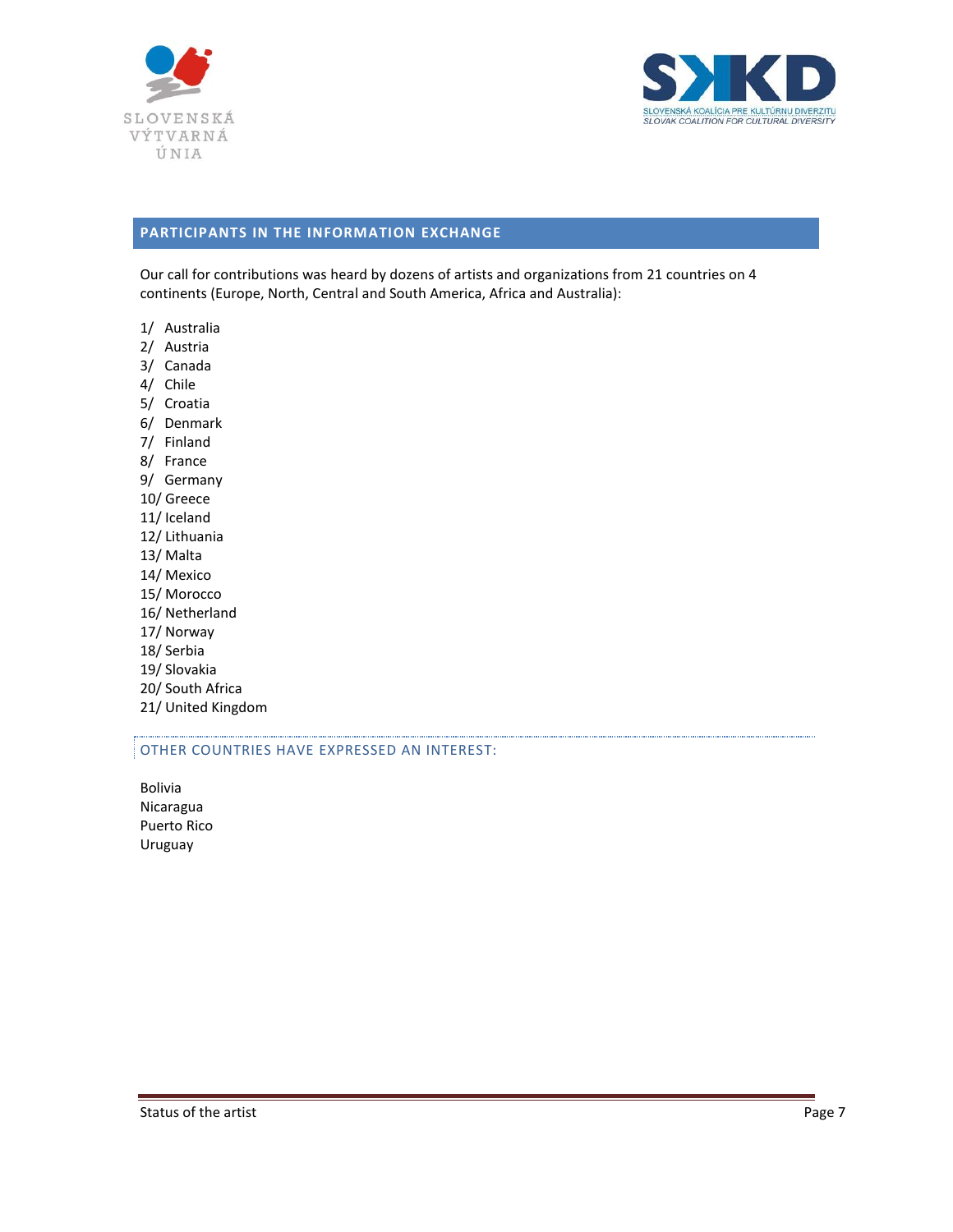



# <span id="page-7-0"></span>**PRELIMINARY REVIEW OF FINDINGS**

## GENERALLY, WE CAN CONCLUDE THAT:

Governments worldwide have different approaches towards artists and culture: some states have complex legal provisions while others incorporate specific references/articles in other legislations.

Despite the fact that culture is a complex and varying system thta encompasses many artforms (visual arts, music, theater, film, literature, etc.), and despite the fact that artists themselves can be very emotional about the issue, most responses were highly positive. A prevailing number of respondents understood the concept, expressed their support, and vere genuinely interested in the results of our analysis. They also expressed their willingness to further cooperate in this effort.

A selection of relevant excerpts from the responses we have received is presented in the next section. By way of introduction, I will try to address uncertainties and doubts raised either in the information exchange or in the comments and clarify our intent, to avoid "getting lost" in addressing problems that this initiative has no ambition to solve.

*Our objective is not to aggravate the situation or to discriminate "artists" (artists as defined by UNESCO, what we fully respect). Our proposal will not solve their situation and does not attempt to deal with it as it goes beyond the reach of our initiative.* 

Of course, that does not mean that solutions do not exist. We, in Slovakia, and I personally, actively support the many proposals aimed at solving the situation of an "ARTIST" in the broadest sense: support for non-professional artistic activity (with no purpose of financial income), the grant system, state funding of cultural and artistic activities, support for arts education, etc.

Thus, our attempt at defining a PROFESSIONAL ARTIST, and solve the specific problems that this raises, does not mean a rejection of OTHER proposals aiming to solve OTHER problems faced by artists, who receive no income from their artistic activities. Any complementary initiative is welcomed.

At the same time, we think that although we do not know how to solve ALL problems with one proposal, it is no reason to give up and abandon the one most likely to solve the problems of most ARTISTS: the aim is to find the way to solve the specific problems of artists whose artistic activity generates revenues and thus has an impact on their income tax and social security (hence to distinguish them from a wider group of "artists" we use the term "professional artist").

### OUR AIM IS:

- ∙ *To launch an international exchange of views between experts either on the provisions of the status of the artist law where it exist (see Canada, Lithuania, Croatia, and Morocco), or through specific measures for artists in other laws.*
- ∙ *To try to come up with a universal and viable FRAMEWORK that defines the status of a professional artist, pulling from positive examples applied in practice, which could help improve*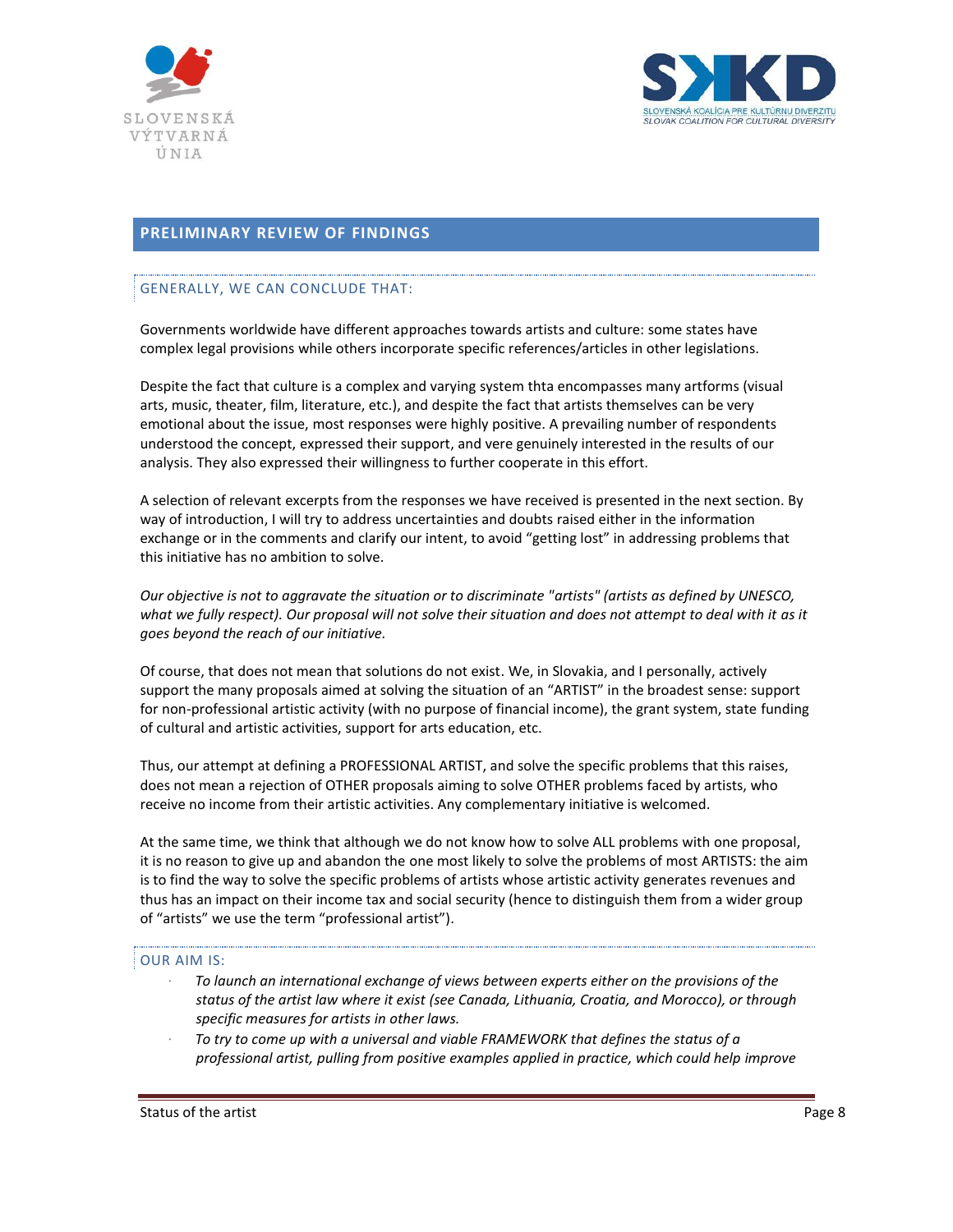



*the situation in countries where such a legal framework is missing and existing measures are not sufficient.*

Even when there is a consensus around the need to give a status to professional artists –our aim is not and cannot be to IMPOSE our views on artists, associations, or even states.

*In response to the concerns expressed by our colleague and friend from South Africa, Anton Loubser, I would say that, with regard to South Africa, and most African countries, traditional national values, crafts, etc. continue to play an important role in considering who is identified as a 'professional artist'. As he says, we should be careful not to encourage the criticism sometimes head in non-European circles that say that European countries (and the USA) tend to dictate to the rest of the world.*

It is not and cannot be our goal to dictate anything to any country. None of us has such power. Any framework model can only stand as a recommendation or INSPIRATION for artists in search of concrete solutions through specific examples. Partial or fundamental recommandations are made to be discussed, and the decision making remains in the hands of the countrys themselves.

As for WHO came up with a proposal is not important, whether from Europe or other parts of the world. The important thing is whether the proposal or the whole discussion can somehow help artists.

In response to the concerns expressed by our African colleague, the best is perhaps to give an African exemple, such as the protection of artists defined in the laws of Morocco (eg. Chapter III / Article 9 - see page 28 and Appendix 8, page 70), and another one from a non-European country, for instance Mexico, where it is possible for artists to pay their taxes in kind, with their works of art (see page 27).

One more comment on the baseless concerns expressed on behalf of non-European countries: yes, the legal and social status of artists varies from one country to the other. There are also differences within Europe. It would be unrealistic to expect this exchange of views or our proposal to fundamentally change the situation in countries where the social and legal status of artists is already at a good or very good level. Nevertheless, I believe it can have a positive effect. There is always room for improvement, and it is important to prevent setbacks, but this discussion may be most meaningful for countries where the legal and social status of artists is neither good nor satisfactory.

*However, I agree with the opinion of Anton Loubser, when he writes:* 

*«As for South Africa, perhaps as for the majority of African countries, the decision, who is a professional artist, is still majorly influenced by the traditional national values, crafts, etc. »*

I agree, and this is why, together with colleagues, we have worked to provide a summary of the specific examples we had access to. However, international consensus can only be sought on a framework model. The setting of specific criterias is for each country to define, if only because of substantial differences in traditions, legal and social security systems and current priorities.

Since we were the ones to initiate this international debate on the definition of a professional artist and on the status of the artist in the context of the current informed discussion between artists and officials of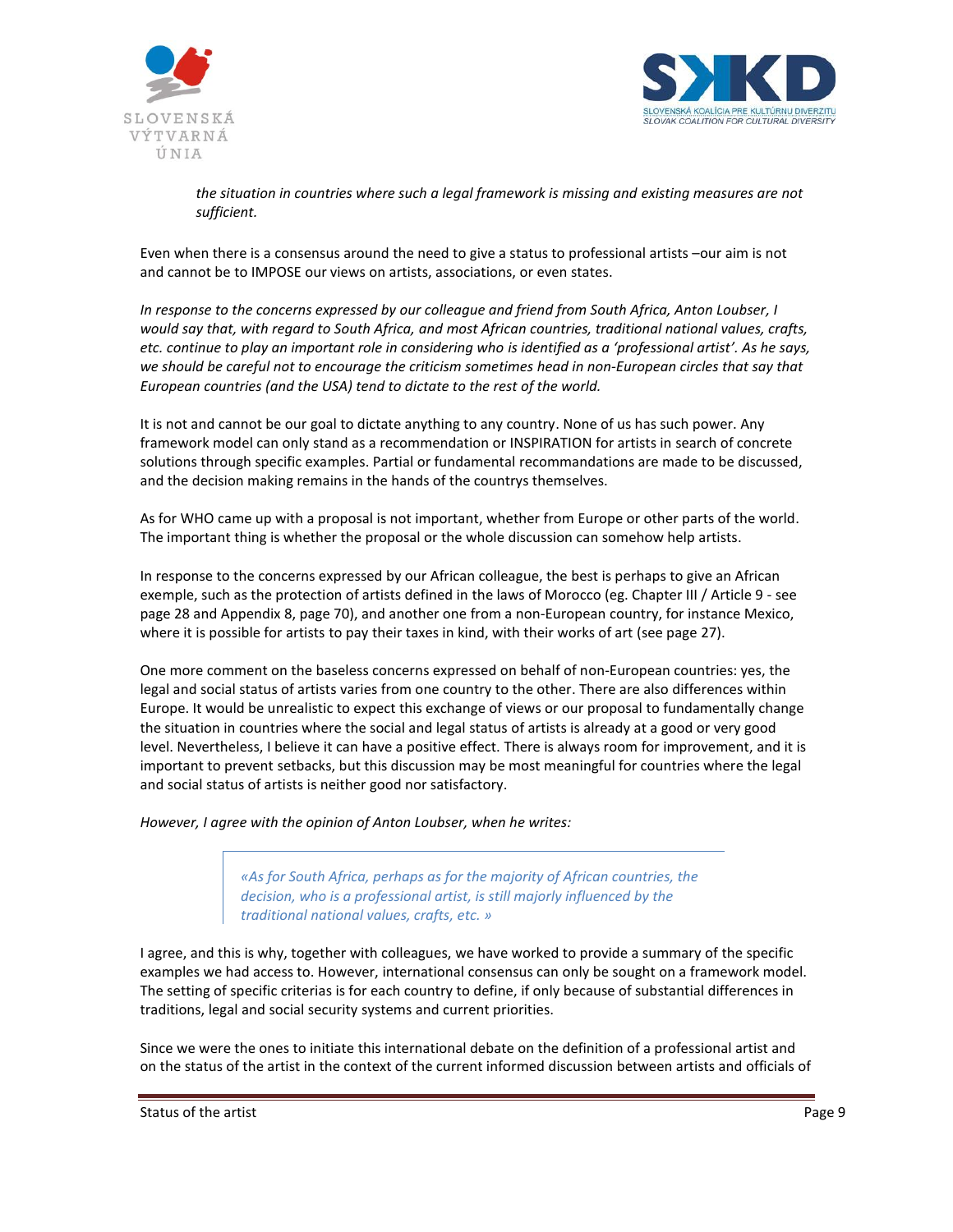



the Ministry of Culture of the Slovak Republic (and we do as much as we can to reach a realistic outcome), I would like to present a framework model which emerged as a compromise after a lenghty discussion between artists in Slovakia.

This formulation came to exist independently from the legal provisions in other states. When we started comparing them, we found, despite differences, suprising - but logical - similarities that could form the basis of a framework model applicable eslewhere.

# <span id="page-9-0"></span>**SLOVAK PROPOSAL OF CRITERIAS FOR THE STATUS OF A PROFESSIONAL ARTIST**

- *1. Voluntariness: an artist should be considered professional, only if he or she so desires;*
- *2. Income from artistic activities: although we initially tried to omit this criteria we concluded that it is necessary because it is one of the important caracteristics of professional artists (since our objective is to address the specific problems of artists whose artistic activity affects their income tax or social security).*
- *3. Simplicity, openness and transparency of the system: on the basis of clearly defined and transparent criterias, the framework must allow for the status of an artist to evolve from the broadly defined category of "artists" to the more closely defined category of a "professional artist".*
- *4. The chance for artists that play an active role in art and artistic creation to seek professional status recognition, if one of three alternative conditions is met:*
	- *1. Education -he/she received professional training;*
	- *2. Association -he/she is a member of the generally recognized organization active in the field;*
	- *3. Personality -he/she is a recognized personality in an artistic field based on achievements.*
- *5. Transfer responsibility of accredition to the artists: according to the experience of several countries (see examples in paragraphs IV and V) the artists themselves, not the state, would decide who is to be given the status of a professional artist (by granting them membership to associations or assessing who is a personality).*
- *6. Protection against the consequences of arbitrary/subjective decisions: no one should have a monopoly on the accredition of professional artists. The artist should be given the option to choose from several alternatives the one that is most suitable for her/him.*

There are logical reasons to explain why the proposed three criterias (education / association / personality) complement each other:

### **a. Professional education**

Indeed we can agree with the objection that sometimes school cannot make someone an artist.

However, can it be argued that if someone has talent, then completion of professional education will weaken his talent? Probably not.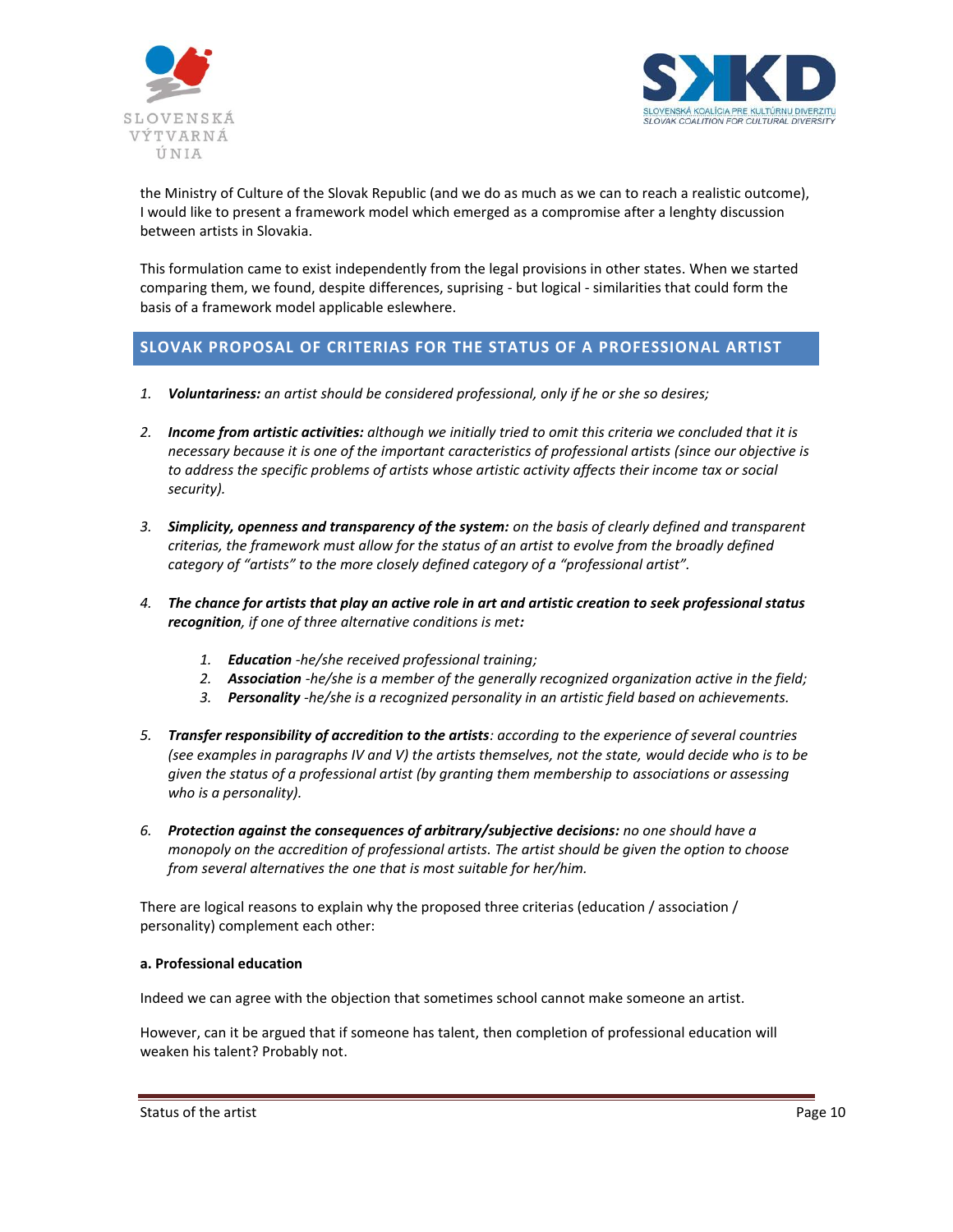



Is it not true that quality professional art schools require admission tests to appraise talent; that a student is evaluated many more times during his study; that graduating from college or another art school is the result of such tests – so he must prove, during the course of his study, over and over again, that he "has what it takes"? Undoubtedly yes.

Education is the foundation of development in any field of human activity. Is it not a good enough reason to support the learning, deepening, completing of education, and lifelong learning in the arts field as well? I am certain of this: gaining a professional, technical and technological experience and developing the skills, theoretical knowledge (aesthetics, art history, philosophy, etc.), even after having spent several years in the artistic milieu and having actively sought solutions in artistic expression can (although it does not happen with every student) open new and unexpected horizons.

It is true that in the arts field there are and always will be exceptions. I mean individuals who are certainly successful in the arts despite the lack of professional education. The proposed framwork does not discriminate against them since the second and third conditions do not require professional education.

Therefore, I believe that education in the arts should be supported by all available means: in accordance with the practice in many countries (in some cases it is essential). At least one of the three conditions - as a compromise - should help define a professional artist.

The specific level of education required to meet that criteria could be defined by the county itself.

#### **b. Association**

The creation of high-quality artwork does not depend on associations of artists or cultural ministries: the work of art itself is determined primarily by the artist. However, the general conditions under which artists work, the laws, whether or not he can make a living from his art largely depends on the state, ministries of culture etc. Legal and social status of artists, cultural development strategy, public attitude towards culture and the art is never resolved and fixed in time: it is a process that is continually evolving – sometimes turning for the better or even for the worse. Therefore, it is in the interest of artists to have strong and actionable associations that are able to be reliable partners for the state in matters of social and legal status of artists and other key issues of culture and the arts, and that can represent and defend the interests of artists. Without the strong national associations, we would not have organizations such as IAA Europe, IAA/AIAP, ECA, ECCD, IFCCD and others, which have and should have the ambition to lobby in favor of constructive solutions in the arts and cultural fields in international forums (EC, EU, UN, etc).

Therefore, I believe that it is in the interests of artists to promote membership in associations.

Note: In your statements (see paragraphs IV and V) many of you supported such proposition. Today it is also a reality in many countries. A more precise definition of the conditions that give credibility to such associations could be determined by each country - for example the number of members required will be different in large countries (China or Germany) than in smaller ones (Monaco or Liechtenstein).

#### **c. Personality**

The last option - acceptance of indisputable personalities without examining whether and which education they have, and without forcing them to be members of an association - complements the other two options and gives enough space for substantive solutions in the spirit of fair play.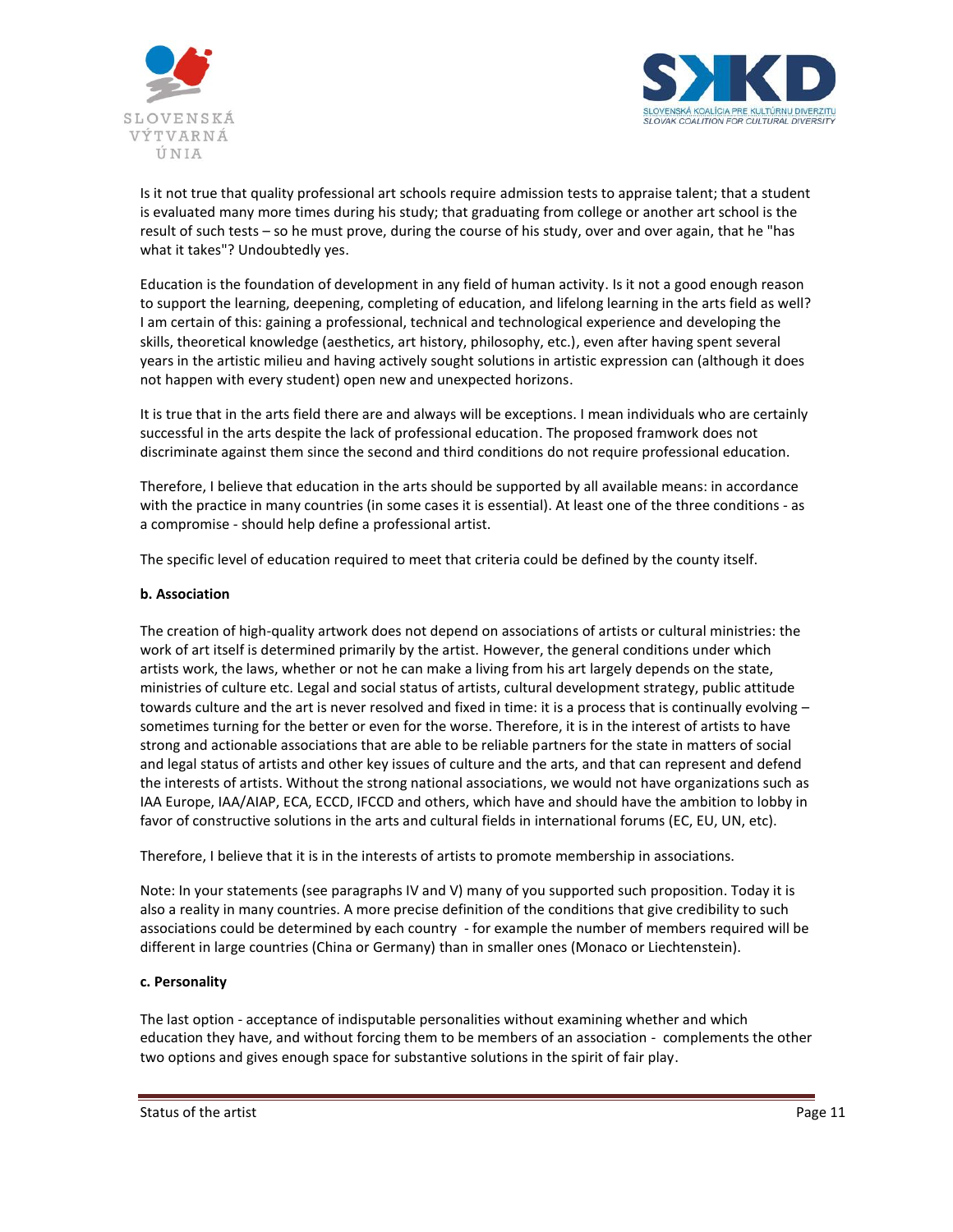



The decision (who is a personality in the field of art) would be left to artists themselves within a spectific country.

Finally, I would like to reiterate that negotiations with the state, aimed at gradually improving the legal and social status of artists, to the extent possible in a given country, are never easy. However, they are easier when backed by reliable information, positive and constructive solutions, and wider international support. I therefore find important to deal with this issue.

# <span id="page-11-0"></span>**SUMMARY OF RESPONSES (with selected and most interesting quotes)**

# <span id="page-11-1"></span>1. AUSTRALIA

# RAY ARGALL, PRESIDENT, AUTRALIAN DIRECTORS GUILD AND PRESIDENT OF THE AUSTRALIAN COALITION FOR CULTURAL DIVERSITY

It's a bit like a can of worms trying to define Artist, and in Australia we are still waiting on our own National Cultural Policy to be processed through government.

As it stands now, as far as the tax office stands it's pretty straight forward to be considered an artist purely on the basis of ones economic activity (ie: proof of earning a living from creative work). However it's not so clear with social security which has a whole other range of considerations. We are hopeful the NCP will address this but from the POV of this question it's not the same answer for tax or social security.

Artists working in different creative industries often have different rules and definitions, and different mechanisms of govt support that carry their own definitions of eligibility.

The answer to the question(s) may differ for someone working in the screen arts as to musicians as to visual artists, etc.

# SARAH GARDNER, EXECUTIVE DIRECTOR, INTERNATIONAL FEDERATION OF ARTS COUNCILS AND CULTURAL AGENCIES

This is an important question and one of the first things ever addressed by IFACCA in our D'art research questions (in response to a question to the Australian National Association for the Visual Arts [NAVA]). Information about our report published in 2002, "Defining artists for tax and benefit purposes" is available here [http://www.ifacca.org/topic/defining-artists-for-tax-and-benefit/.](http://www.ifacca.org/topic/defining-artists-for-tax-and-benefit/) I hope this helps your discussions – even though it is now ten years old and a small sample.

It is also worth noting that the Compendium on Cultural Policies [www.culturalpolicies.net](http://www.culturalpolicies.net/) (for Europe) and the international version we are developing, WorldC[P www.worldcp.org](http://www.worldcp.org/) (see <http://www.worldcp.org/profiles-structure.php>) has a whole Section 5 on "Legal provisions in the cultural field" - so you can check on that for nearly 50 countries now. You may already be aware of this useful resource too<http://www.culturalpolicies.net/web/status-of-artists.php>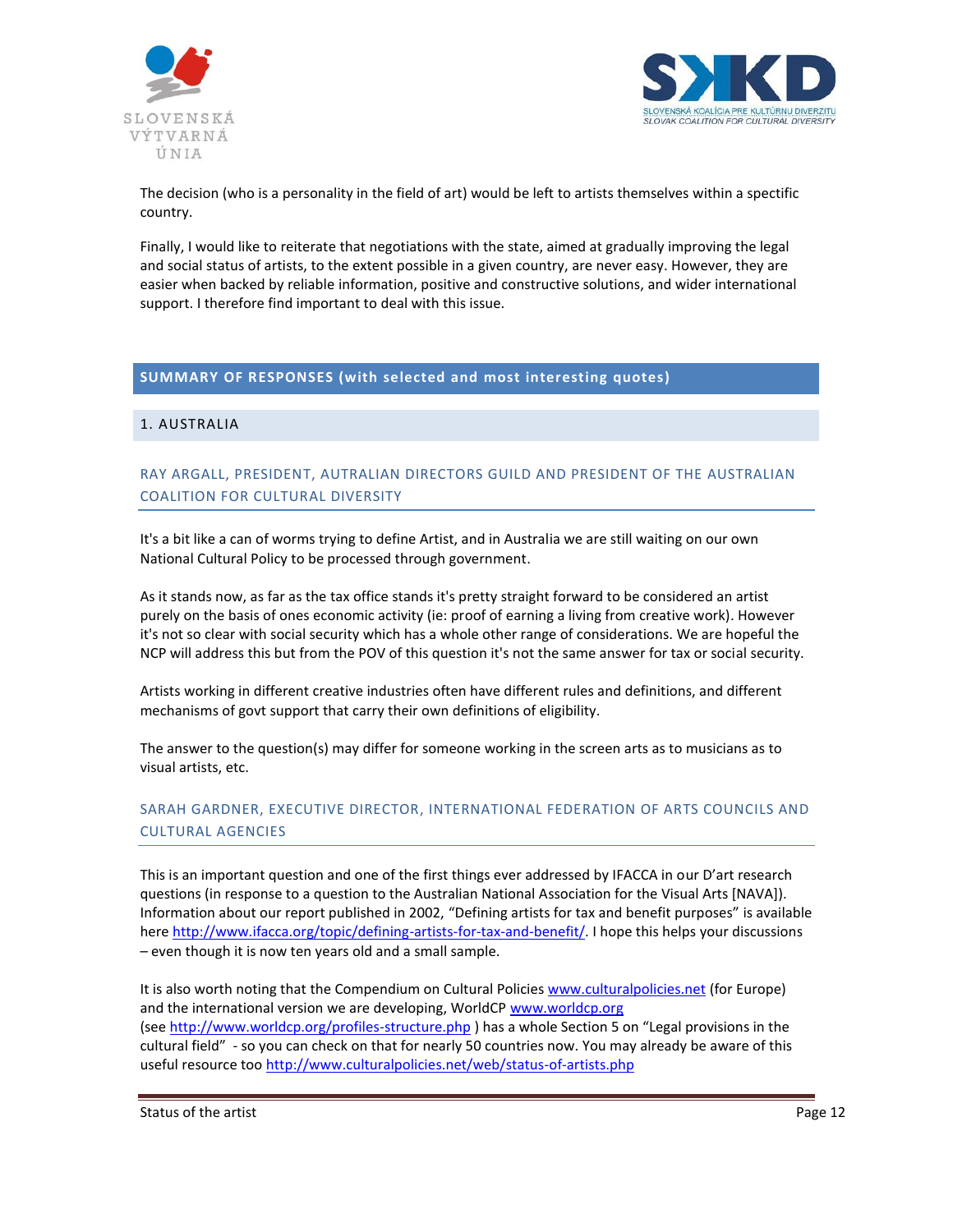



## <span id="page-12-0"></span>2. AUSTRIA

## YVONNE GIMPEL, AUTRIAN COMMISSION FOR UNESCO AND AUSTRIAN COALITION FOR CULTURAL DIVERSITY

This reply only illustrates the situation in legal and practical terms, but does not represent the political position or current state of discussions of the relevant artist associations/ interest groups!

Just to give you one example: the Austrian Association of visual artists as well as the Austrian Council of Culture have been discussing for some time now the very narrow and restrictive practice of defining artists as precondition for access to the Austrian "artist social insurance fund" which does not (anymore) reflect the developments and every-day life reality of professional artists and artistic activities (you'll find a rough translation of the latest political statement on this matter in our previous correspondence with Mirka).

# IAA EUROPE RESPONSE TO QUESTIONNAIRE $^{\rm 1}$  ON THE DEFINITION OF A "PROFESSIONAL ARTIST"

Q1. Yes. "Law of Social Security Insurance Funds for Artists" (Künstler-Sozialversicherungsfondsgesetz, KSVF-Gesetz)*<sup>2</sup>* . The KSVF- Gesetz specifies a "Professional Artist" (KünstlerIn) - (BGBl. I Nr.131/2000, last changes through BGBl. I Nr. 55/2008)

- Arts, music, literature, cinematics or in one of the contemporary implementations of art due to his/her artistic capability in line with artistic activities.
- A person who successfully completed an artistic higher education is artistically capable to exercise those artistic activities that are covered by the higher education.

In order to determine if a particular activity falls within the definition of artistic, the KSVF requests an expert opinion from the so-called Künstlerkommission (art commission). The sub-commissions (Kurien) provide expert opinions as to the existence of so-called "Künstlereigenschaften" (art qualities) and the artistic activity.<sup>3</sup>

If the report is negative, the applicant may appeal for a new assessment from the appeals commission. The sub-commissions are primarily composed of representatives of special interest groups, artist unions and collecting societies.<sup>4</sup>

Q2a. No

Q2b. Yes

 $\overline{a}$ 

 $<sup>1</sup>$  See complete questionnaire in Appendix 2</sup>

<sup>2</sup> <http://www.bmukk.gv.at/kunst/recht/ksvfg.xml>

<sup>3</sup> [http://www.bmukk.gv.at/medienpool/17177/bgbl\\_ii\\_309\\_2008.pdf](http://www.bmukk.gv.at/medienpool/17177/bgbl_ii_309_2008.pdf)

[<sup>4</sup>http://www.igbildendekunst.at/fileadmin/user\\_upload/IGBK\\_Dateien/igbk\\_online/service/sozialversicherung/2011](http://www.igbildendekunst.at/fileadmin/user_upload/IGBK_Dateien/igbk_online/service/sozialversicherung/2011_%20SocialSecurityInsuranceArtists_BASICGUIDE.pdf) [\\_ SocialSecurityInsuranceArtists\\_BASICGUIDE.pdf](http://www.igbildendekunst.at/fileadmin/user_upload/IGBK_Dateien/igbk_online/service/sozialversicherung/2011_%20SocialSecurityInsuranceArtists_BASICGUIDE.pdf)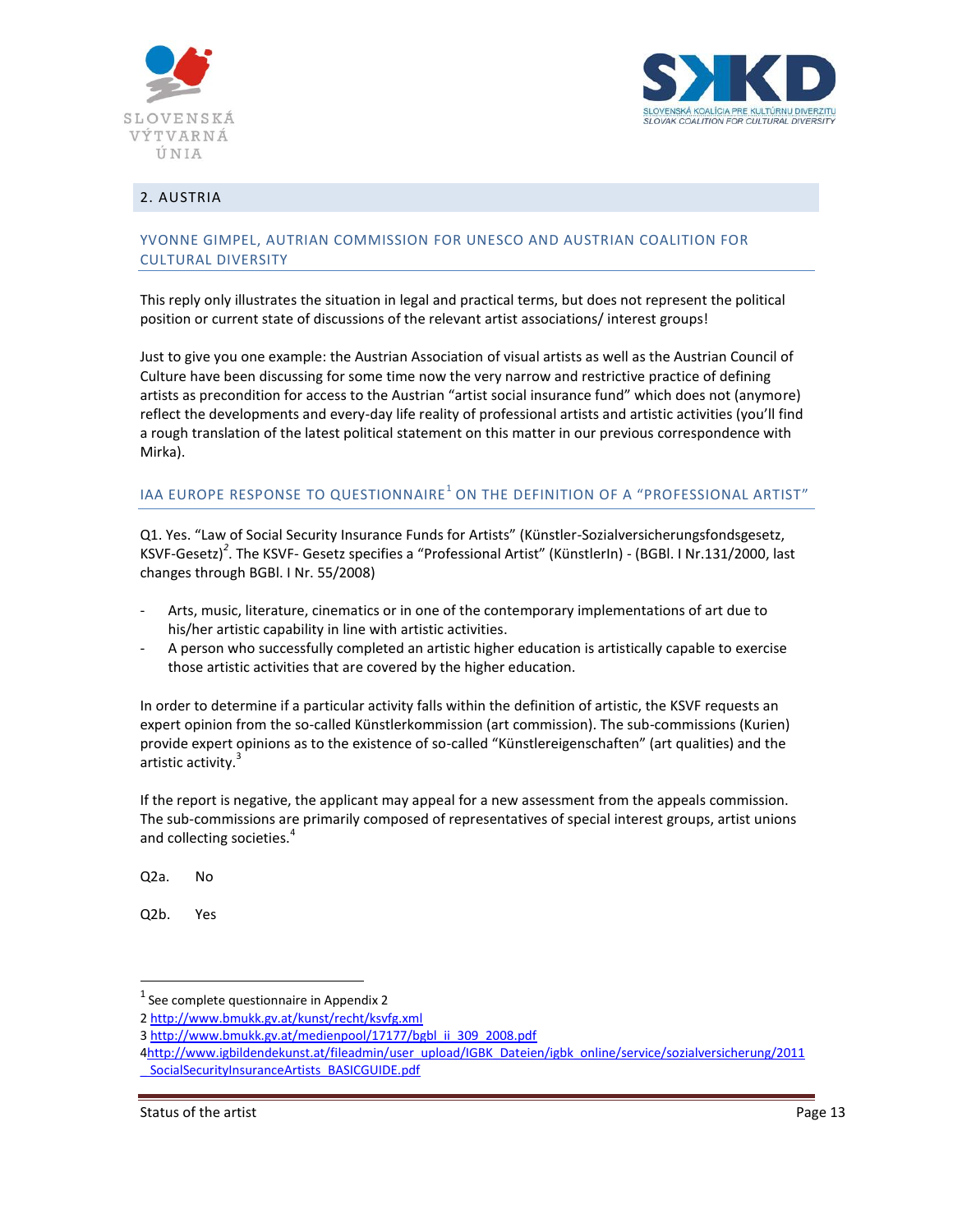



## Q2c. Yes (complete answer at Q6. below)

Q5. Austria not only follows the "alternative 5" of the attached proposal, recognizing a professional artist based on the combination of the two criteria "specific art education" and "verifiable results of their art activities", but combines it with the evaluations of the artists' work by sub-commissions specialized in the area of arts (= evaluation by colleagues).<sup>5</sup>

Q6. Artists registered for compulsory insurance and who fulfil all other requirements will receive a subsidy towards their pension contributions from the KSVF (and since 2008 also for their health and, where applicable, accident insurance contributions where the maximum subsidy for pension insurance contribution has not been fully exhausted). (Social Security Insurance for Artists – Basic Guide 2011)<sup>6</sup> Since January  $1^{st}$ , 2011 there is the possibility to temporarily step back from the self-employed artistic activity and therefore form the compulsory insurance. […] This is the right and necessary option for the goal of claiming an existing right on unemployment benefits.<sup>7</sup>

Furthermore has the KSVF the right to approve of delays of payment and payments by instalment or to renounce back-payments partially or totally, if this is unreasonable for the artist because of the economic situation.<sup>8</sup>

## ADDITIONAL INFORMATION FROM THE IFACCA AND NAVA WEB SITES

In 2001, the Law on Social Security for Artists (Künstler-Sozialversicherungsfondsgesetz) came into force (since 2011 it has been called the Artist's Social-Security Insurance Structure Act) and freelance artists are treated the same as other self-employed professionals, which means they must pay their statutory social security insurance if they earn more than 6 453 EUR per annum. In many cases, the new Law created a situation whereby artists end up making two different types of social insurance payments: statutory insurance for freelance work and any other social security insurance payments which result from other part-time employment contracts they may have. As many freelance artists are employed both part-time and do freelance work, the contribution to the social security system is relatively high compared to total income. There was a change here in 2009, and indeed one that applies for those cases in which additional to self-employment there is a further income: if this income exceeds the threshold of EUR 4 515 (2012) it will also be subject to the obligatory social insurance payments.

The Law set up a Social Security Insurance Fund for Artists (Künstlersozialversicherungs-Fonds) which grants artists a pension supplement of up to EUR 130 per month, if their annual income from artistic

 $\overline{a}$ 

7

 $^5$  http://www.igbildendekunst.at/service/sozialversicherung/ksvf.htm<br>6

[http://www.igbildendekunst.at/fileadmin/user\\_upload/IGBK\\_Dateien/igbk\\_online/service/sozialversicherung/2011\\_](http://www.igbildendekunst.at/fileadmin/user_upload/IGBK_Dateien/igbk_online/service/sozialversicherung/2011_%20SocialSecurityInsuranceArtists_BASICGUIDE.pdf)  [SocialSecurityInsuranceArtists\\_BASICGUIDE.pdf](http://www.igbildendekunst.at/fileadmin/user_upload/IGBK_Dateien/igbk_online/service/sozialversicherung/2011_%20SocialSecurityInsuranceArtists_BASICGUIDE.pdf)

[http://www.igbildendekunst.at/fileadmin/user\\_upload/IGBK\\_Dateien/igbk\\_online/service/sozialversicherung/2011\\_](http://www.igbildendekunst.at/fileadmin/user_upload/IGBK_Dateien/igbk_online/service/sozialversicherung/2011_%20SocialSecurityInsuranceArtists_BASICGUIDE.pdf)  [SocialSecurityInsuranceArtists\\_BASICGUIDE.pdf](http://www.igbildendekunst.at/fileadmin/user_upload/IGBK_Dateien/igbk_online/service/sozialversicherung/2011_%20SocialSecurityInsuranceArtists_BASICGUIDE.pdf) 8

[http://www.igbildendekunst.at/fileadmin/user\\_upload/IGBK\\_Dateien/igbk\\_online/service/sozialversicherung/2012\\_](http://www.igbildendekunst.at/fileadmin/user_upload/IGBK_Dateien/igbk_online/service/sozialversicherung/2012_) SozialversicherungKuenstlerInnen\_KURZINFO.pdf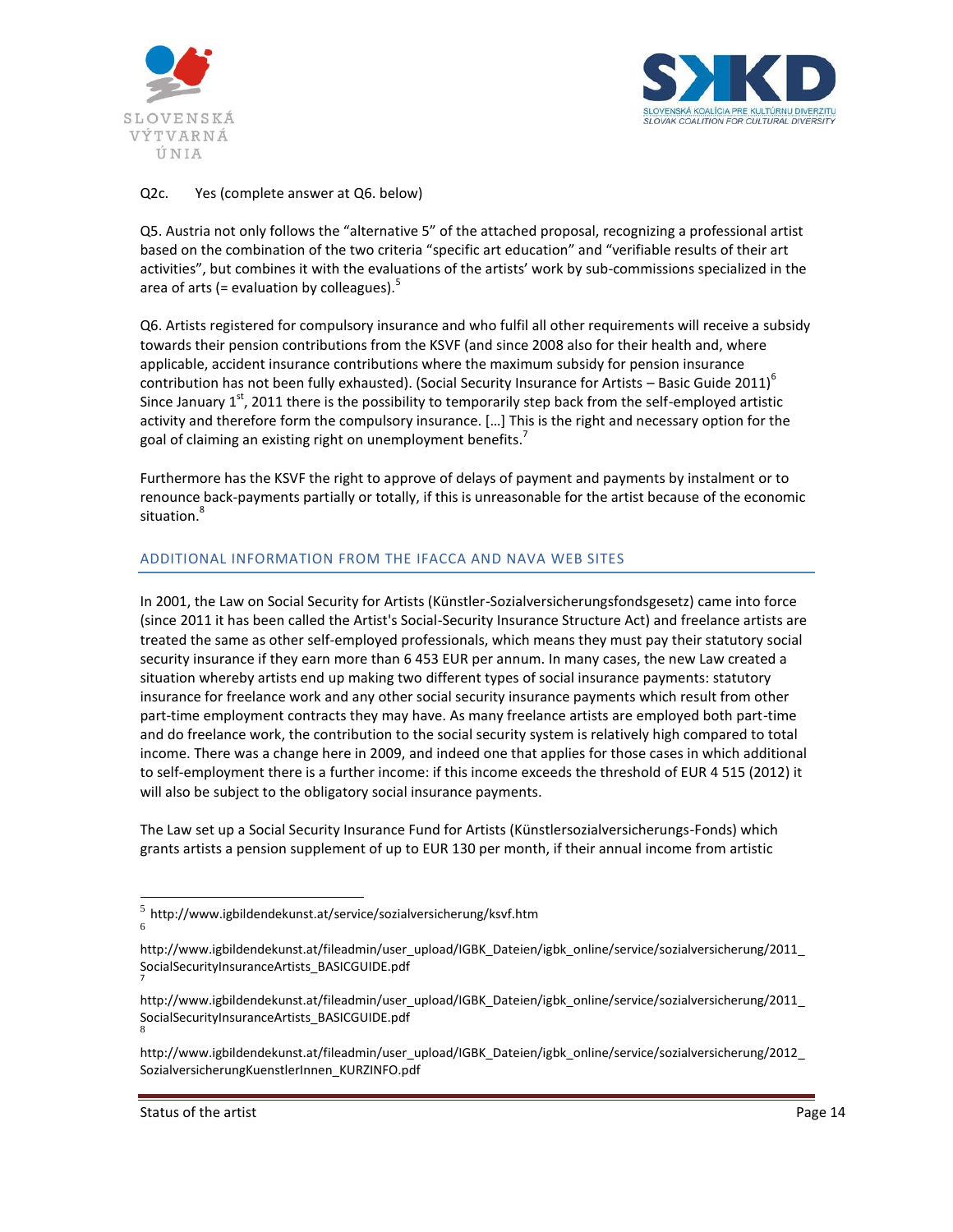



activity is at least EUR 4 515 (2012) and the sum of all their income does not exceed EUR 22 575 (2012) annually. This amount increases by EUR 2 257 for each child for which Child Benefit is drawn. The pension supplement is based on self-evaluation of future income. If either of the above limits is not achieved, or is exceeded, the supplement has to be paid back. Those artists entitled to receive a grant must meet certain requirements such as being specifically trained (art-university graduates, for example). Others are selected by a specific board (commission). Each year about 4 500 to 5 000 artists receive this pension supplement; about 20% do not reach the minimum level.

The Law set up a Social Security Insurance Fund for Artists (Künstlersozialversicherungs-Fonds) which grants artists a pension supplement of up to EUR 130 per month, if their annual income from artistic activity is at least EUR 4 515 (2012) and the sum of all their income does not exceed EUR 22 575 (2012) annually. This amount increases by EUR 2 257 for each child for which Child Benefit is drawn. The pension supplement is based on self-evaluation of future income. If either of the above limits is not achieved, or is exceeded, the supplement has to be paid back. Those artists entitled to receive a grant must meet certain requirements such as being specifically trained (art-university graduates, for example).

Others are selected by a specific board (commission). Each year about 4 500 to 5 000 artists receive this pension supplement; about 20% do not reach the minimum level.

Since January 2008, however, freier Dienstnehmer have had unemployment insurance. In the field of the performing arts, there is a specific labour law, the Actors' Law (Schauspielergesetz, 1922, amended 2011) regulating the working hours, holiday rights and bonuses for actors, which are different from the employee regulations. Formerly, actors were assumed to be employees but full employment with all the costs and obligations for employers (e.g. festival-organisers) is now often circumvented.

## <span id="page-14-0"></span>3. CANADA

*In Canada, the Status of an artist has been applied for years. The response is positive and very complex. It provides us with a lot of interesting information. IFCCD General Secretary and Executive Director of the Canadian Coalition for Cultural Diversity, Charles Vallerand, contacted the Secretariat for the socioeconomic relationship of artists, Directory for political and inter-sectoral relationships and the Ministry of Culture and Communication of Québec.* 

### CHARLES VALLERAND, CANADIAN COALITION FOR CULTURAL DIVERSITY

Several quotes relate to the definition of a professional artist. See appendix 5 for complete text.

The Conseil des arts et des lettres du Québec (Arts and Litterary Council) defines professional artists as follows for the purpose of granting scholarships $^3$ :

- declare themselves to be professional artists;
- practise an art or art activities on their own account or offer their services for remuneration, as

Status of the artist **Page 15** and the artist **Page 15** and the artist **Page 15** and the artist **Page 15** and the artist **Page 15** and the artist **Page 15** and the artist **Page 15** and the artist **Page 15** and the artist

g<br><sup>9</sup> http://www.calq.gouv.qc.ca/faq/artistes.htm # 1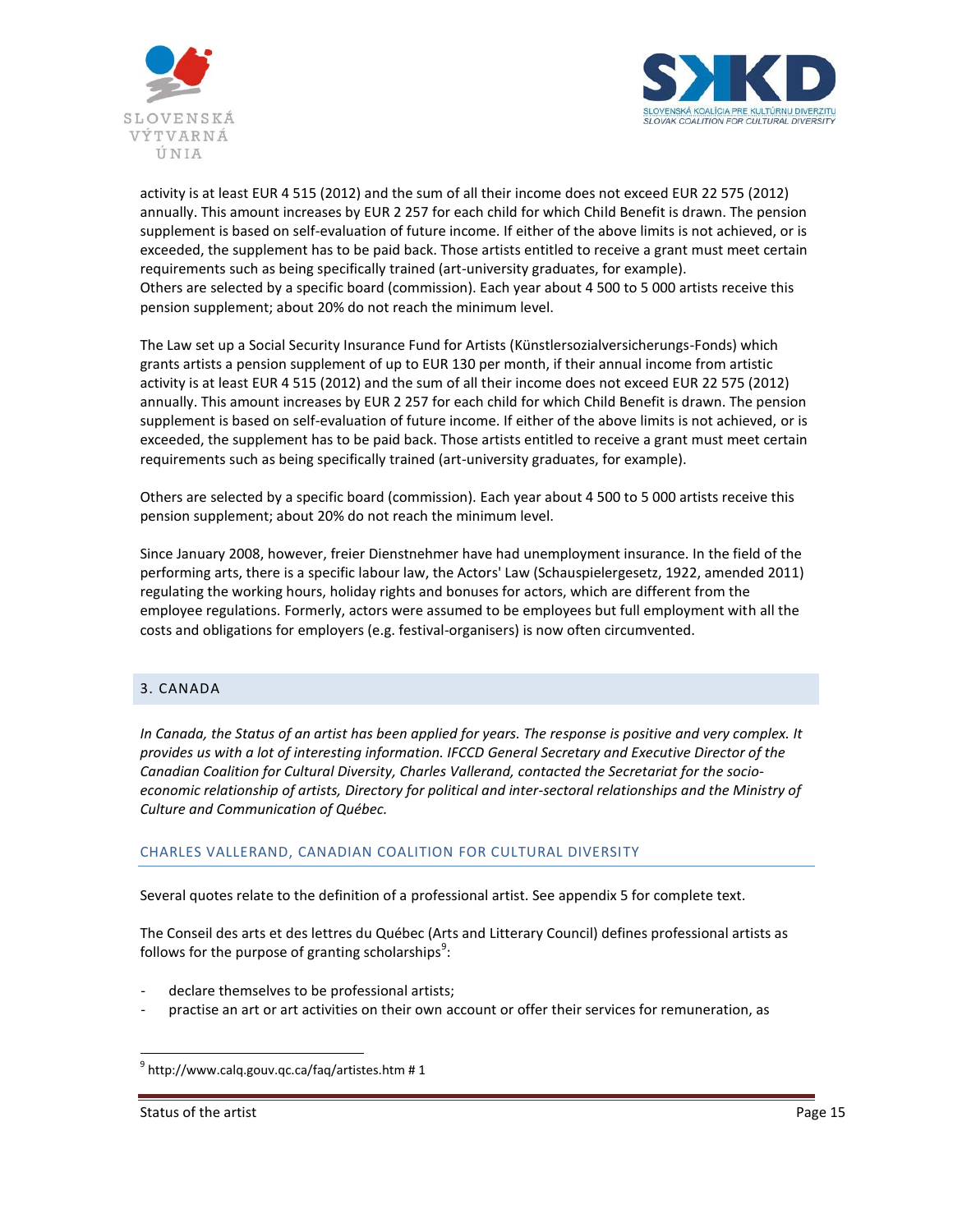



creators or performers, especially in the fields under the responsibility of the Conseil des arts et des lettres du Québec (CALQ);

- have gained the recognition of their peers;
- disseminate or publicly interpret their works in places and/or contexts recognized by their peers.

We note that this definition of a professional artist is similar to the definition, which is stated in the Act respecting the professional status of artists of visual arts, arts and crafts and literature, and their contracts with promoters (users) (LRQ, c. S-32.01).

## **Act respecting the professional status and conditions of engagement of performing, recording and film artists (LRQ, c . S - 32.1 )**

This Act applies to artists and to producers who retain their professional services in the following fields of artistic endeavour: the stage, including the theatre, the opera, music, dance and variety entertainment, multimedia, the making of films, the recording of discs and other modes of sound recording, dubbing, and the recording of commercial advertisements. Adopted in December 1987.

For the purposes of this Act, an artist is a natural person who practices an art on his own account and offers his services, for remuneration, as a creator/performer in a field of artistic endeavour referred to in this act.

This Act grants professional status of artists. Among other things, it also supports the establishment of minimal labor standards by introducing the system of collective bargaining between the recognized artistic organization and producer or association of producers or recognized producer organization.

## **An Act respecting the professional status of artists of visual arts, arts and crafts and literature, and their contracts with promoters (users) (LRQ, c. S-32.01)**

This Act applies to artists who practice their art their own account in these three artistic activities: visual arts, arts and crafts, literature. It also relates to disseminators of such works.

The second Act, relating to the status of the artist was adopted in 1988 and confirms professional status of artists working in three major artistic activities.

According to this Act, a professional artist is a person who meets each of the following four conditions:

- declares himself to be a professional artist;
- produces works on his own behalf;
- his works are exhibited, produced, published, presented in public or marketed by a promoter in any way possible;
- has been recognized by his peers as a professional artist by way of an honourable mention, an award, a prize, a scholarship, an appointment to an adjudication committee or an invitation to participate in a salon/exhibition or by any other similar means or is a member of a recognized association of professional artists.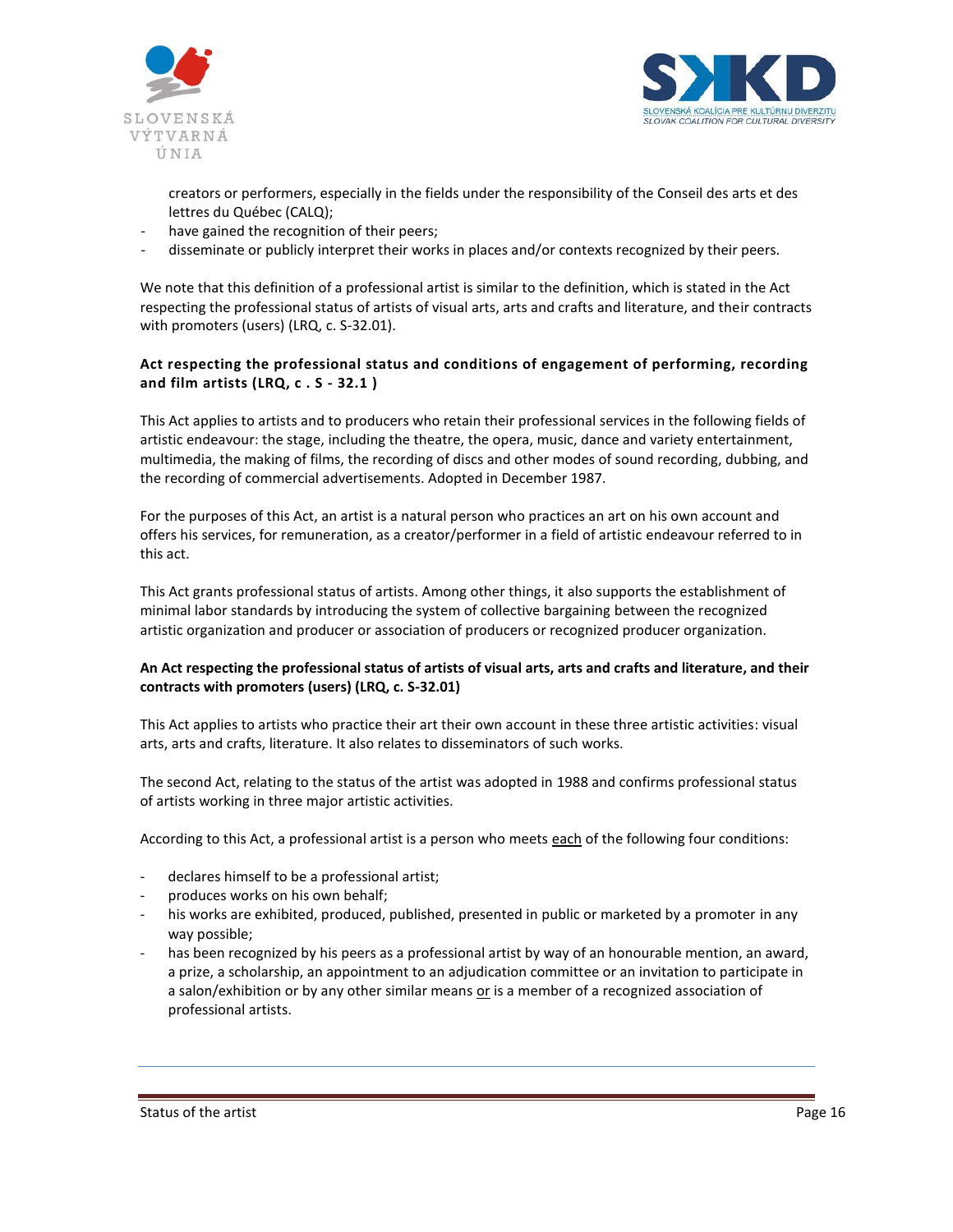



## ADDITIONAL INFORMATION FROM THE IFACCA AND NAVA WEB SITES

Enacted in 1993 and brought into force in 1995, the Status of the Artist Act (1995) officially recognises the contributions artists make to Canadian cultural, social, economic and political life and establishes a policy on the professional status of the artist. It also recognises rights of freedom of association and expression of artists and producers, as well as the right of artists' associations to be recognised in law and to promote the socio-economic well being of those whom they represent. Although Part I of the Act (1995) established the Canadian Council on the Status of the Artist, which was intended to provide advice to the Minister of Canadian Heritage, to date, this part of the Act has not been implemented. Part II of the Act (1995) established the Canadian Artists and Producers Professional Relations Tribunal, and put into place a framework for the conduct of professional relations between artists and producers within federal jurisdiction (government institutions and broadcasting undertakings under the jurisdiction of the Canadian Radio-television and Telecommunications Commission). The Tribunal reports to Parliament through the Minister of Labour.

The Status of the Artist Act was reviewed in 2002-2003 as stipulated in section 66. (Prairie Research Associates 2002) Although the Act (1995) was endorsed by those consulted, there was also a consensus that the legislation, by itself, is insufficient to bring about significant change in artists' socio-economic circumstances. The Act's restriction to federal producers, the fact that it addresses only labour relations, and the fact that it does not apply to producers sub-contracted by producers within federal jurisdiction are seen by artists' organisations in particular as its main shortcomings. There was general agreement that other kinds of measures are necessary if the socio-economic circumstances of self-employed artists are to improve.

Certain deductions to the Income Tax Act (1985) are in effect for visual artists and writers, and performing artists. Visual Artists and Writers: visual artists and writers who are self-employed are entitled to deduct reasonable expenses incurred in connection with earning income from their business, including workspace in home expenses and professional membership dues. Visual artists and writers who are employees can deduct, within certain limitations, their expenses paid (e.g. advertising and promotion, travel expenses) to earn employment income from "qualifying artistic activity" which includes:

- creating (but not reproducing) paintings, prints, etchings, drawings, sculptures or similar works of art;
- composing a dramatic, musical or literary work;
- performing a dramatic or musical work as an actor, dancer, singer or musician;
- or an artistic activity in respect of which the taxpayer is a member of a professional artists' association that is certified by the Minister of Communications, now the Minister of Canadian Heritage.

Performing artists who are self-employed can deduct reasonable business expenses, including the following: insurance premiums on musical instruments and equipment, the cost of repairs to instruments and equipment, legal and accounting fees, union dues and professional membership dues, an agent's commission, publicity expenses, transportation expenses related to an engagement, cost of music, acting or other lessons incurred for a particular role or part or for the purpose of general self-improvement in the individual's artistic field.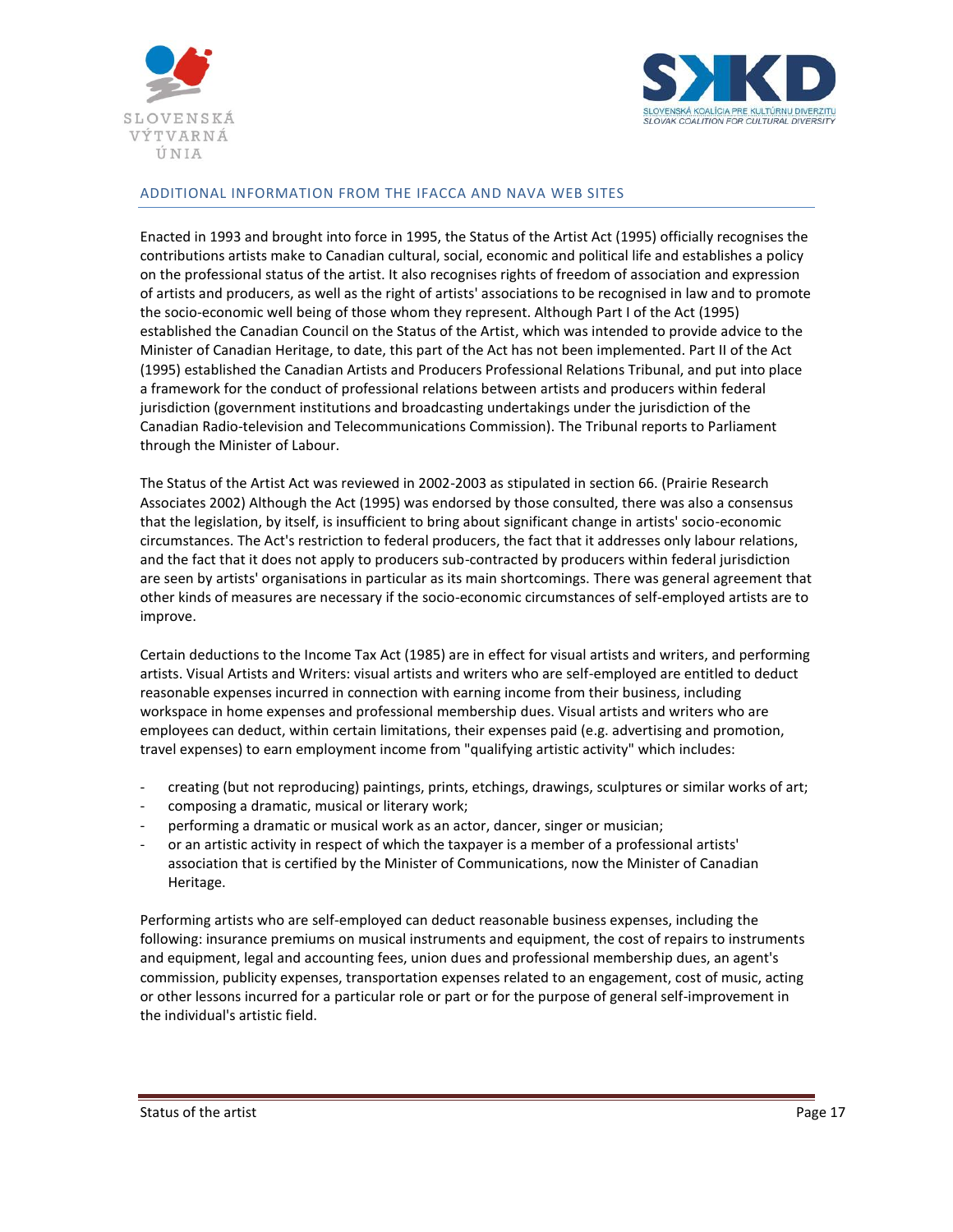



## <span id="page-17-0"></span>4. CHILE

*We appreciate that our analysis may also include the views of Latin America.* 

*There is no valid system of clear distinction of professional artist in Chile and they agree with our proposed criterias, although they have some objections (the answer on the question "Do you think that some part of the proposal should or could be defined better?" was yes).*

*They added a detailed information:*

- In Chile, the artist is defined as a "professional artist" if he gained college/university education (gained degree in the field of art and so on). Those without the art college/university education are considered to be amateurs who practice their art only as a hobby.
- It is difficult, in reality, to unify ideas and change the orientation in this area, where there are various criterias. Even different geographical conditions are revealed in the territorial differences between areas that influence assessment or criteria.
- Moreover, if the artists are recognized as "professional artists", who have achieved in their profession a degree of recognition in other countries, the state also provides the means for local artists through competitive projects mediated by the Ministry.

## <span id="page-17-1"></span>5. CROATIA

### ALEN AČKAR, CROATIAN FREELANCE ARTISTS ASSOCIATION

- Q1. Yes
- Q2a. No
- Q2b. Yes
- Q2c. Yes
- 3a. Yes
- 3b. No
- Q6. Law on the "Rights of Independent Artists and Promotion of Cultural and Artistic Creativity" see Appendix 6.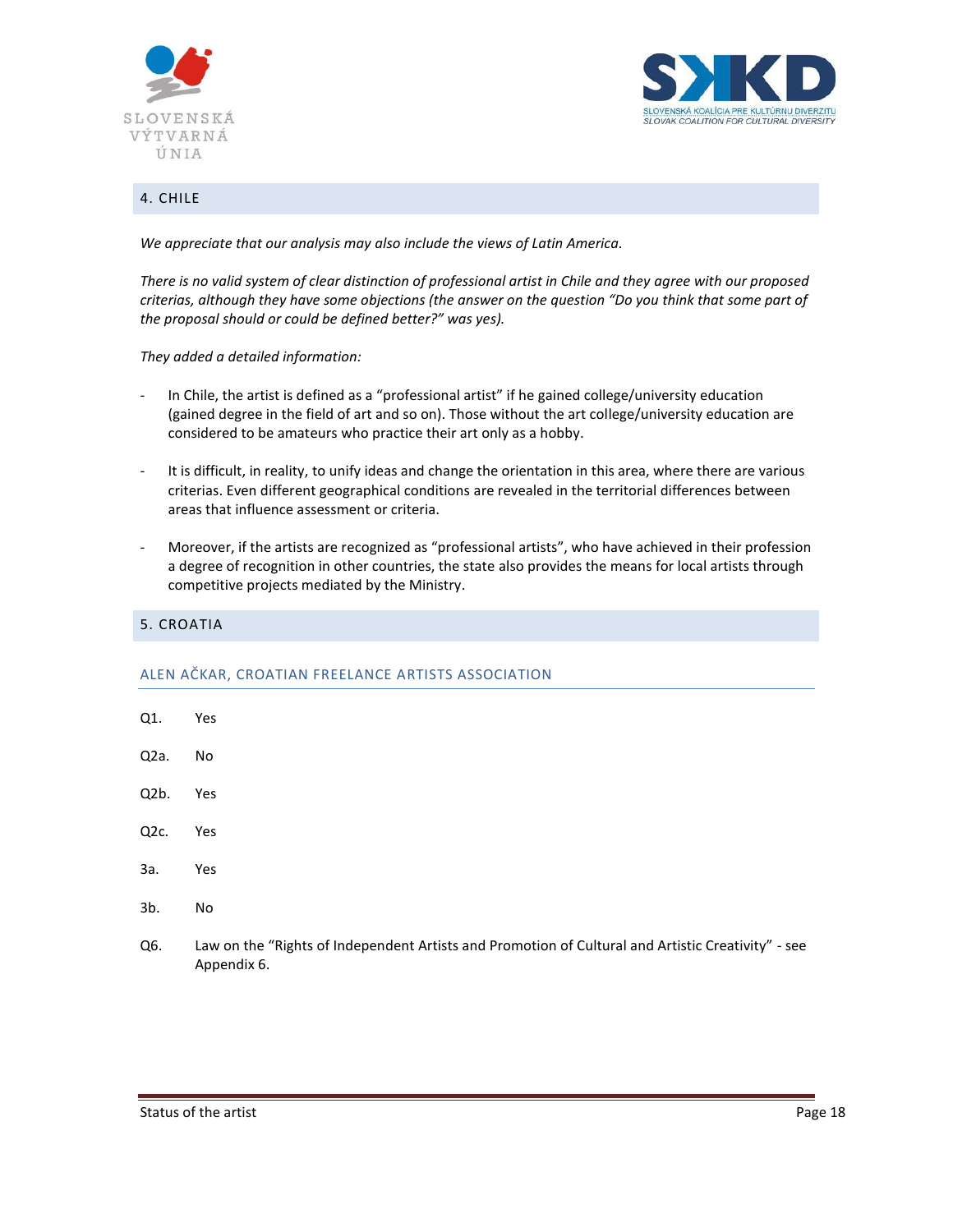



## <span id="page-18-0"></span>6. DENMARK

## ELISABET DIEDRICHS, COUNCIL OF DANISH ARTISTS

Please note that the Council of Danish Artists gathers authors and performers of all artistic disciplines. Our perspective is not only that of the visual artists.

Q1. No

Q3a. Yes

We think that the proposal is OK. We understand it as "a specific art education and/or verifiable results of their activities".

It is then a matter of definition to find out of which schools that can be classified as "a Specific art education".

It is also necessary to find out what we mean by "verifiable results". There is of course the criteria of artistic quality, but there might also be a financial criteria and a criteria of activity. There are different opinions on to what extent the last 2 should be considered.

Finally I would like to add that the only definition of an artist that we are aware of in Danish legislation is written in a law on taxation. Artists are defined as people who receive income from the arts, and under certain conditions they may spread their taxable income over more than one year (a form of income averaging). But the policy of the Council of Danish Artists is not to ask for special schemes and rules for the artists within labour, social and tax legislation. We rather try advocate for a treatment of artists that is equal to other groups in the society, and when it is possible we prefer to collaborate with other sectors. But in order to achieve equal conditions, the specific working conditions of artists must of course be considered.

### <span id="page-18-1"></span>7. FINLAND

# ILKKA NIEMELÄINEN, COMPOSER & PRESIDENT, FORUM ARTIS RY, THE JOINT ORGANIZATION FOR ASSOCIATIONS OF FINNISH ARTISTS

Q1. No Q3a. Yes Q3b. No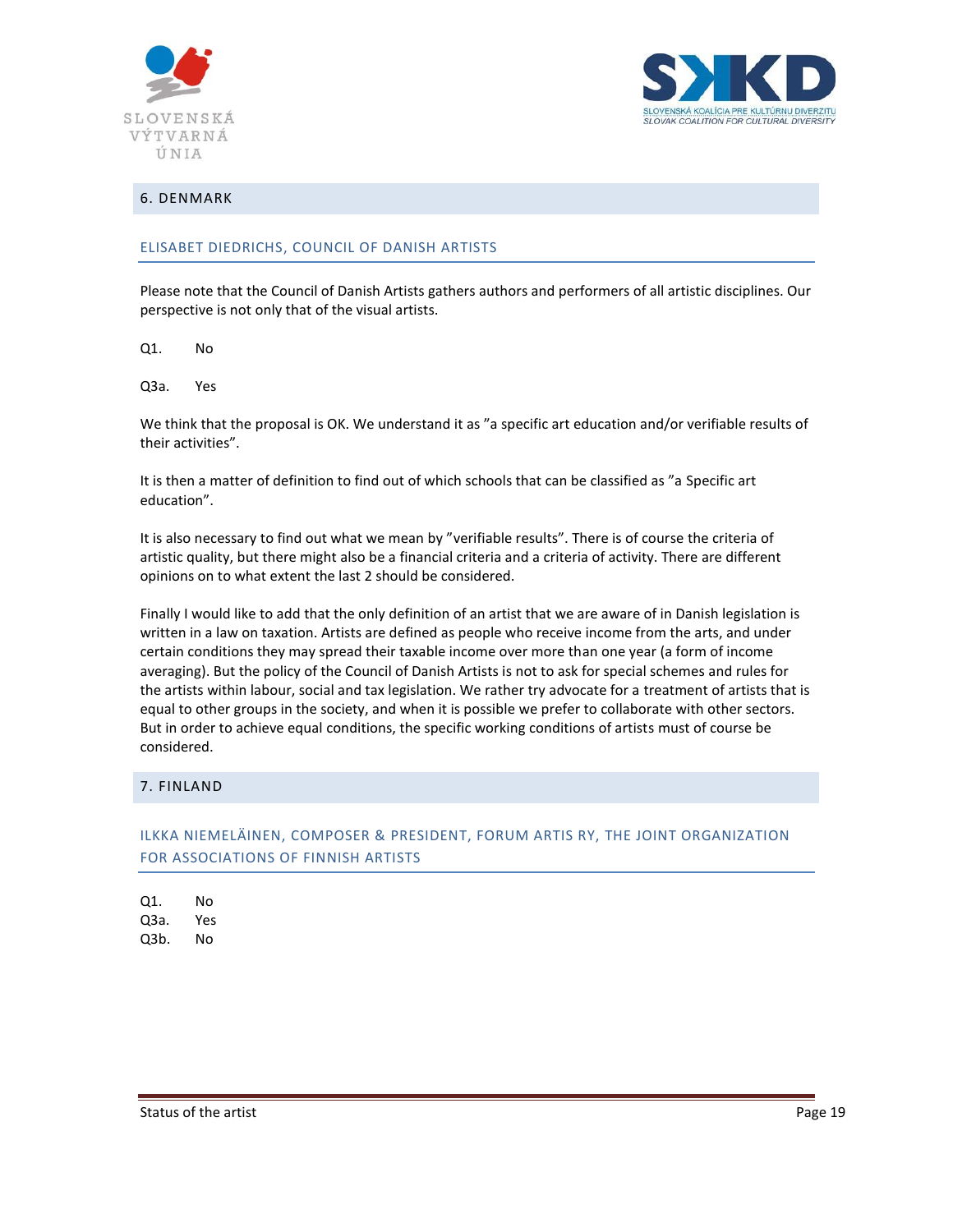



## ADDITIONAL INFORMATION FROM THE IFACCA AND NAVA WEB SITES

*Mitchell a Karttunen, 1991 and Heikkinen a Karttunen, 1995* 

#### Practical definitions for tax and benefit systems

All tax and benefit systems impact on working artists. Some countries have specific schemes that attempt to account for the particular working patterns of artists, or that target specific arts policy outcomes. All tax and benefit systems therefore require some formalisation of what it means to be an artist or a 'working' or 'professional' artist. Examples where such determinations need to be made are:

- to allow the tax deduction of arts work expenses.
- to allow income averaging for artists.
- in deciding the tax treatment of trans-national/cross-border artists.
- for specific instruments such as Ireland's special income tax exemption for artists (Revenue Ireland, 2001) and Croatia's Freelance [Independent] Artists and Encouragement of Cultural and Artistic Creativity Law (Institute of Public Finance, 2001).

#### <span id="page-19-0"></span>8. FRANCE

## ANNE POURNY AND THE CNFAP BOARD'S IDEAS

Q1. No. Having paid the membership to the Maison des Artistes cannot be considered as necessary and sufficient to be a professional artist.

Q3a. No, because a criteria based on diploma is unfair and contrary to reality.

Q3b. Yes (by following the UNESCO definition of Professional Artist and adding recognition of artistic activity).

Q6. In France, the Maison des Artistes requests to be a "professional artist" to benefit from the governmental health coverage. But it doesn't insure any artistic quality nor professionalism. Moreover it is in opposition with the UNESCO definition and therefore cannot be considered as a good approach.

Q7. Why conclude that "specific art education" is one of the two final criteria when it is recognized as an "unfair" criteria in the earlier discussion of article 3?

Everyone knows that what is important in any artist's life is not the diploma but the everyday training, meaning a continuous effort through trials and errors, successes and failures.

We agree with the second criteria stating that "verifiable results of art activity".

We are pleased to see the large number of disadvantages listed by Pavol concerning the "income from artistic activities": it excludes the possibility of using this criteria.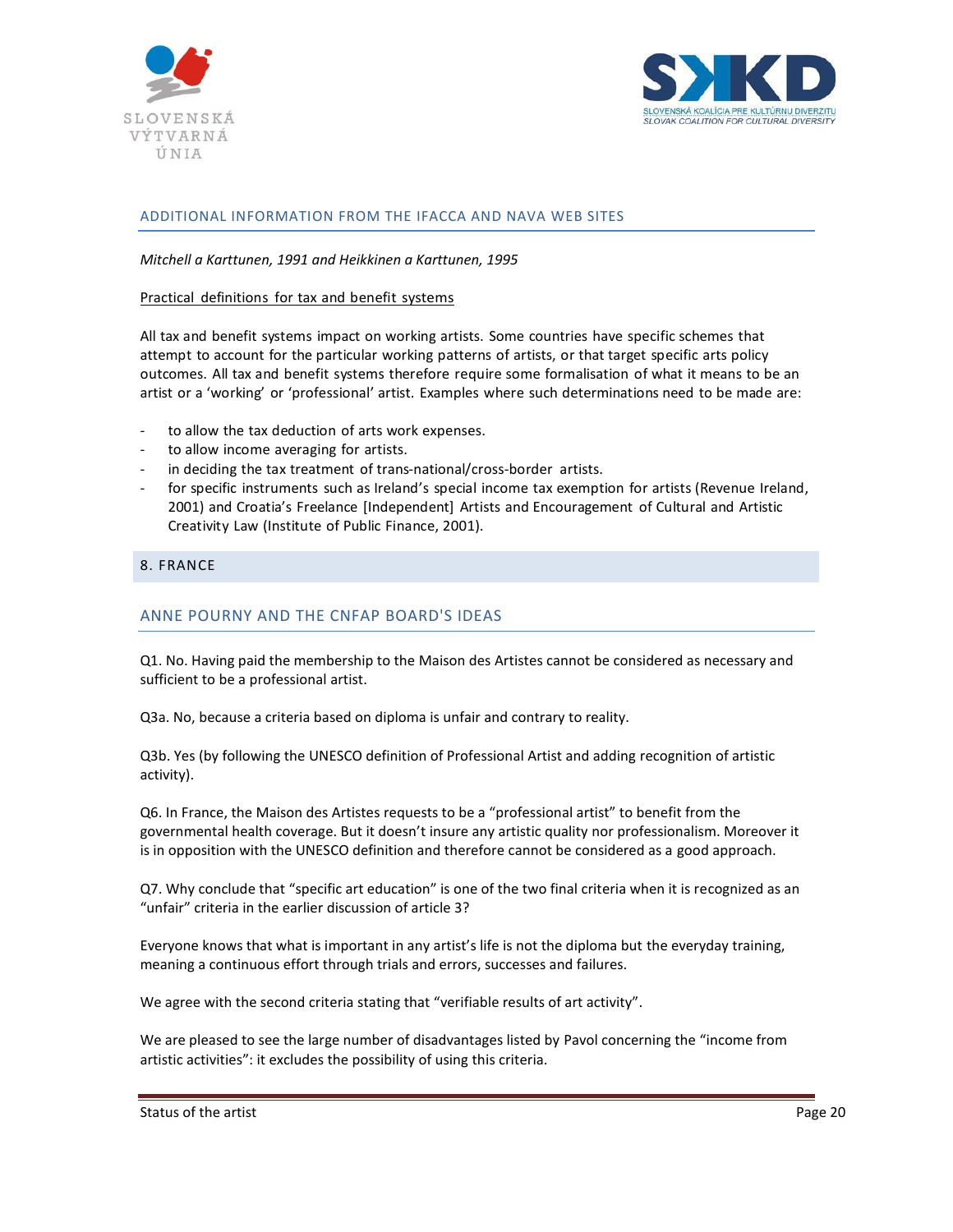



We don't have the tools to evaluate the references given by the White Paper of the Maison des Artistes about the various European countries. But we can say that contrary to this White Paper, in France, it is not an "administrative declaration" which determines "artistic quality".

The latest definition recorded by UNESCO was elaborated back in 1980, during the 21<sup>st</sup> session, in Belgrade, and published under the title "Recommendation concerning the Status of the Artist". In article 1.1

"Artist is taken to mean any person who creates or give creative expression to, or recreates works of art, who considers his artistic creation to be an essential part of his life, who contributes in this way to the development of art and culture and who asks to be recognized as an artist whether or not he is bound by any relations of employment or association".

As a conclusion:

We consider that the combination of the criteria included in the UNESCO definition together with an evaluation of the "artistic activity" must be presented as the universal solution and let each NC free to adapt its own criteria according to their needs (for instance : representativeness vis- à-vis local authorities), culture (for instance: importance of tradition and handicrafts), habits of assistantship (this is the case of France and some European countries), urgency of other issues (such as freedom of expression in Turkey and Tunisia).

### ADDITIONAL INFORMATION FROM THE IFACCA AND NAVA WEB SITES

There is no general tax legislation for culture, but many special measures operate in the different domains.

Tax laws for culture pertain to five major sectors:

- artistic and literary creation;
- preservation of cultural heritage;
- promotion of culture;
- cinema, broadcasting and the music industry;
- and press and publishing.

A specific social insurance regime applies to authors and to "artists-authors" (writers, music composers, film and television authors, software authors, choreographers, photographers, visual artists, graphic artists, etc.), by which they can benefit from social coverage under the same conditions as salaried workers.

Artists and technicians working in the performing arts or audiovisual and entertainment industries (film, television, etc.) can have specific social security coverage designed for people without regular activity or steady employment, a regime commonly called the intermittence du spectacle.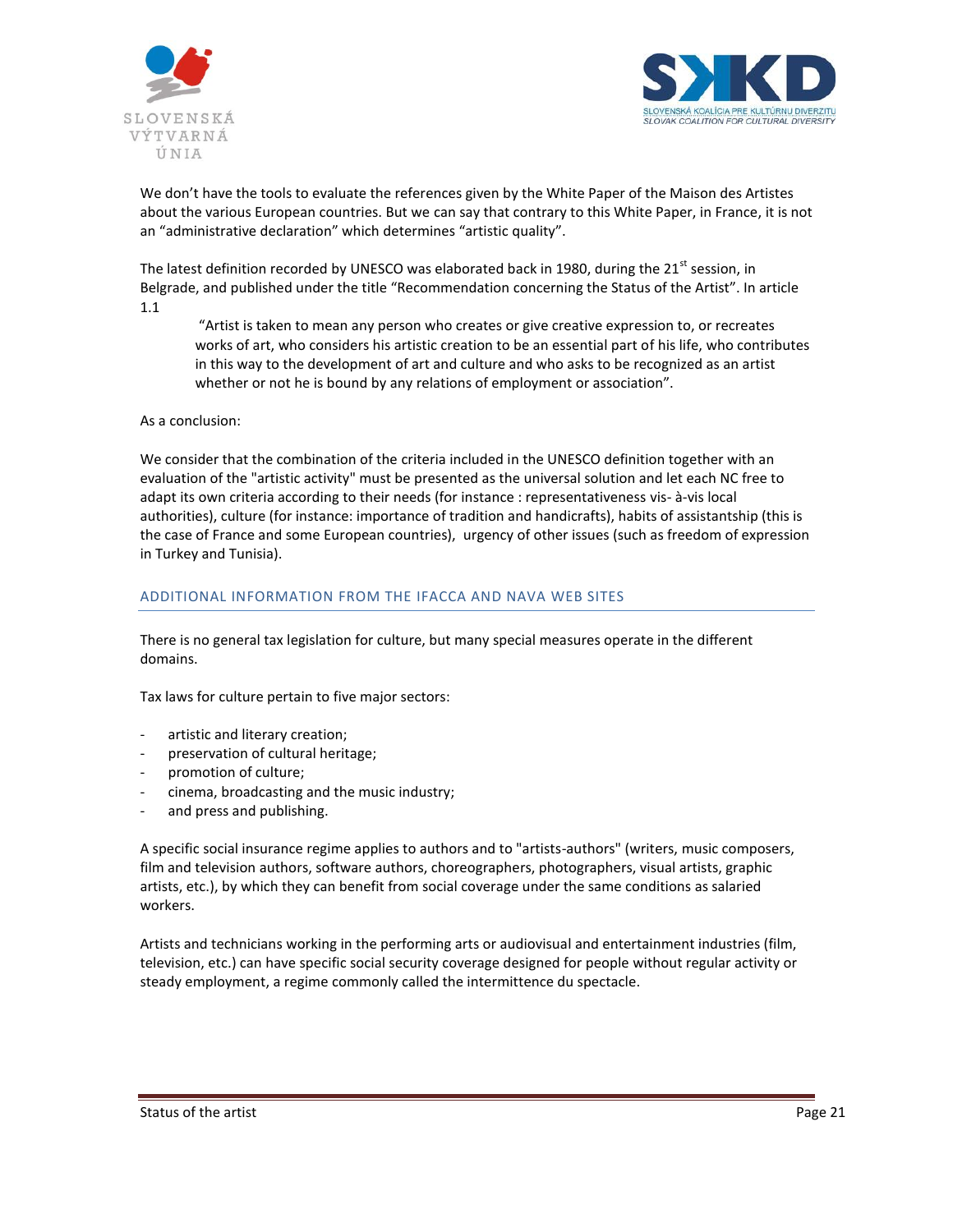



## <span id="page-21-0"></span>9. GERMANY

# PROF. DR. ANDREAS JOH. WIESAND, EXECUTIVE DIRECTOR, EUROPEAN INSTITUTE FOR COMPARATIVE, CULTURAL RESEARCH GGMBH (ERICARTS), EDITOR, COMPENDIUM OF CULTURAL POLICIES & TRENDS IN EUROPE

I have not much to add to what Sarah proposes (*to explain - Prof. Wiesand responds to the statement of Sarah Gardner from Australia - see above*).

In principle, I sympathize with the solution proposed by the Slovak Coalition, as long as the focus remains on artists' activities and membership in any organisation is not made compulsory in order to get recognition (since this would exclude a great number of people). Of course, answers to the question of a "legal definition" of artists will depend, in most countries, on what particular field or problem is to be addressed, e.g. taxation, health and pension benefits or eligibility to receive public funding.

Reviewing the results of comparisons made in the context of the Council of Europe/ERICarts "Compendium of Cultural Policies and Trends in Europe", we came to this conclusion:

"In addition to the systems of direct public support for the arts and artists, there are pieces of legislation in many European countries which take into account some of the social and /or economic needs of creative workers resulting from their often precarious working status. However, "integrated models" which facilitate cooperation between cultural policies (including direct and indirect measures) and other areas of policy making (e.g. economics, social affairs, health or employment) are few. A re-orientation or re-focussing of existing public policies for artists and their working environment in a more integrated manner remains a challenging task artists and their associations or unions could try to contribute to solutions for this problem."

Possibly, the Compendium Experts Group on Legal Affairs and Cultural/Human Rights may find it challenging to participate in the search for appropriate solutions, which is why I will address them separately.

#### ADDITIONAL INFORMATION FROM THE IFACCA AND NAVA WEB SITES

Artists and journalists / authors in the Federal Republic of Germany enjoy comprehensive social security coverage. When employed, they are covered under the general social security regimes. Self-employed artists and journalists / authors are obliged to join the Artists' Social Insurance Fund (KSK). The special protection for self-employed artists and journalists / authors provided for under the Artists' Social Insurance Act (KSVG) which came into force on August 2nd, 1981 encompasses statutory health, longterm or old age care and pension insurance. Like employees, the artists and journalists / authors must only pay half of the social insurance contribution. Sixty percent of what could be labelled an "employers share" is paid by the companies that regularly exploit and market the work of artists and journalists / authors. To that effect, the enterprises are charged with an artists' social insurance levy (Künstlersozialabgabe) on all fees and royalties paid, whose level is subject to annual adjustments. For example, the levy reached 5.8% in 2005 and then decreased in the following years to 4.1% in 2013.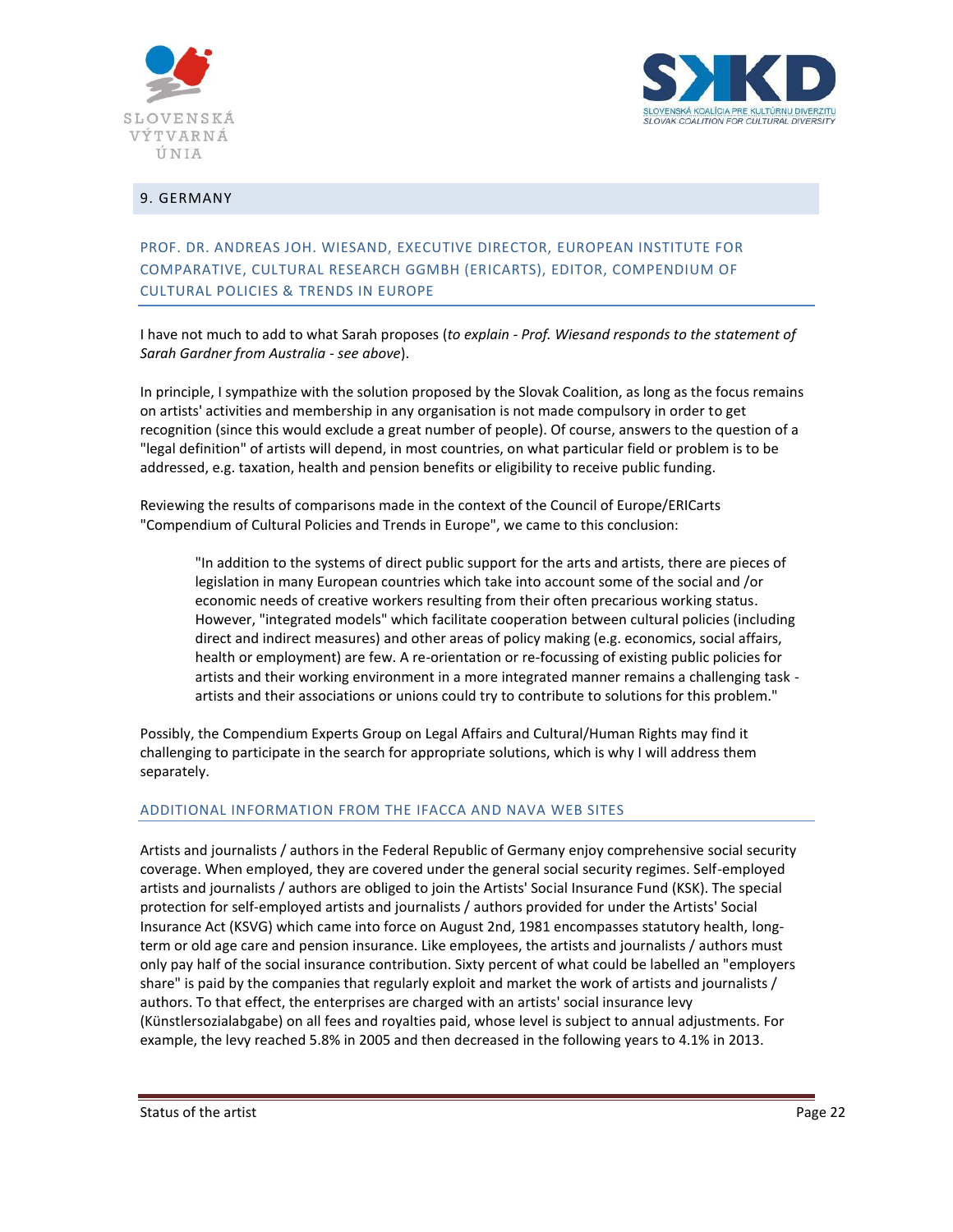



In addition, the Federal Government provides a subsidy to help fund the supposed "employee's share" with 40% of the expenditures of the Artists' Social Insurance Fund. Through another amendment of the Artists' Social Security Law that came into effect in June 2007, the financial basis of the Fund was improved by broader coverage and a stricter examination of all contributors, including the artists as beneficiaries. In September 2008, the attempt of some Länder in the Bundesrat to abolish the Social Security Act for Artists failed, due to a broadly supported protest against such plans both from cultural policy makers of all parties and from culture and artists' associations.

With the exception of the Artists' Social Insurance Act there are no special laws regarding the terms of employment for artists and other cultural workers. The general labour legislation is applied. If artists or cultural workers are employed in municipal, Länder or federal facilities, then the public service regulations are applied. On the basis of the general Wage Agreement Law (TVG), special contracts and wage agreements for the cultural sector, including non-artistic staff, were concluded by unions and employers organisations for single artistic sectors and cultural facilities such as theatres, orchestras and music schools. The conditions of work for main occupational groups such as singers, actors, orchestra musicians etc., are laid down in these agreements. In addition, special courts of arbitration have been set up to settle employment disputes in theatres (Bühnenschiedsgericht).

# <span id="page-22-0"></span>10. GREECE

*The response to the questionnaire is similar to the view that we have received from Chile. There is no valid system of clear distinction of professional artist in Greece and they agree with our proposal, although they have certain unspecified objections: the answer to the question "Do you think that something in proposal should or could be defined better?" - was YES.*

### <span id="page-22-1"></span>11. ISLAND

### Q1. Yes

*The response to the questionnaire is similar to the views received from Chile and Greece. There is no valid system of clear distinction of professional artist in Greece and they agree with our proposal, although they have certain unspecified objections: the answer to the question "Do you think that something in proposal should or could be defined better?"* 

Comment on the explanation of proposal (not the proposal itself):

In conclusion of this proposal ("Defining professional artist is rather a protection against poor quality performances like reality shows"), my comment: referring to a specific kind "reality shows" should be avoided in the argument it 'points a finger' and limits the scope of the subject.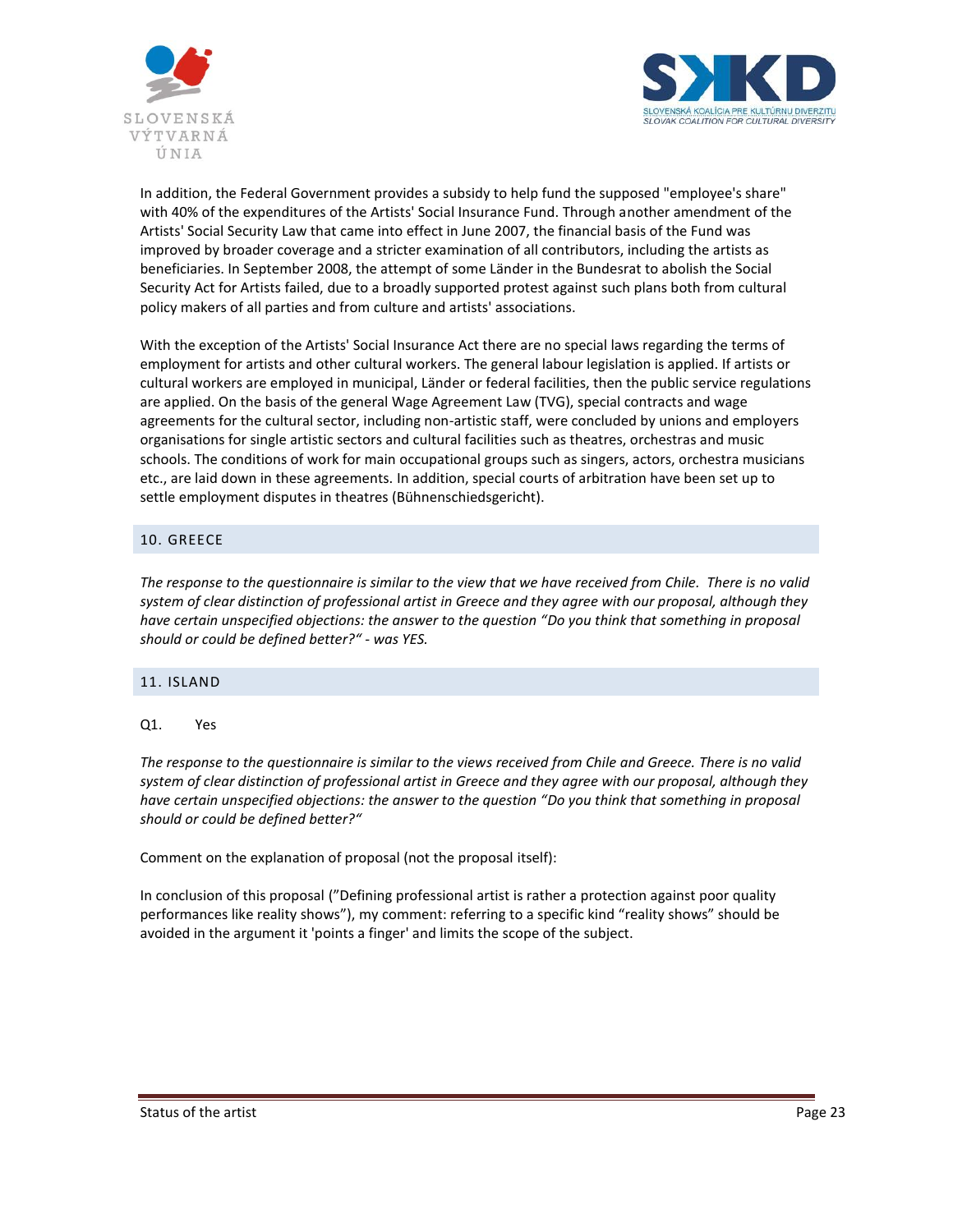



## <span id="page-23-0"></span>12. LITHUANIA

# KORNELIJUS PLATELIS, PRESIDENT OF LKMA - LIETUVOS MENO KŪRĖJŲ ASOCIACIJA (LITHUANIAN ASSOCIATION OF ARTISTS)

- Q1. Yes
- Q2a. No
- Q2b. Yes
- Q2c. Yes

Q5. An artist is recognized to be professional in Lithuania based on his education and artistic achievement. The decision is taken by an association which is registered as an "association of art creators" or by the special public board by the Ministry of Culture. The Minister of Culture has to approve the decision.

Q6. Artists pay the social tax from the half of their income from their artistic fees. If the paid taxes are too small in order to get artist insured as a receiver of minimum monthly allowance (1000 Lt) the State pays the rest.

<span id="page-23-1"></span>I attach the Law on Artistic Creators and Their Organizations. (see Appendix 7)

#### 13. MALTA

#### NARCY KALEMATA, ECA

Q1. In Malta we do not have any recognition of the artist.

Q2. Any creator of commerciable work whether artitic or not is given a VAT (value added tax number) and like all SME's or self employed has to give a numbered VAT receipt to his clients. Those who do not earn more than Euro 6,000 a year are tax exempt but cannot claim tax refunds on materials and work related costs.

Q3. I agree with the college 5 year graduation criterium although it is problematic as such courses only started in Malta in the last 20 years. Therefore many professional artists have no qualification.

Q4. Most of our artists have alternative jobs or teach their art for their regular income. Employment in the arts is mostly with government. With media industries based on IT (tv, PR, printing, etc.) the image is distorted as all of them could be deamed to be artists. For example a handful of architects who work on government financed projects in millions distort the average earnings of artists. For every highly paid architect there are 100 artists who do not earn enough from their art to live decently.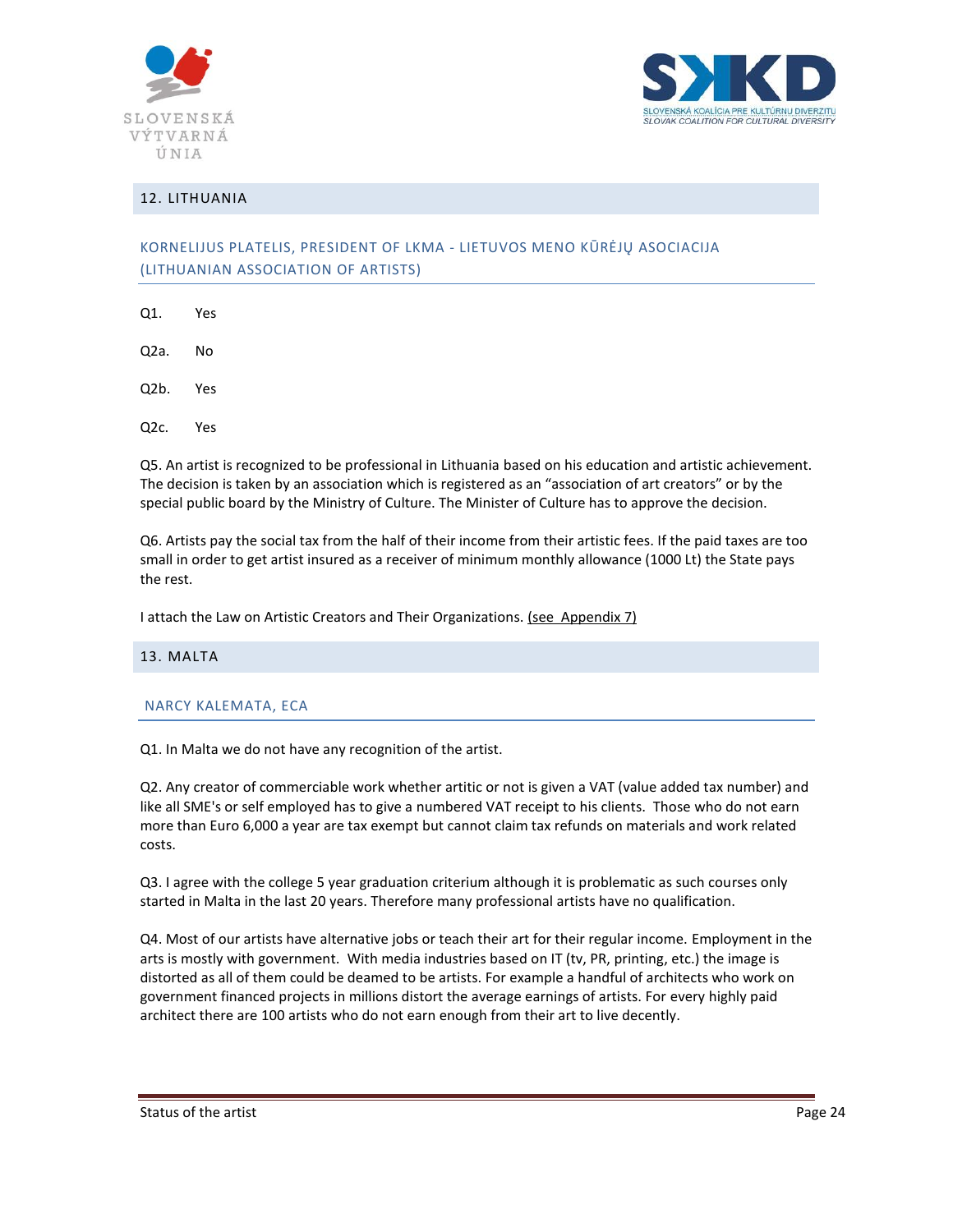



If I may suggest one consideration, I would like you to consider the establishment of criteria of the selection body behind the recognition of a professional artist. Probably, this will be a government entity like a medical board that accepts doctors and gives them an operating licence. So are we demanding that the selction board must be manned by persons who are really qualified to do the job?

## <span id="page-24-0"></span>14. MEXICO

### ROSA MARÍA BURILLO VELASCO, PRESIDENT IAA /AIAP

The response is reproduced in full. An interesting solution is the possibility to pay taxes with artworks.

- Q1. Yes, from the point of view of tax. No, in social insurance
- Q2a. No
- Q2b. Yes
- Q2c. Yes
- Q3a. Yes
- Q3b. No

From the point of view of taxes, visual artists can pay with their works or in cash.

#### TAXES AND SOCIAL SECURITY IN MEXICO

In Mexico artists have 2 ways of paying their taxes:

1. Pay with art work

Once a year artists can pay with their work in the following way:

- If they sell 1 to 5 works they would pay with a work similar in size and value.
- From 5 to 10 they would pay with 2
- From 10 to 15 they would pay with 3
- From 15 to 20 they would pay with 6

The work is judge by a jury, if the jury determines the work is not good the artist is asked to change it. If acceptance is denied for a second time the artist should pay taxes according to the sales he made. The Works collected by the Treasury Department are send to be exhibited in different museums of the country, embassies or in offices of the federal government. The Works becomes part of the National Patrimony.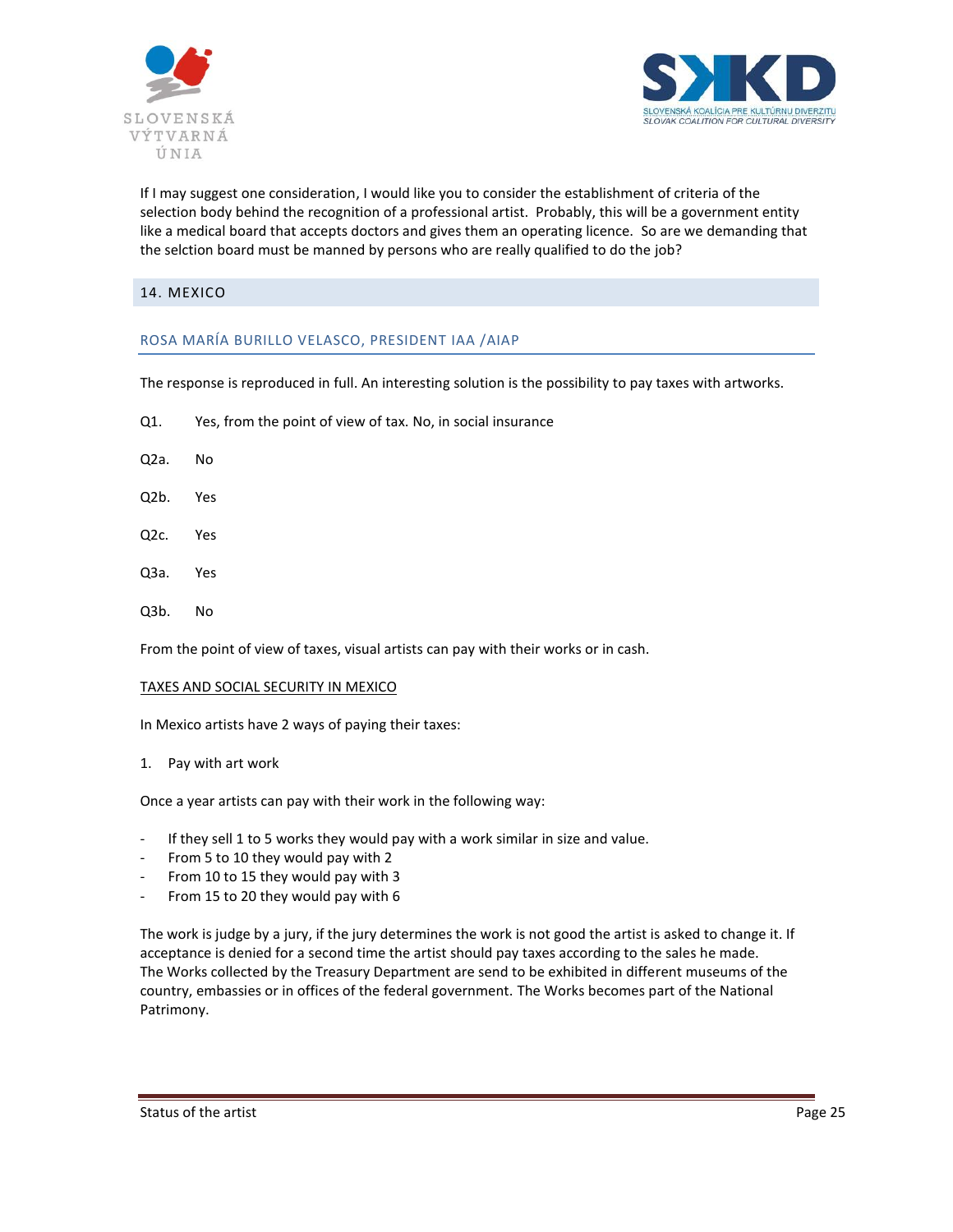



## 2. Normal pay

The artists have to declare every month to the Treasury Department and have to give a receipt or invoice for each sold work and has to pay taxes according to the income they made. If no sales were made the artists have to declare 0.

### SOCIAL SECURITY

In Mexico there is no social security for artists yet. An iniative was presented to the Senate and Congress. It was approved by the Senate and it is waiting for the approval of Congress.

### <span id="page-25-0"></span>15. MOROCCO

### EL HASSANE NEFFALI, THE MOROCCAN COALITION FOR CULTURAL DIVERSITY

Here are some interesting informations from Law No. 99.71 concerning the Status of Artists, 19 June 2003. Complete law in Appendix 8.

#### **Chapter I Preliminary Measures Article 1. Definitions**

- 1. "Artist" means any natural person who practices artistic activity, either continually or intermittently, in return for remuneration and in the context of a contract of work or employment, or who performs an artistic work to sell or rent it to others, or produces it for the public administration, local authorities or public institutions.
- 2. "Artistic activity" is any activity involving artistic creation or artistic performance, where:
	- (a) "Artistic creativity" is any artistic work by a natural person, particularly in the field of audio visual art, photography, fine arts, music, theatre, literature (either written or spoken) or choreography.
	- (b) "Artistic performance" is any activity involving the artistic presentation or execution of all or part of an artistic work by a natural person, in any way, especially in the fields of music, theatre, variety shows, circus or puppetry.

#### **Chapter II Relationship between Impresarios and Artists / Article 6**

The artist working under contract, whatever name is given to that contract, is an employee to whom the provisions of employment law apply, unless covered by a special text in that or other laws, and taking account of the provisions issued for protecting literary and artistic works or artistic activities carried out by artists who belong to public professional organisations.

#### **Chapter III Remuneration Article 9**

If the presentation or execution of the artistic activity requires more than fifteen (15) days, the artist and the impresario may establish payment dates by mutual agreement, on condition that the artist receives advance instalments every fifteen (15) days, in such a way that he or she has been fully remunerated at the termination of the contract or at the conclusion of the artistic activity.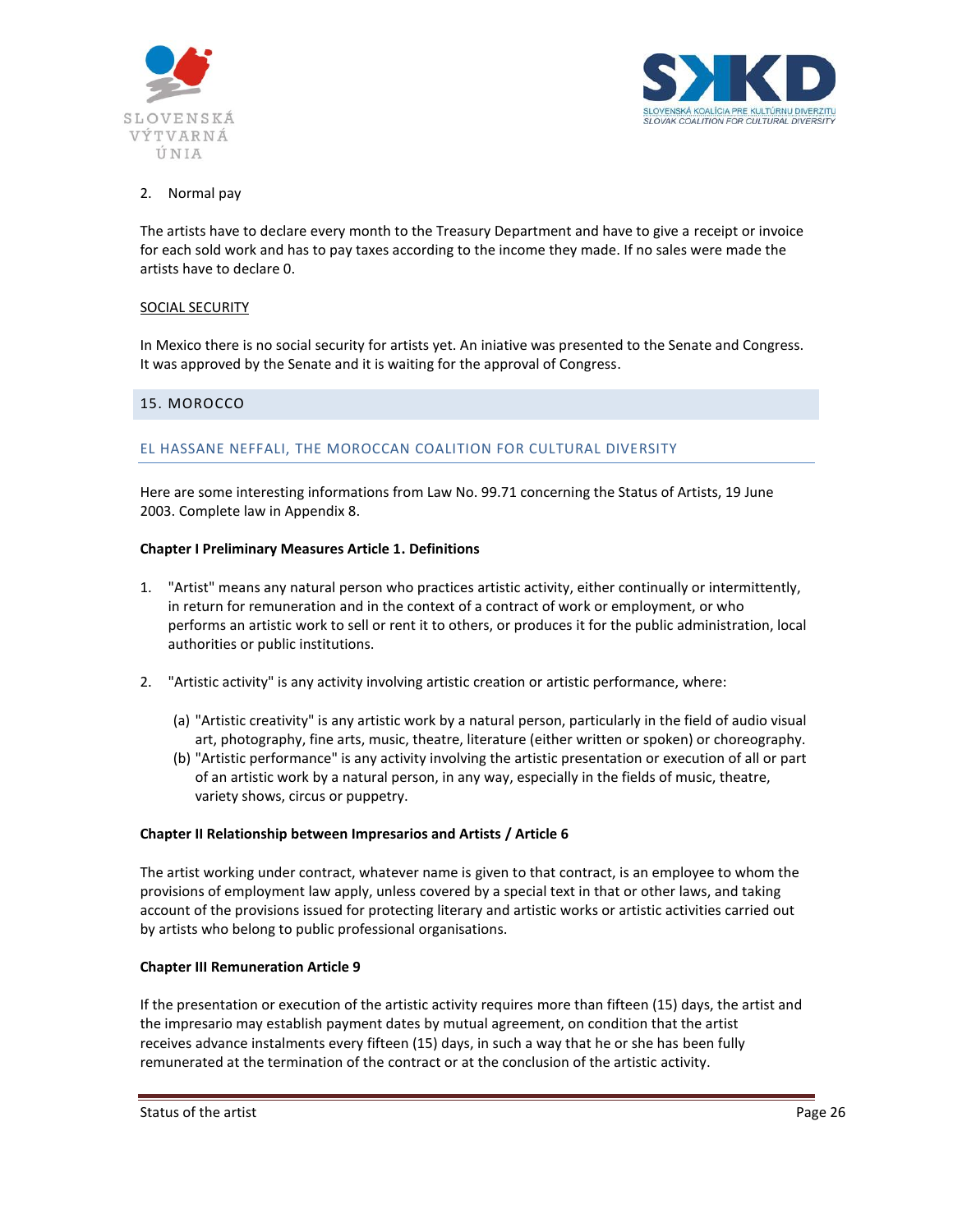



#### **Section Two Art Services Agencies' Fees Article 21**

Staff of art services agencies, when undertaking their function of seeking employment for artists, may not receive or accept deposits or collateral of any kind.

The impresario alone bears responsibility for the fees requested by the art services agency, while the artists employed pay nothing.

### <span id="page-26-0"></span>16. NETHERLANDS

### INFORMATION FROM THE IFACCA AND NAVA WEB SITES

Specific regulations are indicated in the Work and Income Provisions for Artists Act [WWIK, Wet Werk en inkomen kunstenaars, 2005]. This Act provides artists temporarily - for a maximum of 48 months, spread over a maximum period of 10 years - with a basic income (70% of the guaranteed minimum income). However, artists may earn up to 125% of the guaranteed minimum income by doing extra work, have no job seeking obligations and have free access to the training and individual counselling services of Artists&Cultural Entrepreneurship [Kunstenaars&CO, see also chapter 8.1). The WWIK is intended for new artists, building up a profitable practice, and for established artists with a temporary decrease in income. Artists who want to make use of the WWIK, have to prove they received a higher arts education or have run a professional practice. Artists&Cultural Entrepreneurship has the legal obligation to execute these professional searches.

In addition to legislation, the government has many funds that provide support to the arts. For example, the Dutch Foundation for Literature [Fonds voor de Letteren] encourages the production of Dutch literature by offering scholarships to literary writers and translators, extra payments above their normal salary, start-up grants and travelling scholarships. The Netherlands Fund for the Performing Arts+ [Nederlands Fonds voor Podiumkunsten+, 2007

There are many collective bargaining agreements [collective arbeidsovereenkomst - CAO] in the performing arts and more generally in the cultural sector. CAOs are labour-agreements between employers and employees. This means that a CAO only applies to employees who are working with an employer. When this is not the case, the national legal agreements are enforced. The existing CAOs are used mostly in architecture, arts education, media (broadcasting, journalism, publishing houses), museums and exhibition halls, performing arts (dance, orchestras, theatre companies, and venues), public libraries, retail musical instruments and sheet music. Special trade unions exist to enforce or monitor these agreements. CAO-wages have risen in 2006, on average, by 1.8%.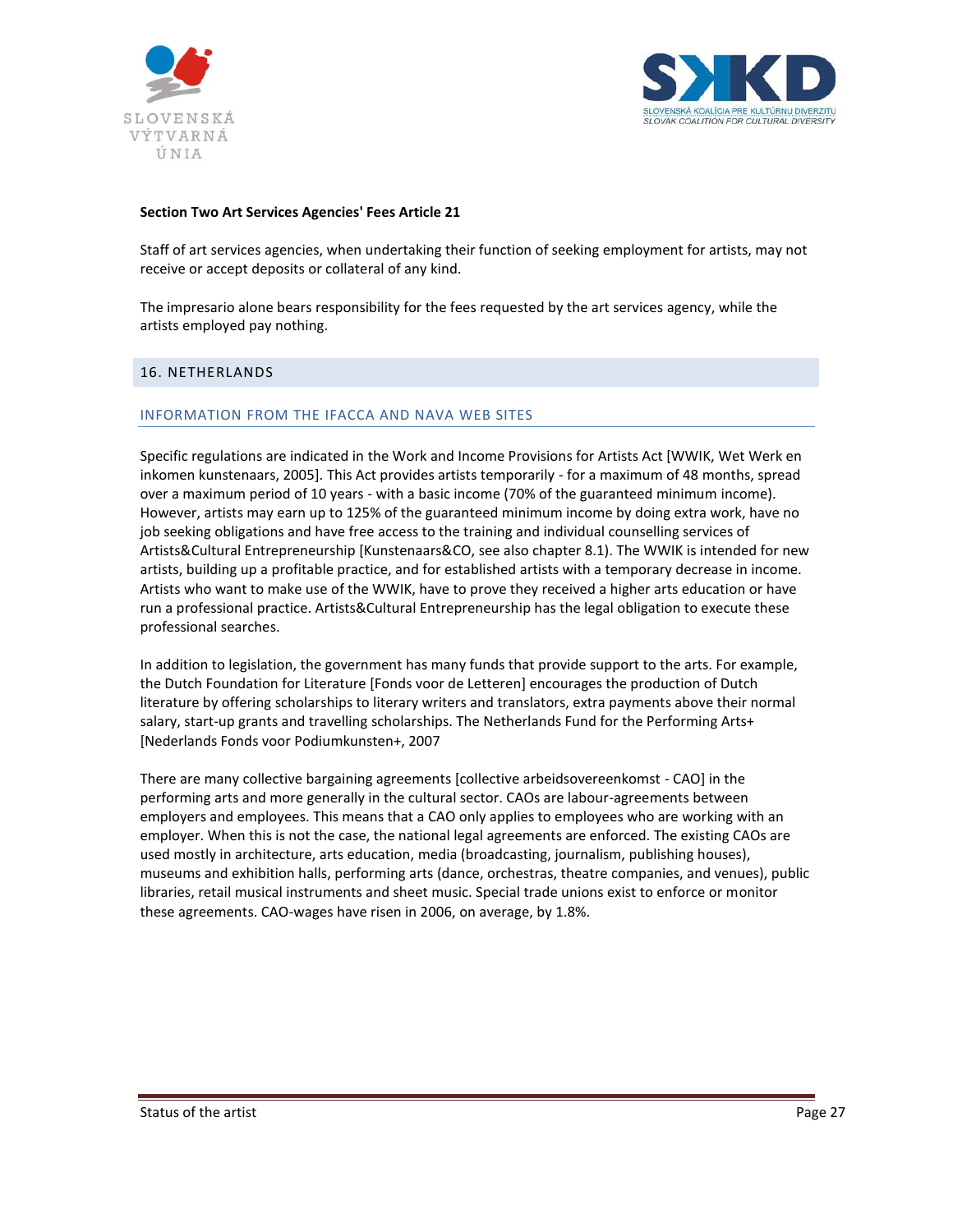



## <span id="page-27-0"></span>17. NORWAY

#### GRETE MARSTEIN, IAA EUROPE, IAA/AIAP, NBK

### NORWEGIAN VISUAL ARTISTS NBK, A SHORT PRESENTATION

Norske Billedkunstnere (NBK) is the national organization for visual artists in Norway. NBKs long-term commitment is to promote and secure the intellectual, social, legislative and economic interest of the professional visual artist. The government and parliament recognizes the organization as a negotiation and consultative body.

There are approximately 2,700 members in NBK (out of 4.5 million inhabitants). NBK is composed of 20 sub organizations: 14 regional organizations, 5 nation-wide skill-based associations and a society for the younger artists. Artists will normally be member of one regional organization and one or more skill-based organizations depending on their artistic expression. An executive Committee of 6 members and a chairperson, which are elected by the General Assembly every second year, govern NBK. The administration consists of 9 employees.

NBK is responsible for the annual state exhibition – *[Høstutstillingen](http://www.hostutstillingen.no/)* – the major national contemporary art show held virtually every year since 1882. A national jury selects the artwork for the exhibition; Members elect the jury for a two-year period. NBK also allocates grants from the government grants for artists program as well as from funds controlled by NBK. NBK also publishes its own magazine, *[Billedkunst,](http://www.billedkunstmag.no/)* with 7 or more issues a year that provides important information for members in the organization. In addition to the activities carried out by NBK centrally, the sub organizations carry out extensive exhibition programs in their own galleries as well as programs with travelling exhibitions on a regional or national level. The skill organizations publish their own specialized magazines; and the regional organizations run art centers with an extensive program aimed to promote art throughout their region. Some also manage their own pre college art education institutions.

NBK has made several notable achievements in recent years: It has promoted special tax legislation for the visual artist, increased grant budgets, promoted legislation for the public display of art, and implemented a new state institute for the promotion of Norwegian contemporary art abroad (OCA). Today, it takes action in behalf of its members: To preserve the grants and guaranteed income; improve the social security scheme; keep the artistic judgment within the artist's committees work for better studio conditions for the artists in the pressed urban areas and expanding the studio capacity; and to facilitate international exchange in the visual arts.

Entrance requirements for membership in The Norwegian Visual Artists Association (NBK) The Norwegian Visual Artists Association (NBK) is an umbrella organization and consists of 20 member associations; - 14 regional associations and 6 nationwide associations (5 skill associations (painters, drawing, sculpture, printmaking, textile) and The Younger Artists Society). Membership in NBK can only be obtained through the member associations. The regional associations have common entrance requirements, but the nationwide associations have each their own additional requirements.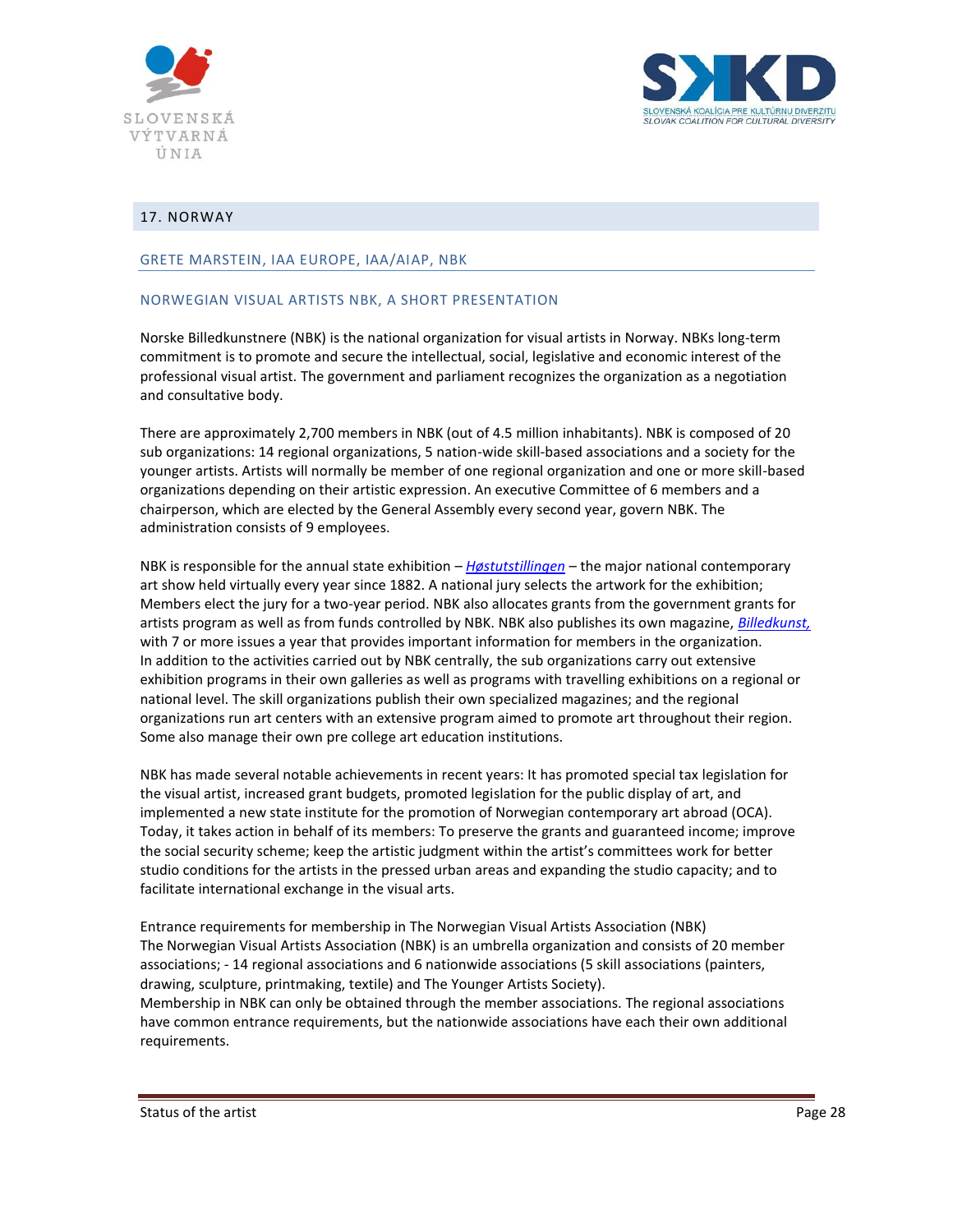



The entrance requirements for the regional associations in NBK are a combined evaluation of the applicant's artistic formal and practical competence. The criteria for membership have as aim to secure that the members of the association are professional gainfully active visual artists. The applicant must have accomplished an education in visual art and/or in gainful activities proved a professional level comparable with the competence of a Master (MA).

The following criteria will be emphasized during evaluation:

- **Education**
- Artistic activities
- Commissions for Art in Public Spaces
- Purchase by public or private institutions
- **Grants**
- **Awards**

In the regional associations: applicants who have a master (MA) in Visual arts from the national art academies in Bergen (KHIB), Oslo (KHIO), Trondheim (NTNU) and Tromsø (HITØ), will automatically be accepted as members.\*This is also valid for applicants from comparable institutions abroad (to be documented).

For applicants with a Bachelor (BA) in Visual arts from KHIB, KHIO, NTNU and HITØ  $*$  the education will be evaluated combined with the above criteria. Applicants without a formal higher education in Visual Art will be evaluated by the above criteria and compared with the requirements a MA.

<span id="page-28-0"></span>

| 18. SERBIA        |                                                                                                               |
|-------------------|---------------------------------------------------------------------------------------------------------------|
| Q1.               | Yes                                                                                                           |
|                   |                                                                                                               |
| Q <sub>2</sub> a. | No                                                                                                            |
| Q <sub>2</sub> b. | Yes                                                                                                           |
| Q <sub>2</sub> c. | Yes                                                                                                           |
| Q3a.              | Yes                                                                                                           |
| Q3b.              | No                                                                                                            |
|                   | In Serbia, so far the law has no definition of a professional artist but just artists, and we believe that it |

In Serbia, so far the law has no definition of a professional artist but just artists, and we believe that it is not clear enough. Changing the Law is ongoing and we are trying to change this article in the Law. It was assumed that the definition applies to professional artists, because the law also covers the work of an amateur. There are still artists working in state cultural institutions. So, there is no concept of an employed and an independent artist. Both are considered professional artists (Law on the culture article 58).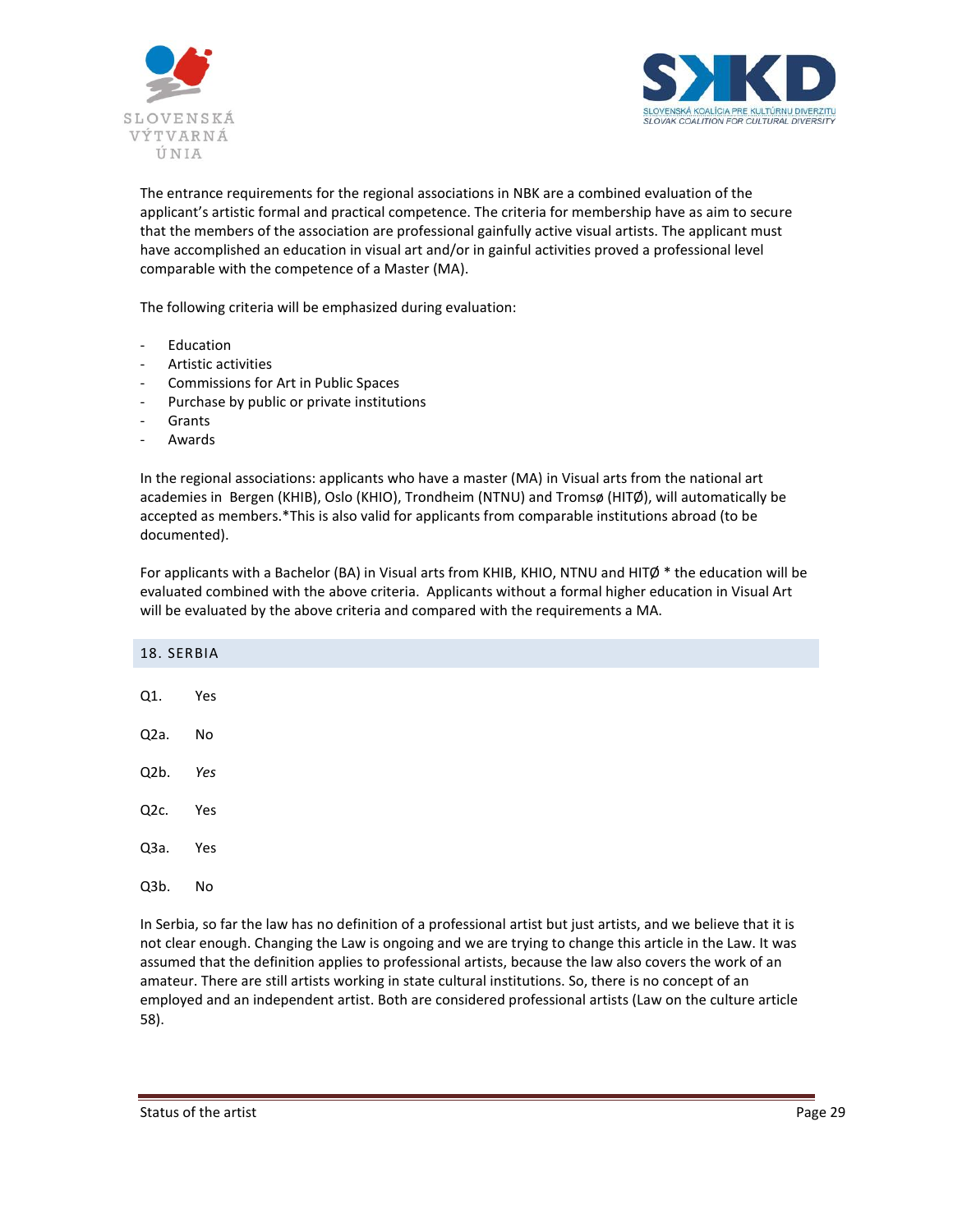



All artists under copyright contracts are recognized standardized costs, depending on which artistic activity is exercised, in the amount of 34% to 50%. (Law on Personal Income Tax Article 56) This means that the tax and contributions for artists are lower than the allocations for other professions.

## <span id="page-29-0"></span>19. SLOVAKIA

## PRELIMINARY SUMMARY OF THE SITUATION

On February 19<sup>th</sup> 2013, after the last correction, we basically reached consensus amongst SCCD members in connection with the prepared status of artist. On February 21<sup>st</sup>, we sent the final proposal to all the members of the SCCD Coalition Council. On February 28<sup>th</sup> 2013, the SCCD Coalition Council adopted the following resolution:

The Coalition Council authorizes its representatives, in the working group on the status of the artist in the Government Council for Culture of the Slovak republic, to open formal negotiations on the form of the legal norm.

Proposal and associated explanations and comments were sent to SCCD members and since February 2013 they are available on the SCCD website. Therefore enough space for factual and transparent discussion is provided with a view to obtain justified stimuli from the artistic community, as well as the widest possible support and identification of artists with the final form of the status of the artist and we hope to see it become reality in the foreseeable future.

After combining objections, the SCCD Board developed the latest version of the proposal - see Appendix 1, point c.

A different approach was taken with more technical details (specification of criteria and the name itself). The usefulness and the meaning of complex legal norm - the status of the artist – was not called into question.

Some of the issues discussed:

The name itself:

- status of a professional artist?
- or status of a registered artist?
- or status of a listed artist?

A minimal level of professional education:

- a university education master's degree, master of fine art and comparable degrees?
- or a university education including bachelor's degree?
- or other alternatives and exceptions?

The required amount of income from artistic activities:

- set in % of total income?
- or set the minimal total amount required?
- or income from artistic activities at any sum?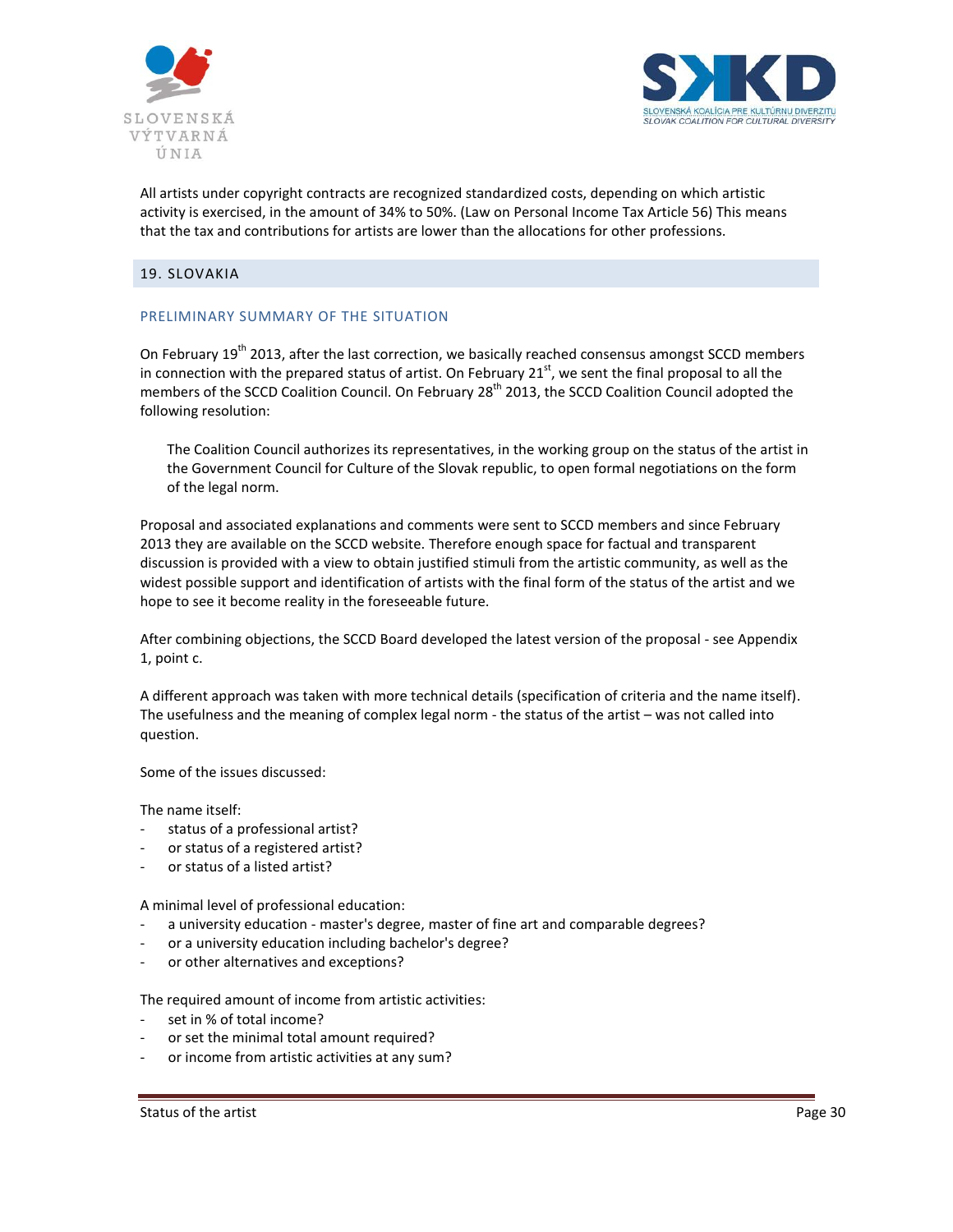



Criteria for defining which associations or organizations should be accepted for the purposes of the status of artist:

most of all statements were about the required minimal number of members

For now we left these and some other questions open: on the basis of discussions with representatives of The Ministry of Culture of the Slovak republic we will try to reach a mutually acceptable result. I can conclude that the proposal will not come easily and certainly not frivolously. It is a really "hard-won" compromise.

The proposal is preceded by 20-years of general discussion among artists in Slovakia and then 6-year of real and tough discussion, mostly amongst members of the Board, but also with a wider range of colleagues, in addition to the negotiations with members of the Board within the working group at the Ministry of Culture since June 2012, so the proposal responds to some of the attitudes of the state. Each member of the Board, representing different fields of art, gave something in (from the perspective of the interests of specific areas of art no one is absolutely satisfied), but the resulting compromise can be a possible and acceptable basis for all.

We took into account the reactions coming in from all over the world.

Key positives:

- $s$ implicity: practical application of first part to whom the status relates it does not require the creation of any new structures, if approved it could be functional almost immediately
- chance of involvement for those who are really part of art and artistic creation
- transfer of responsibility to artists
- protection against the consequences of subjective decision making: no one is provided a monopoly on decision-making

# <span id="page-30-0"></span>20. SOUTH AFRICA

# ANTON LOUBSER, IAA/AIAP EC MEMBER, MAIN COORDINATOR FOR AFRICA

Briefly, from official South African quarters, there is no definition as to who may be seen as a 'professional artist'. Consequently, with regard to the availability of particular social privileges, benefits or concessions, no distinction is made between the status of a person who may be regarded as a 'professional artist' by UNESCO, the IAA or whoever, and any other mortal tax payer on a SA street. Sophisticated distinctions which mark social benefits that are afforded to various professions e.g. in various European countries, have not known such development here. Africa still has quite a way to go.

With regard to South Africa, probably as in most African countries, traditional national values, crafts, etc. continue to play an important role in considering who is regarded as a 'professional artist'. We should take care not to encourage, inadvertently, criticism that is sometimes expressed in non-Europe circles that European countries (and the USA) tend to dictate to the rest of the world. It is submitted that the rather flexible but very well construed definition by UNESCO, in 1980, in Belgrade, as part of the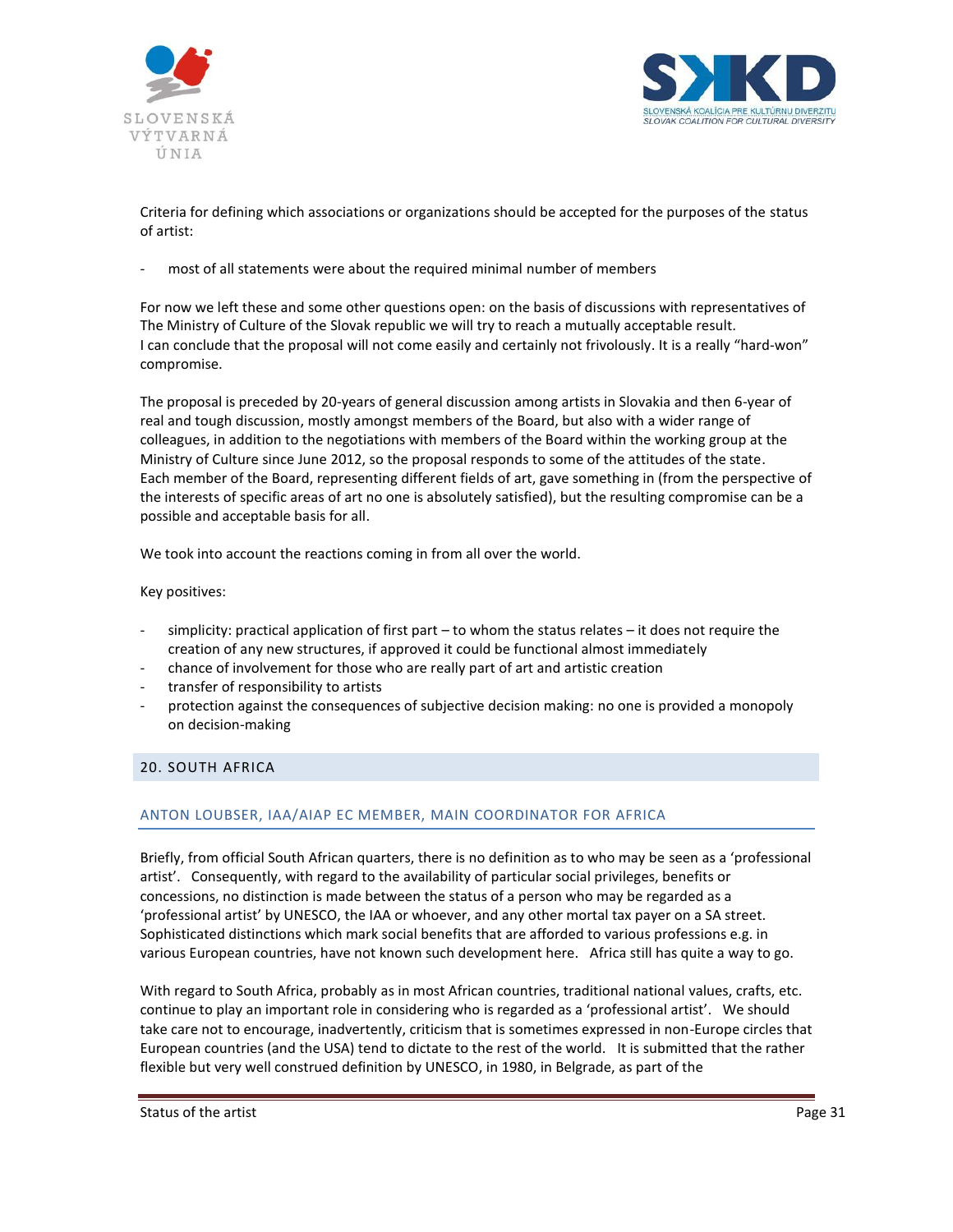



'Recommendation concerning the Status of the Artist' is the closest we can get to cover the concept 'artist' in general in most countries of the world. For ease of reference, it reads: 'Artist is taken to mean any person who creates or gives creative expression to, or recreates works of art, who considers his artistic creation to be an essential part of his life, who contributes in this way to the development of art and culture, and who asks to be recognized as an artist whether or not he is bound by any relations of employment or association". In an effort to avoid uncertainty about how to understand what is meant by 'an artist', it is suggested that this definition, which carries the blessing of UNESCO, be included in the Status of the IAA when the Status are to be revisited at the next General Assembly.

But then, shortly before the EC meeting in Antofagasta, Martine was good enough to furnish me with an undated document which she had apparently found in an IAA head office file, carrying the approval of both the IAA and UNESCO. This document, titled 'Notes of Guidance', makes a distinction between a 'professional artist' and an 'artist' per se'. Having read it, and re-read it 'through African spectacles', I can understand that many African artists may find the document, as it distinguishes between what it regards as 'professional artists' on the one hand, and on the other hand 'artists' who by implication may not all be professionals, rather discriminatory and perhaps reminding of a 'European dictate'. The IAA Statuss refer only once to 'professional artists' (in 'Rules for Meetings', par 3.3) as follows:

'The title and prerogatives of 'delegate' may only be used by professional artists practicing one of the disciplines listed in Article 1 of the Status …'

This leads to a rather confusing situation, as the disciplines mentioned in art 1 of the Statuss refer to 'comprising artists belonging essentially to the fields of painting, sculpture, printmakers and artists practising other forms of creative work in the visual arts …'. It sounds vague, if not restrictive, unless par 8.07 of the Notes of Guidance which were discovered by Martine are taken into consideration by adding to par. 3.3 of the Rules for Meetings of the Statuss 'or are known as such at least throughout his own country.' After all, a reference to 'other forms of creative work' does not necessarily imply the production of physical objects. Can we deny the intellectual creativity of a properly qualified Arts Curator, a Professor of Fine Art who is too occupied in moulding and creating students to become fine artists thereby not finding the time to produce works of art himself, art critics, etc? Surely they are entitled to be regarded as professional artists'.

We did not have the time in Antofagasta to thrash out the subtleties when referring to 'artists' and 'professional artists'. This seems to be an aspect that should be taken into account when considering possible amendments to the Constitution at the forthcoming EC meeting.

*Pavol Kráľ: the opinion of our colleague and friend, Anton Loubser, reflects the ambiguity in the usage of the terms "artist" and "professional artist" (I agree: ambiguity is the problem) and also expresses some concern of the situation in Africa. I explained the difference between artists and professional artists as well as I expressed the definition of UNESCO in the analysis and proposal of the definition of a professional artist (see appendix 9 Analysis of the definition of an artist) and I responded on it in the beginning (see III/ Preliminary evaluation of findings), as well as on concerns from the perspective of Africa.*

*In the interests of openness and undistorted results of the discussion, I have attached statement of A. Loubser in full, although in some parts it is probably just a misunderstanding, for example:*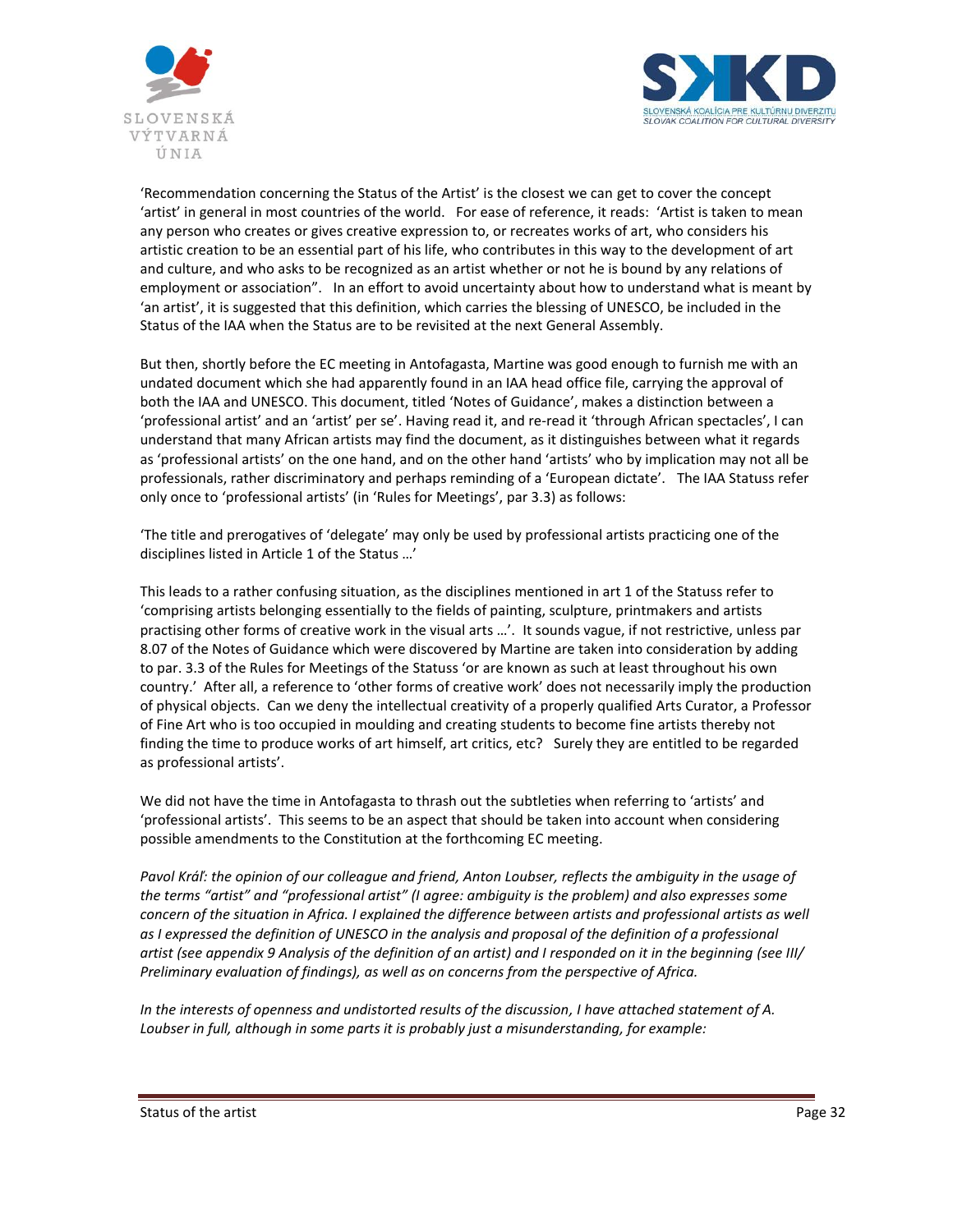



- *the status of the artist is not meant to deny, quote, "other forms of creative work, that do not necessarily mean the production of physical objects". Let me remind you that proposal presupposes a status for all kinds of art (this is the aim in Slovakia and corresponds to the practice in other states), including kinds of art of no physical object as a final product of artist work - as in artistic performance of actor or musician. So in that sense, there is nothing to be afraid of.*
- *this discussion should not change the status of IAA: it focuses on legislative solution of the status of artists in different countries.*

## <span id="page-32-0"></span>21. UNITED KINGDOM

### AIR - ARTISTS INTERACTION AND REPRESENTATION [WWW.A-N.CO.UK/AIR](http://www.a-n.co.uk/air)

Q1. No. However, this eligibility (as below) is self-applied by artists in order to gain AIR membership (AIR being integral part of the Artist Membership).

Using the following definitions of "practising artist" if you can say 'yes' to at least 3 you would be considered eligible for AIR membership and all its professional benefits.

- You hold a degree (or equivalent qualification) in a visual arts practice.
- You've held at least one public exhibition, installation or live art performance (other than a degree show) in the recent period.
- You have carried out on a paid-for basis at least one artist's residency or community project in the recent period
- You have sold art or craft work through a gallery, exhibition space or retail outlet in the recent period.
- Your work has been reviewed, featured or profiled in an arts magazine or website or other relevant publication.
- You are a current member of another professional body for artists such as Contemporary Glass Society, DACS, Royal Society of British Sculptors, etc.
- Your work has been commissioned on paid-for basis on at least one occasion by a public or private client.
- You have received at least one prize, grant, award or bursary in your capacity as a practising artist.
- You have had at least one work purchased for a public or a private collection.

### ADDITIONAL INFORMATION FROM THE IFACCA AND NAVA WEB SITES FOR UK AND IRELAND

'The Year of the Artist defines artists as professional (defined by training or track record) practitioners, who are involved in the creation of work in any art form.'

From 'the UK Year of the Artist, June 2000 to May 2001. The Year tried to ensure that all artists taking part were paid a minimum fee of £150 a day to emphasise that art is a profession' (D'Art respondent).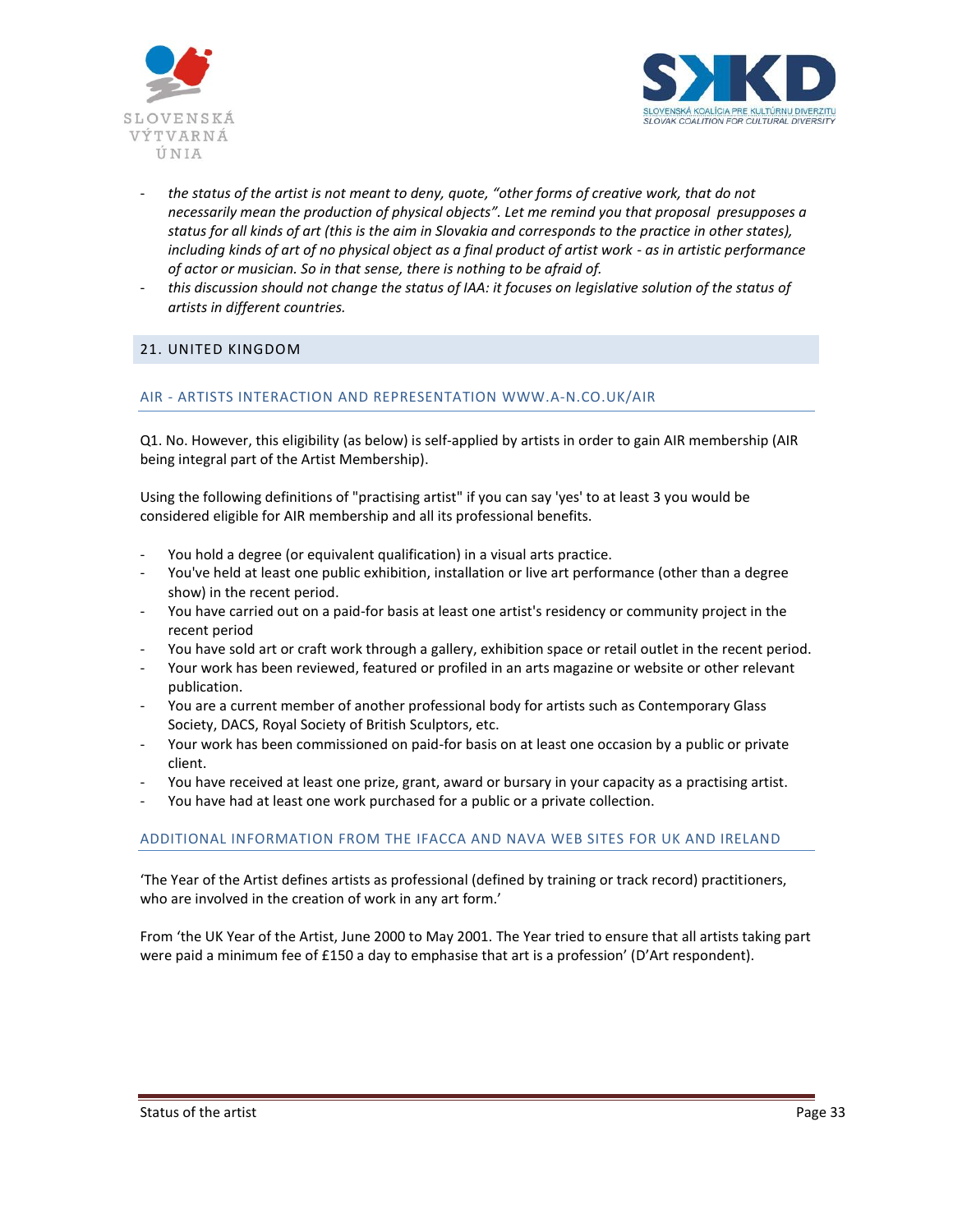



Pavol Kral, MA President of Slovak Union of Visual Arts President of Slovak Coalition for Cultural Diversity President of International Association of Art Europe **[iaa.eur@gmail.com](mailto:iaa.eur@gmail.com)** October 2012

**………………………………………………………………………**

Discussion of the draft (see questionnaire attached) takes place in Slovakia and also in the international organizations of artists IAA Europe, IAA/AIAP, ECA, IFCCD and ECCD.

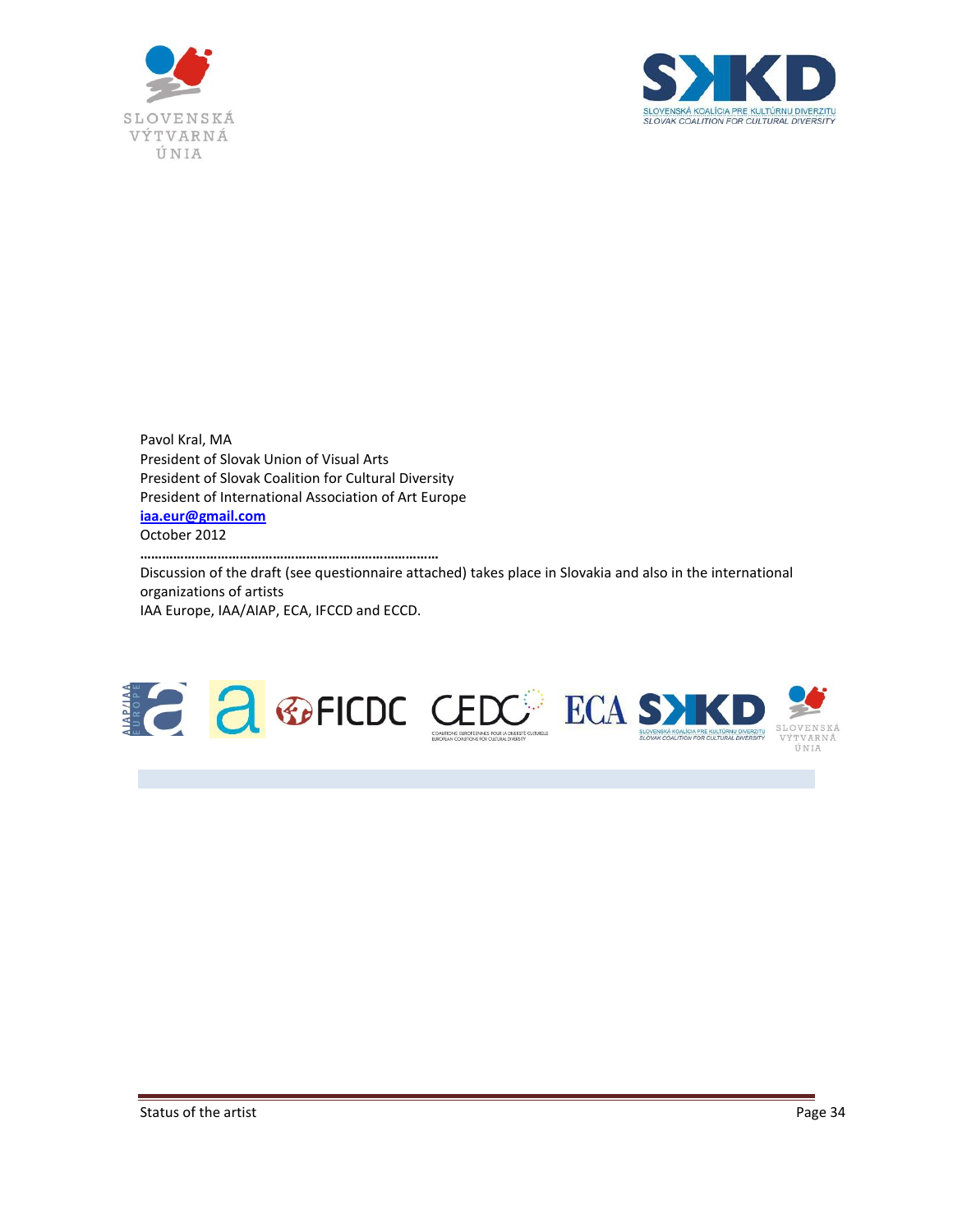



## <span id="page-34-0"></span>APPENDIX 1 – GENERAL DISCUSSION ON THE NEEDS FOR AND RESULTS OF THIS RESEARCH

#### A/ WHY WE SHOULD EVEN DEAL WITH THIS ISSUE

The artist is often considered - despite major difference - as an entrepreneur, although the primary goal of business is profit. Cultural and artistic activities may have a different character.

A few quotes from the UNESCO Convention from 2005 (ratified by most countries, including Slovakia):

The objectives of this Convention are:

to give recognition to the distinctive nature of cultural activities, goods and services as vehicles of identity, values and meaning. (I./ article 1/g)

Cultural activities, goods and services refers to those activities, goods and services, which at the time they are considered as a specific attribute, use or purpose, embody or convey cultural expressions, irrespective of the commercial value they may have. Cultural activities may be an end in themselves, or they may contribute to the production of cultural goods and services. (III./ article 4 / 4)

We are not saying that artists are better. But in line with the UNESCO Convention we note that they are different.

And if they are different this should be reflected in the relevant legislation.

Based upon our everyday experiences, we know that if we are not able to define very clearly the "professional artist", it is very difficult or impossible to negotiate specific rules for artists or specific solution in taxes, social insurance and in other form of support.

That is why we see it as a point of departure, and we address it as a priority, in order to work on improving the social and legal right of artists and implement it in practical terms - in line with the UNESCO Convention.

### B/ FIVE OFTEN REPEATED ANSWERS TO QUESTION "WHO IS AN ARTIST? "

- Everybody has natural right to create, so everybody is potential artist
- Definition of artist based on Recommendation of UNESCO
- Professional artist is only a person who graduated from special art academy
- Professional artist is only a person who has earned money from artistic activities
- Recognition of professional artist through combination of two criteria: specific art education or verifiable results of their art activities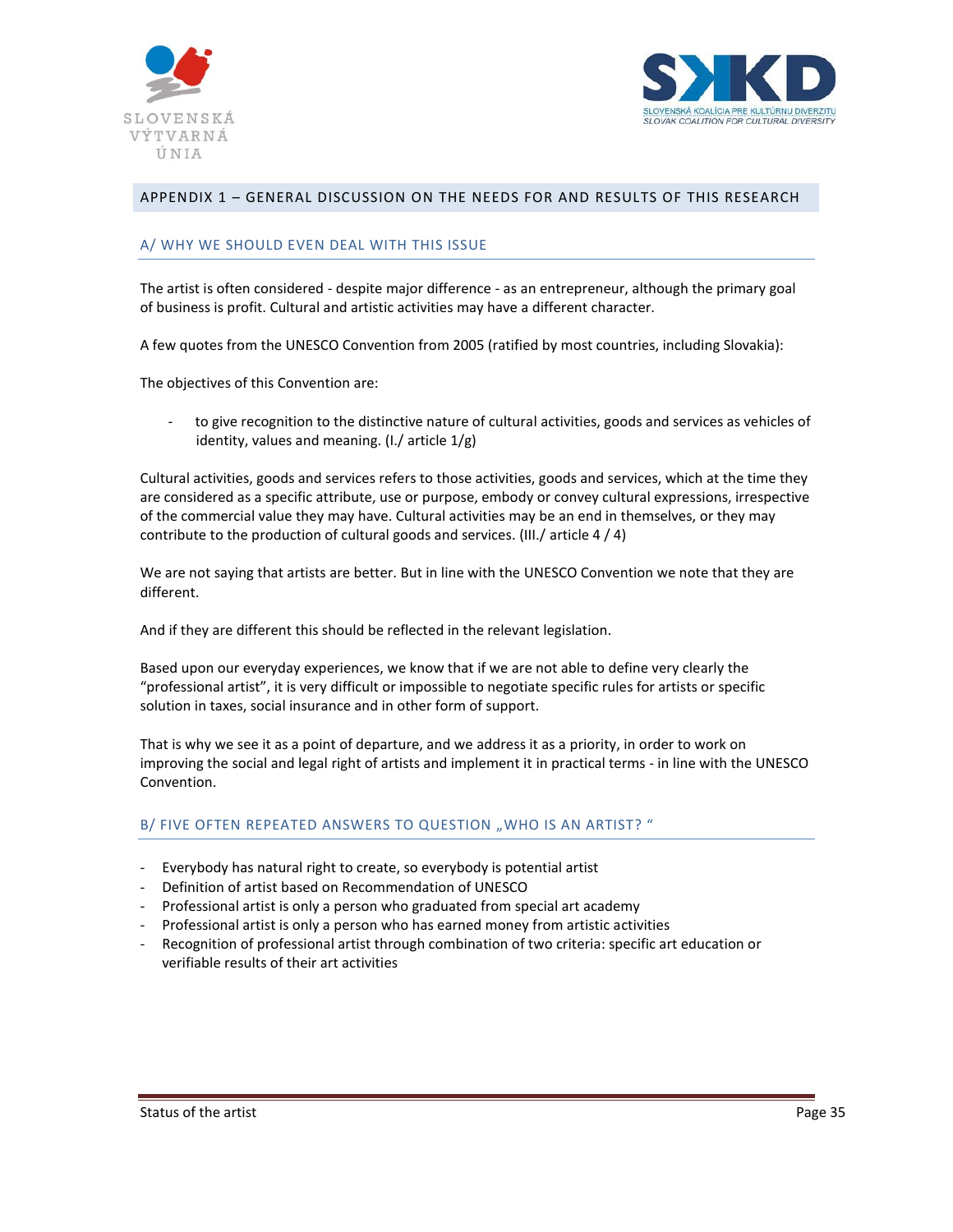



## C/ADVANTAGES AND DISADVANTAGES OF THE VARIOUS ALTERNATIVES

### 1. EVERYBODY HAS NATURAL RIGHT TO CREATE, SO EVERYBODY IS POTENTIAL ARTIST

#### This answer is very simple but useless in real life:

In practice, such a definition does not clearly distinguish artists from other workers (from the point of view of tax, social security or other government institution officer worker), so the problem is to define whom the possible regularization would cover.

#### 2. DEFINITION OF ARTIST BASED ON RECOMMENDATION OF UNESCO

"Artist" is taken to mean any person who creates or gives creative expression to, or re-creates works of art, who considers his artistic creation to be an essential part of his life, who contributes in this way to the development of art and culture and who is or asks to be recognized as an artist, whether or not he is bound by any relations of employment or association.

**Advantage:** recognition based on philosophical and very general definition is correct as a starting point.

**Disadvantages:** in practice, such a definition does not clearly distinguish artist from other workers (from the point of view of tax, social security or other government institution officer worker). We are not able to continue on negotiations with responsible representatives of state without having a rules that are applicable in practice.

Contrary to definition of UNESCO our target groups are:

- Artists who are dedicated to the art of long term and professionally (we do not need special legislation to address the status of those who for their own pleasure sing in the shower…)
- Artists whose art work is involved for their income, have an impact on their taxes and social security

Therefore, it is preferable to use unlike the UNESCO definition the term "professional artist"

3. PROFESSIONAL ARTIST IS ONLY A PERSON WHO GRADUATED FROM SPECIAL ART ACADEMY

**Advantages:** simplicity. Inclusion in the category on the basis of education is easily provable, dividing line is clear, such a definition does not require any complicated systems for application in practice.

**Disadvantages:** too radical. There have always been exceptions in art - artists without education but with great results; to ignore this is therefore unfair.

4. PROFESSIONAL ARTIST IS ONLY A PERSON WHO HAS INCOME FROM ARTISTIC ACTIVITIES

**Advantage:** simplicity. Inclusion in the category on the basis of income is easily provable, dividing line is clear; such a definition does not require any complicated systems for application in practice.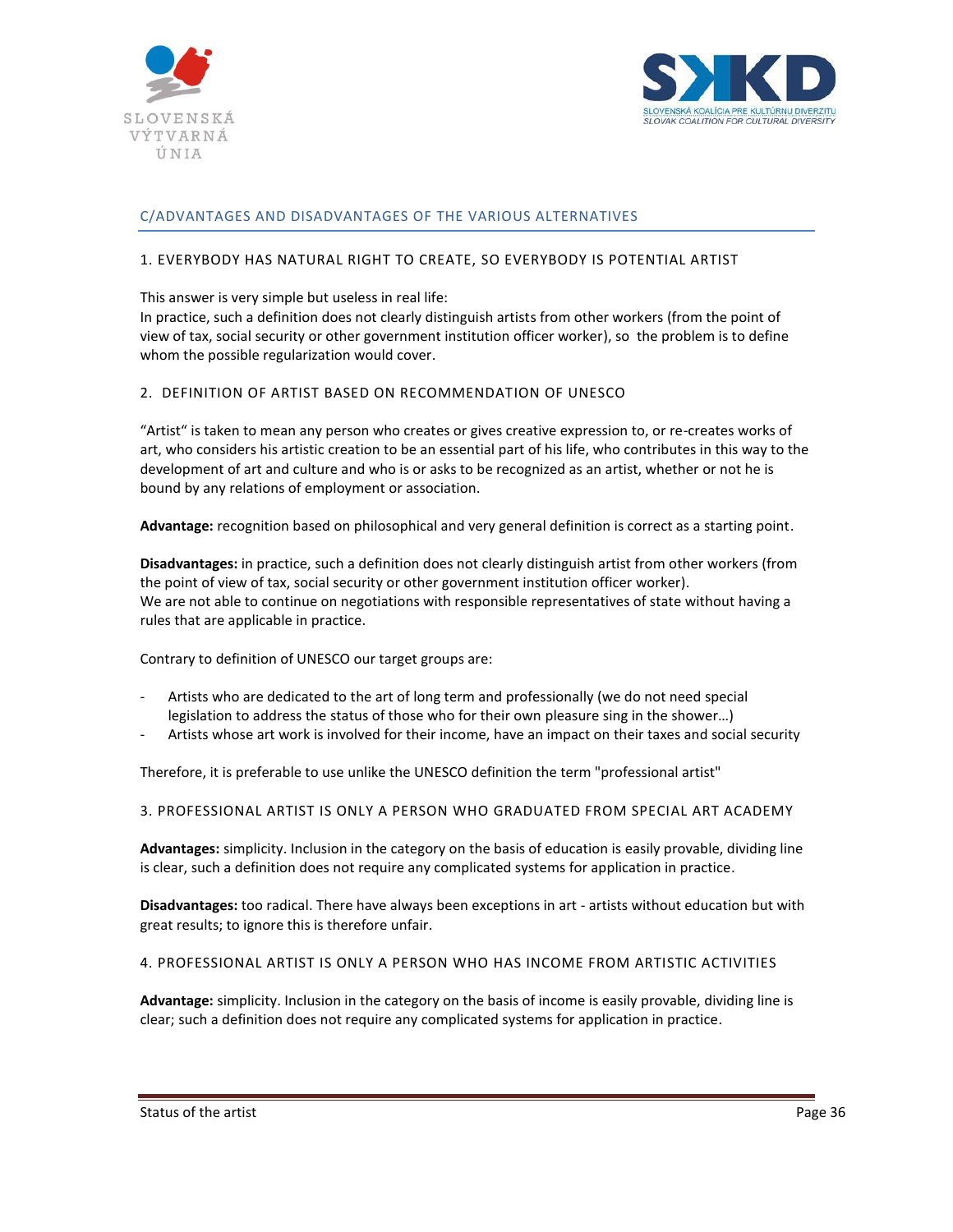



**Disadvantages:** recognition of artists just on income basis could be counterproductive.

- this could disqualify a considerable part of artists (also reputable, generally accepted artists) who are forced to earn their living in areas outside the realm of the arts
- it also disqualifies young artists who are just getting started and still do not have a provable income (and who need protection from the system the most)
- recognition just on income basis doesn't take into account the artistic quality of results it would give room for abuse from people that are not artists ("heroes" of reality shows for example: Are they artists? Are they actors? We don´t think so: their performances are often tasteless but often earn a higher income than real actors)

## 5. RECOGNITION OF PROFESSIONAL ARTIST BASED ON COMBINATION OF TWO CRITERIA: SPECIFIC ART EDUCATION OR VERIFIABLE RESULTS OF THEIR ART ACTIVITIES

**Advantages:** the only solution, which would provide a guarantee of training (though not a guarantee for a specific outcome), which would allow to define the number of artists involved in the particular issue in question, and which would permit a more rational and more targeted solutions from the part of the state. This solution provides a chance to reduce the risk of wasting public funds in support of poor quality art, and allows the use of public funds (which will always be limited) to support those who have demonstrated professional readiness for their artistic activity.

Possible additional benefits to society (not absolutely necessary):

- non-specialist consumers of art could verify professional expertise in a "register of artists"
- the registry could provide the information on the Web (for theorists, performers, journalists, organizers of cultural events or the wider public)

**Disadvantages:** the need to establish criteria and then judge who meets them.

#### SUMMARY – ADVANTAGES AND DISADVANTAGES OF THESE 5 ALTERNATIVES

Recognition of professional artist based on combination of two criterias:

specific art education

or

verifiable results of their art activities is the best solution.

## D/ HOW IT COULD WORK IN REALITY

Artist would be added to the register of Professional artists after meeting one of two conditions:

Having graduated from specific art academy (minimum - bachelor of art?); the artist would be added automatically after his/her application.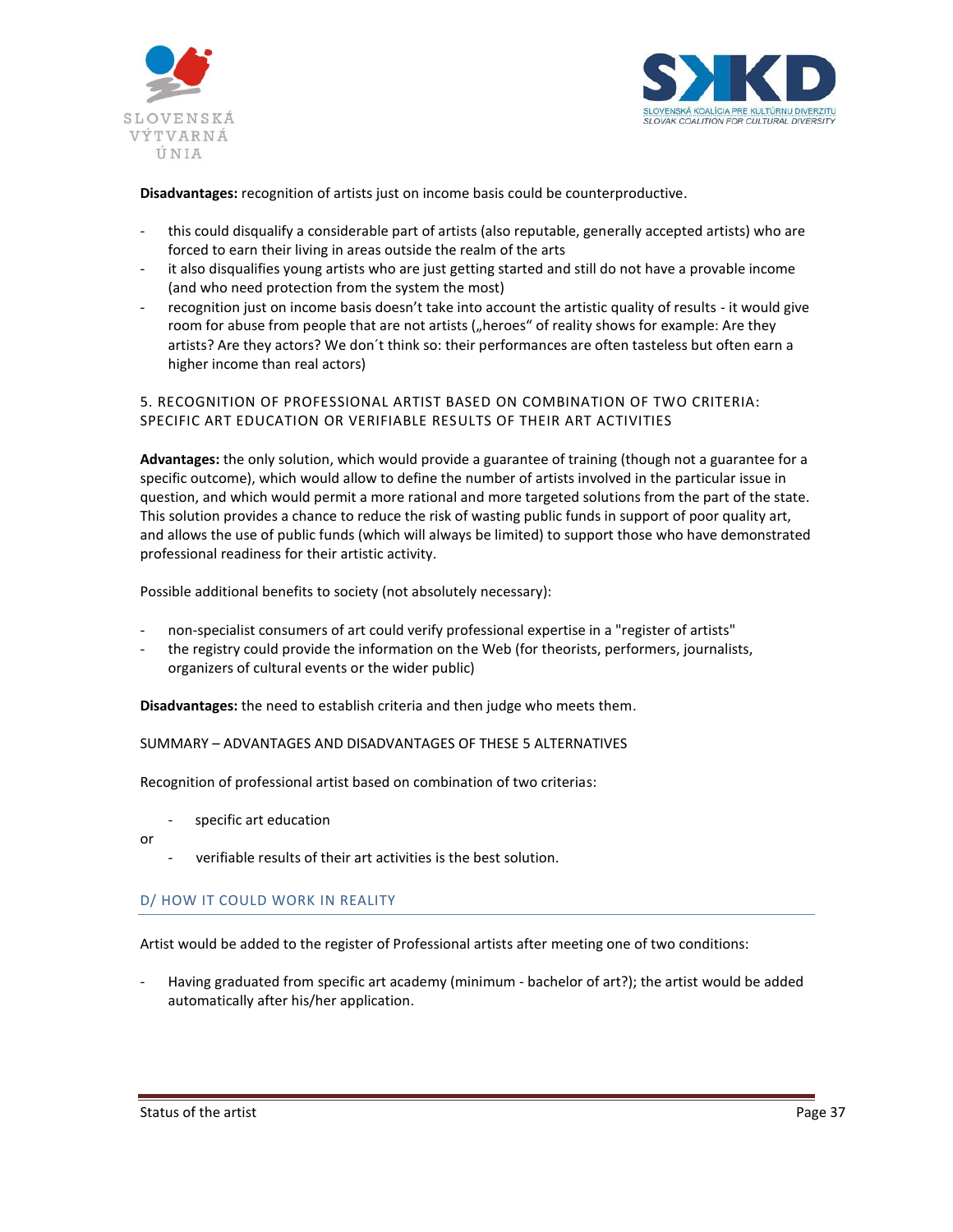



#### Or

If without appropriate art education, the artist would be added after being approved as a member of a nationally recognized art association in his area of specialization (visual art, music, literature, etc); this association would be the guarantor for state about who is professionally prepared artist.

# E/ WHICH ART ASSOCIATIONS WOULD HAVE THE AUTHORITY TO DECIDE ON THE INCLUSION OF THE ARTIST IN THE REGISTER OF PROFESSIONAL ARTISTS

Representative associations for the area of arts:

- numerous enough in proportion to the number of artists in the country (for example: in country with about 1 000 - 2 000 of artists a minimum of 100 members);
- with article in their status that only professional (visual, musical, etc) artists can be members of this art association.

To maintain fairness and objectivity, it would be proper to give more than 1 art association for every area of art the authority to decide on the inclusion of the artist in the registery.

## F/ APPLICATION PROCESS FOR ASSOCIATION MEMBERSHIP

Criteria for application should be clear and available to public.

Proposal of conditions to be taken into account by art associations in the process of judging applications:

- verifiable period of art activities of applicant (similar to the usual art educational period in the state 5 - 6 years?);
- publication of his/her artistic results (exhibitions, concerts, ...);
- quality of his/her art activities/results (association should take into account decisions of other committees or institutions about the applicant's artistic work, for example awards, approved his/her artworks by jury of important national and international exhibitions, teaching activities in art subjects at art academies, in the case of musicians or actors work as a member of a recognized artistic institution, etc).

## G/ PRINCIPLES OF RECOGNITION OF THE ARTIST IN EUROPE

#### (INFORMATION FROM WHITE BOOK, LA MAISON DES ARTISTES)

Most European countries apply the combination of professional education and evaluation by colleagues (Austria, Cyprus, Denmark, Spain, Greece, Hungary, Ireland, Latvia, Lithuania, Romania), less often solely evaluation by colleagues (Estonia, Finland, Portugal, United Kingdom, Sweden). In only three cases a combination of administrative decision and evaluation by colleagues (Germany, France and, Luxembourg) and in two only administrative decision (Belgium and Netherlands).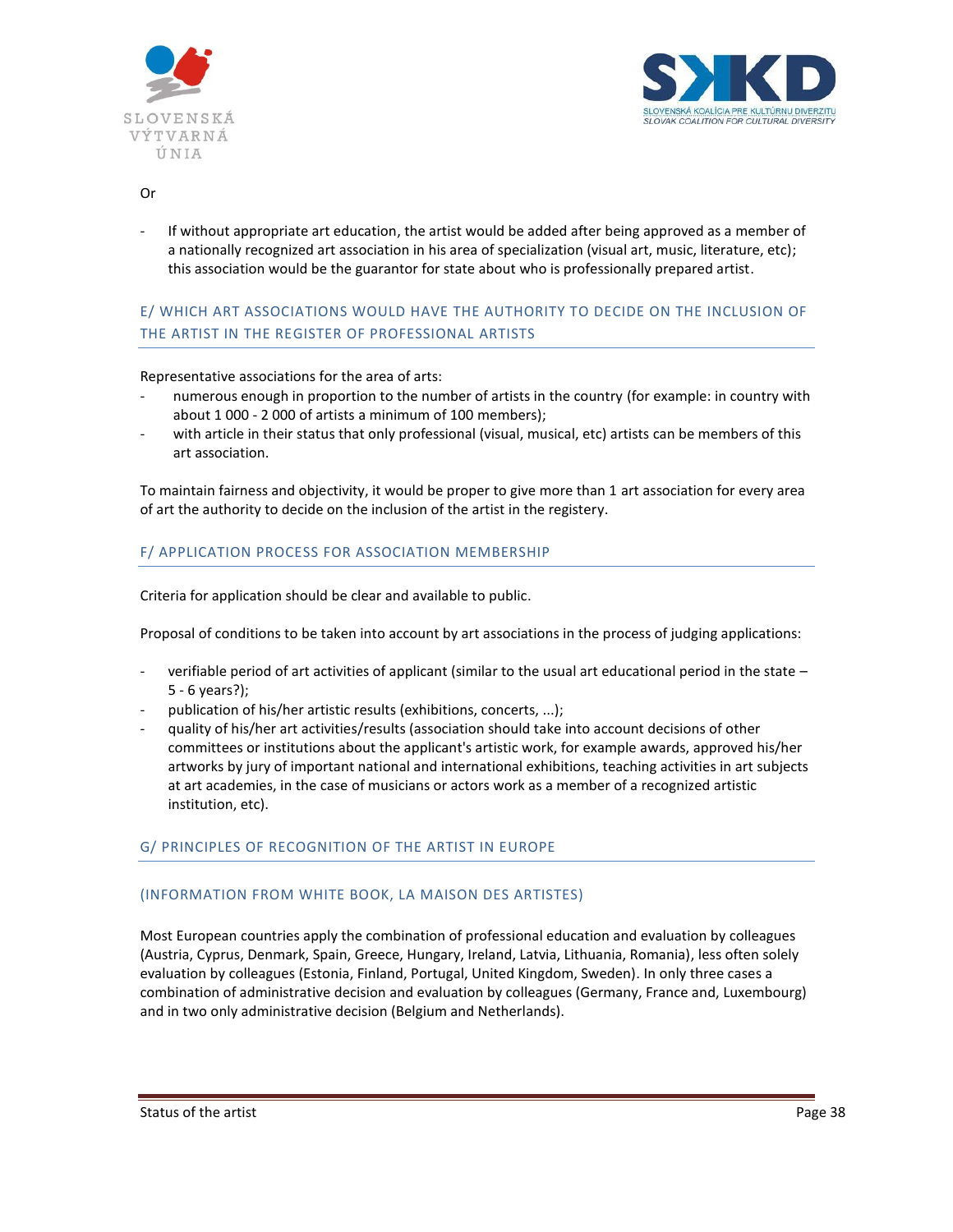



## H/ EXAMPLE OF RECOGNITION OF THE ARTIST IN THE NON-EUROPEAN STATE

The Canadian status of the artist takes into account evaluation by colleagues (…whether he is recognized by other artists as being an artist - 18/b/ii).

In conclusion to this proposal - recognition of professional artist based on combination of two criteria: specific art education or verifiable results of their art activities.

This proposal would not prohibit anyone to create art: those artists, for whom it is only an occasional hobby, could continue in their art activities under the same conditions as of now. So their situation would not get worse. Defining professional artist is rather a protection against poor quality performances like reality shows.

On the other hand, to those who are dedicated to art as to make it their profession and not just a hobby, the implementation of the proposal has a chance to improve their legal and social status. It would bring them closer to the conditions of artists in those countries that have already resolved some of these issues.

## APPENDIX 2 - QUESTIONNAIRE

## QUESTIONNAIRE OF IAA EUROPE TO THE DEFINITION OF *"PROFESSIONAL ARTIST"*

- Q1. Do you currently have in your country any valid system, allowing as simply as possible but definitely – recognition - from the point of view of tax or social insurance office worker- who is an professional artist? Yes / No / I do not know
- Q2. If your answer on first question is YES:
	- Q2a. Is your system completely different from the attached proposal? Yes / No
	- Q2b. Is your system similar to proposal? Yes / No
	- Q2c. Are there any benefits in being recognized as a professional artist? Yes / No
- Q3. If your answer on first question is NO or I DO NOT KNOW:
	- Q3a Do you agree with attached proposal? Yes / No Q3b Do you think that something in proposal should or could be defined better? Yes / No

#### **If you would like to add your comment there are some more questions:**

- Q4. If your system differs significantly to the attached proposal, please briefly describe how it works (please attach also rules or specific low if possible):
- Q5. If your system is similar to that of the attached proposal please briefly describe the differences: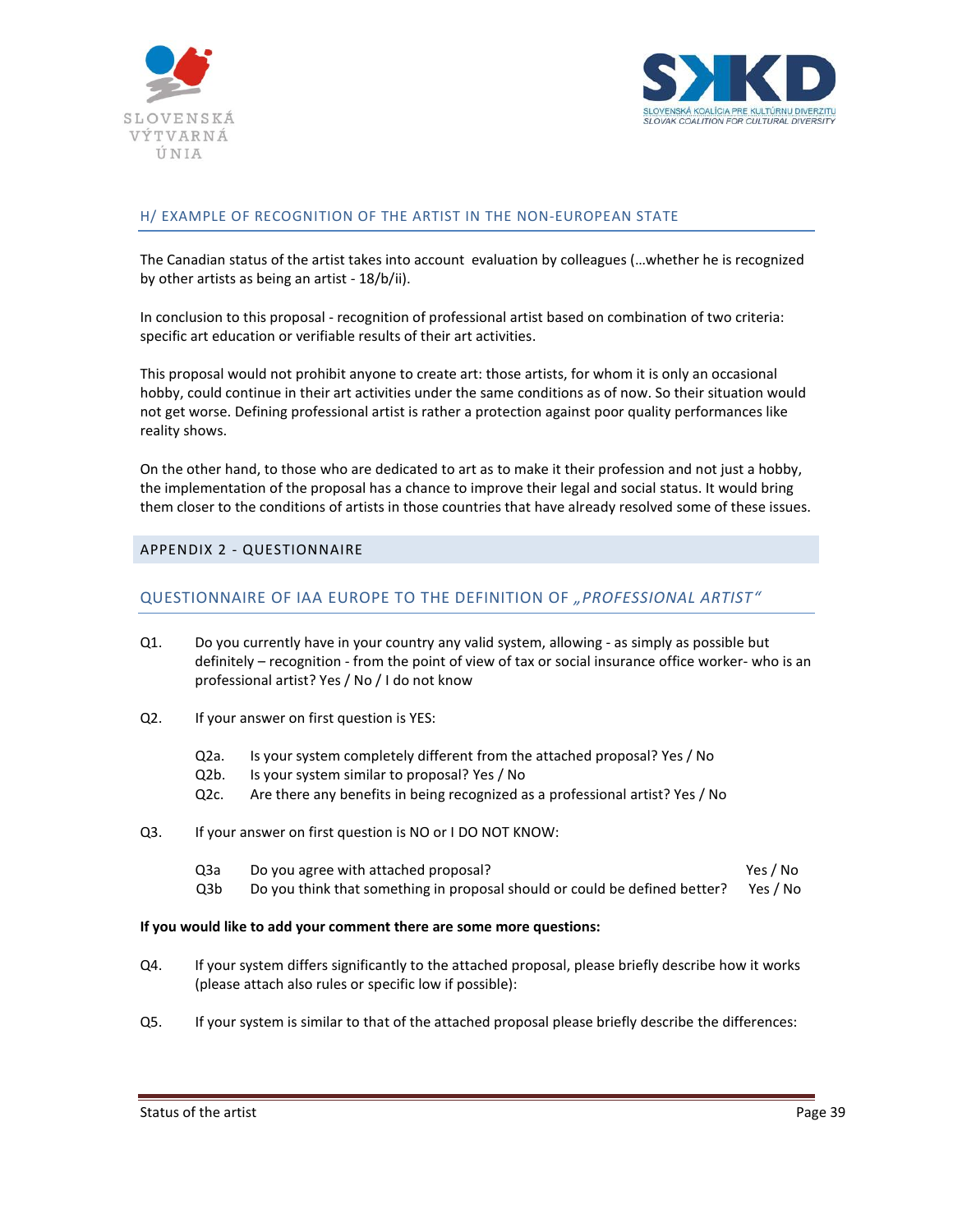



- Q6. Are there are any benefits in being recognized as a professional artist in your country? Please add examples (rules or specific low is welcome):
- Q7. If you think that something in the attached proposal should or could be defined better please briefly describe your opinion:

## APPENDIX 3 – ACCOMPANYING TEXT

## ACCOMPANYING TEXT TO THE QUESTIONNAIRE

#### Dear colleagues,

Improvement of social and legal rights of artists is one of the main goals of IAA. That is the reason why we would like to ask you to answer our brief questionnaire. Before answering the questions please pay attention to the document The definition of "Professional Artist" (attached). We would like to investigate what is the situation in different countries: Who is professional artist in diferent country? Are there some specific rule how artists are recognise in practice, in real life? Is it useful for artists or not?

We would like to collect positive example and prepare analyse of it for all of you. International working group has 3 members actually: Pavol Kral from Slovakia, Werner Schaub from Germany, Marta Pabel Pérez from Puerto Rico. Proposal that is attached - The definition of "Professional Artist" – is result of about 5 years of negotiations at Slovakia and is prepared for negotiation with representative of Ministry of Culture and Council of Government for Culture of Slovak Republic. But disscusion about it has started also at network of 5 international art associations: International Association of Arts (IAA), International Association of Arts - Europe (IAA Europe), European Council of Artists (ECA), European Coalition for Cultural Diversity (ECCD) and International Federation of Coalition for Cultural Diversity (IFCCD). There might be useful (or better?) solutions. It might be possible to prepare the framework not only for one country but generally for many countries all over the world. It is not discussion about theory - we would like to prepare the proposal really useful for artists. Implementation of something like that -in real life- is always difficult but:

- it would be easier after collecting experiences of artists from more than one country,
- it would be easier with support of artists from more countries or more art associations,
- it would be easier after accepting the proposal and implementing it to the real life.

We believe that it is worth of it.

Looking forward to getting lot of answers from all of you  $\odot$ 

Pavol Kral, President of IAA Europe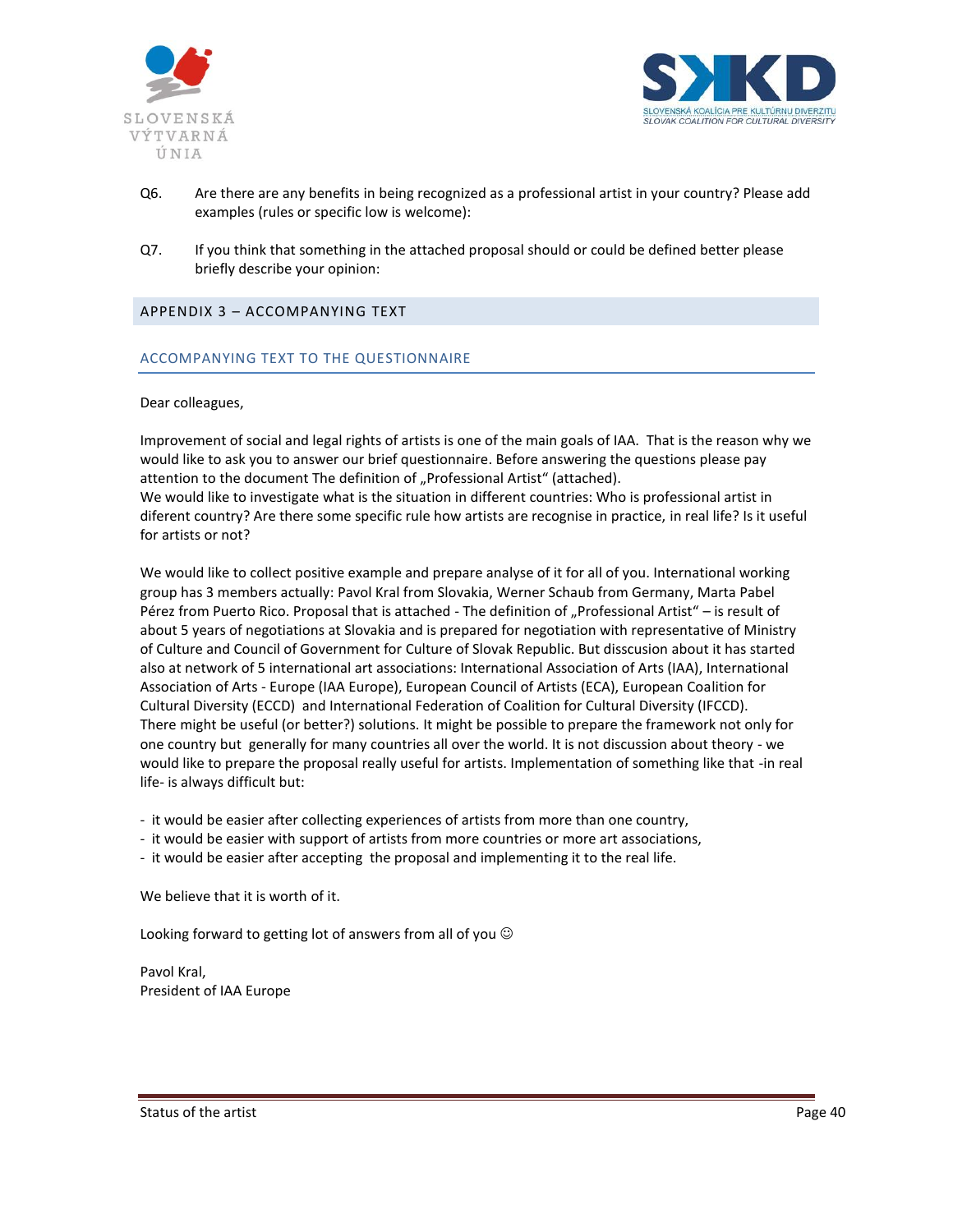



# APPENDIX 4 – SLOVAKIA DRAFT STATUS OF A REGISTERED ARTIST

#### DRAFT OF THE STATUS OF AN ARTIST – SLOVAKIA (LATEST VERSION - APRIL 2013)

#### **Proposal of Legal Document – Status of a Registered Artist**

#### **I Preamble**

The Slovak Republic, in accordance with the principles of fundamental human rights, values and supports freedom of expression as one of the basic preconditions for artistic freedom and creative expression.

In today´s market economy, it is necessary–besides the protection of the rights of employers and employees–to ensure a legal definition of the socio-economic status of those creators of artistic values who create their work as freelancers, while taking into account the specific character of their work.

In order to reach this objective, and in accordance with the UNESCO Recommendations on the Status of an artist from 1980, we hereby submit this prosposal of the legal provision, of its purpose and goals.

#### **Definitions (of terms)**

An artist is a physical entity/person who, as an author or as a performer, creates artistic work in the visual arts, literature, music, dance, audiovisual production and drama.

An artistic creation is a creation fixed in shape, space or fixed in any other way, which is created as a result of the unique abilities and expressions of authors and/or performers.

Artistic activity is the type of activity in which artistic expression of a material or non-material character is created.

An author is a physical entity/person who creates works of art in accordance with the Copyright Law (618/2003).

A performing artist is a physical entity/person who performs works of art in accordance with the Copyright Law (618/2003).

A registered artist is a physical entity/person in accordance with Article II  $-1$ ,2 of this law, who also meets the conditions given by Article III  $-1$ , 2 of this provision.

#### *Status of a Registered Artist*

The Status of a Registered Artist /hereinafter as "The Status" only/ concerns physical entities/persons who develop their activities on the territory of the Slovak Republic and meet the following requirements: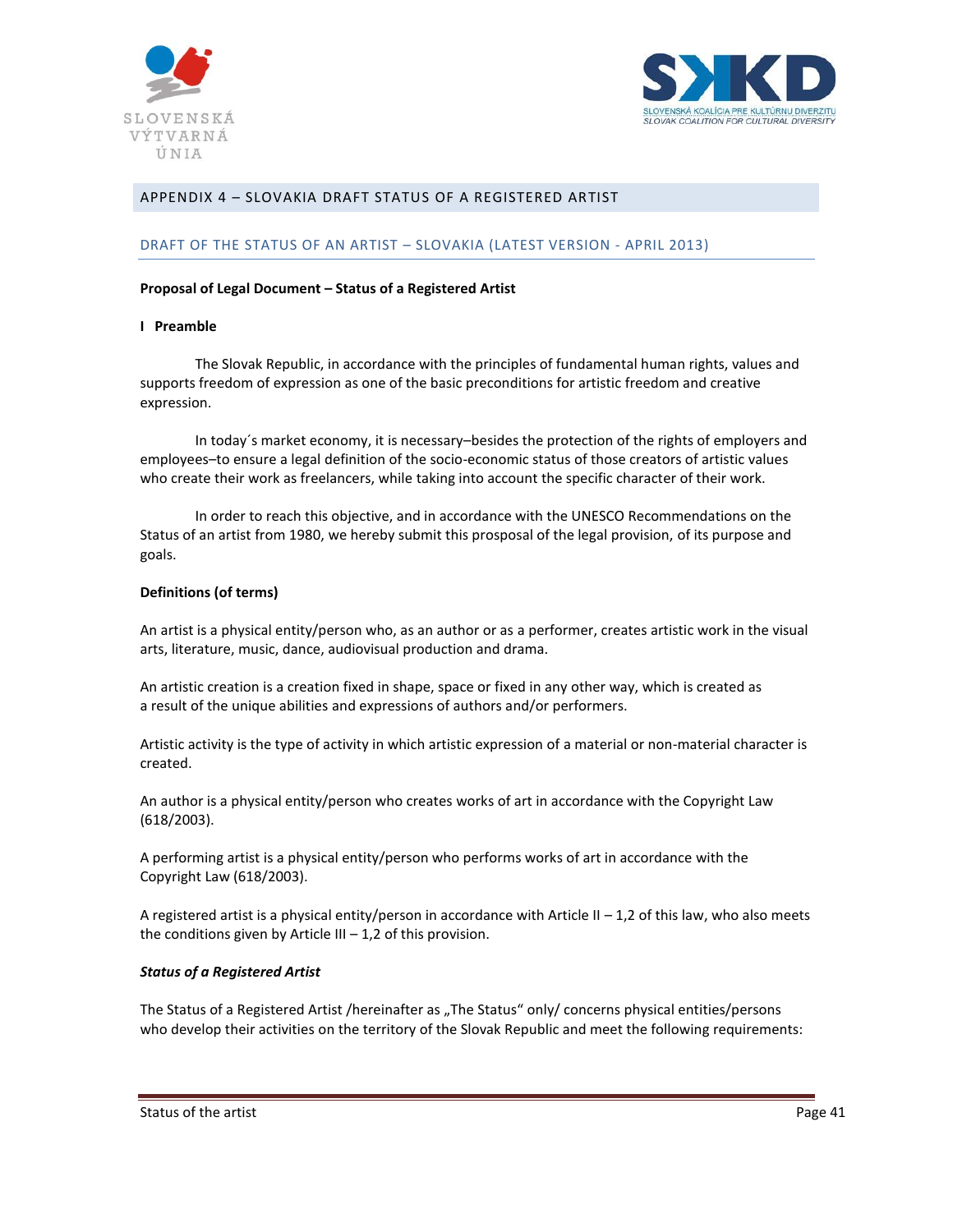



They are educationwise qualified to perform artistic and/or creative activities or; they reach demonstrable artistic and creative results;

Their creative acitvities add to their taxable income and social and health care insurance.

For the purpose of this provision, "artist" is a physical entity who meets the conditions set as follows in sections "a", "b" or "c" of this article:

Generates income based upon contracts specifying the production and usage of the artistic property or artistic act while following the spirit of AZ 618/2003 and, must also be able to demonstrate meeting the criteria shown in item 1.a. above.

Or

Generates income for creative work based upon contracts specifying the production and usage of the artistic property or artistic act while following the spirit of AZ 618/2003 and, must be able to show a membership in a professional organization of artists in his/her field of interest/specialty.

Or

Generates income for creative based upon contracts specifying the production and usage of the artistic property or artistic act while following the spirit of AZ 618/2003 and, is considered a renowned authority by his peers in his/her field of creative arts.

Artist registration in accordance with the status is performed by............ (to be specified later).

Registration is voluntary and its duration is not limited, but the artist is excluded from the register if unauthorized registration is proved or upon his/her own request.

# **The impact of a legal norm**

## **I. Collective bargaining**

Trade unions of freelance artists (within the status) have the right to collective bargaining.

If all the trade unions of freelance artists show the interest, subjects that offer work to freelance artists, are required to bargain collectively with them.

The content and scope of collective agreements that these organizations will conclude, is determined by a special provision of the Ministry of Labour, Social Affairs and Family of the Slovak Republic (in cooperation with the Ministry of Culture).

If one of the parties should not agree with the content of the collective agreement, the procedure will follow applicable provisions of the Act on Collective Bargaining 2/1991 as amended.

## **II. Social security and payroll and taxation**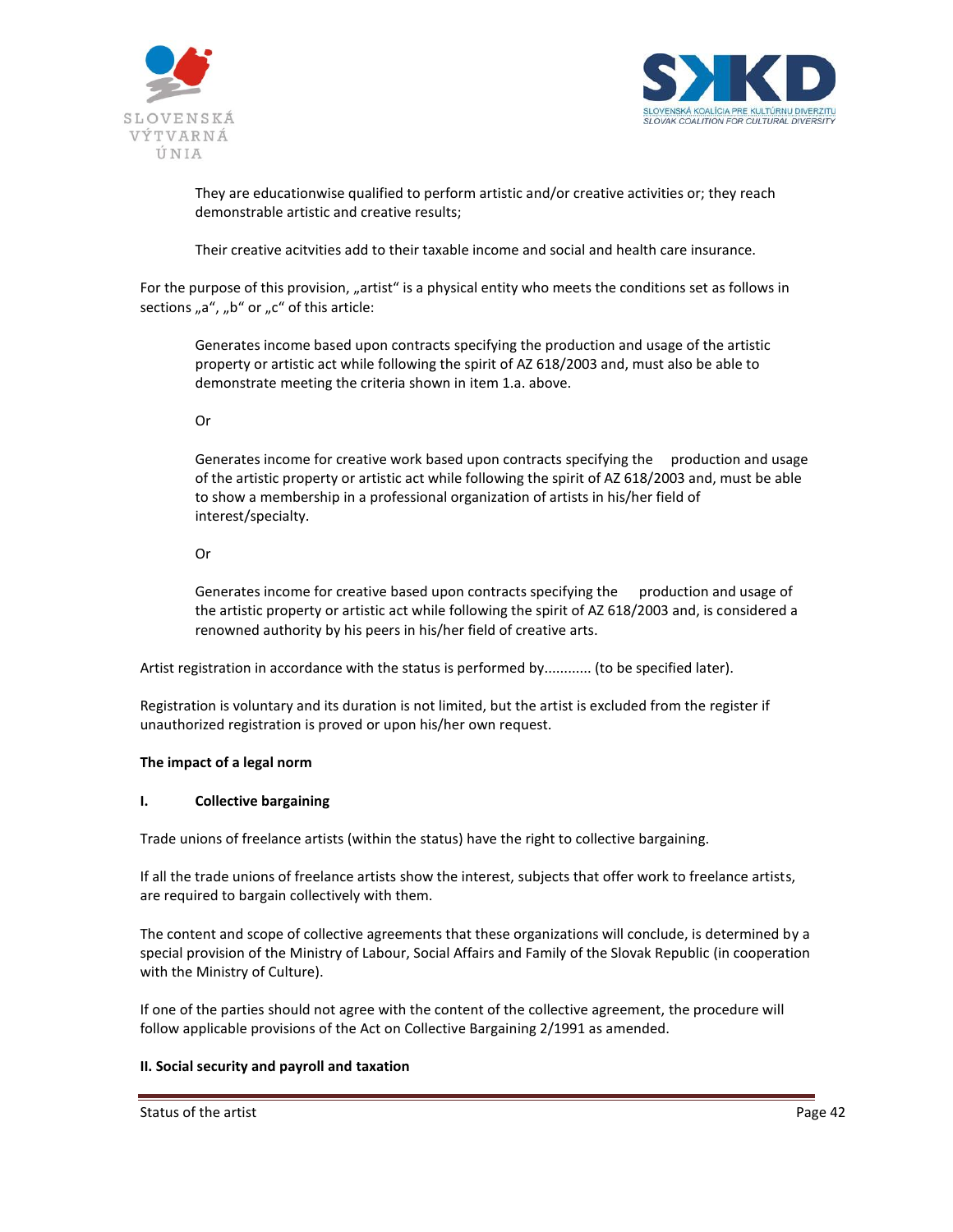



The artists (creating according to the Status) have the right to such measures in social security, the payroll and tax system that adequately take into account specific features of their profession.

The representatives of artists (creating according to the Status) have the right to be invited

- to negotiations on the draft laws that affect their payroll and system of taxation,
- to negotiations on the draft laws that affect their social security system.

The representatives of the artists are entitled to approach the relevant ministries with proposals that take into account the specific position of artists on the labor market in the light of the UNESCO recommendations.

## **III. Participation of artists in finding solutions of cultural and artistic development as well as in improving the conditions for creative work of artists in Slovakia**

The representatives of freelance artists (creating according to the Status) have right to participate in preparation of essential documents and draft laws regarding:

- the strategy for the development of culture and arts in Slovakia
- the preparation of systemic changes and actions in various fields of art, in culture and artistic education
- the preparation of draft laws that affect the conditions of work and the employment of artists (eg. construction law, public tenders in connection with the use of art in public space, the assertion of the original, domestic work in the public broadcasting media, the structure of arts education, protection of the results of creative work and intellectual property, etc.).
- the preparation of schemes and concepts to support culture (eg. laws and legislation on the grant or subsidy systems, art funds, etc.).

…………………………………………………………………………………………………………………………………………………………….

Be they authors or performing artists, professional artists usually generate intellectual property and incomes that are not sufficient to keep them in creative work. Only a small number of artists earn enough money solely by their artistic/creative activities. Despite the booming development of the cultural sector / creative industries, their activities are often carried out in conditions that are less certain than in case of other professions. Atypical (project-based) and casual employment, irregular and unpredictable income, research and development stage without pay, accelerated physical depreciation and high levels of mobility are the most important factors that the current structure of laws, social security system and tax structure do not take into account. (Study of the EU, November 2006).

[http://www.europarl.europa.eu/committees/en/studiesdownload.html?languageDocument=EN&file=132](http://www.europarl.europa.eu/committees/en/studiesdownload.html?languageDocument=EN&file=13248) [48](http://www.europarl.europa.eu/committees/en/studiesdownload.html?languageDocument=EN&file=13248)

APPENDIX 5 – CANADA AND QUEBEC

A/ CHARLES VALLERAND, GENERAL SECRETARY, INTERNATIONAL FEDERATION OF COALITIONS FOR CULTURAL DIVERSITY [WWW.FICDC.ORG](http://www.ficdc.org/)

Status of the artist **Page 43 Page 43**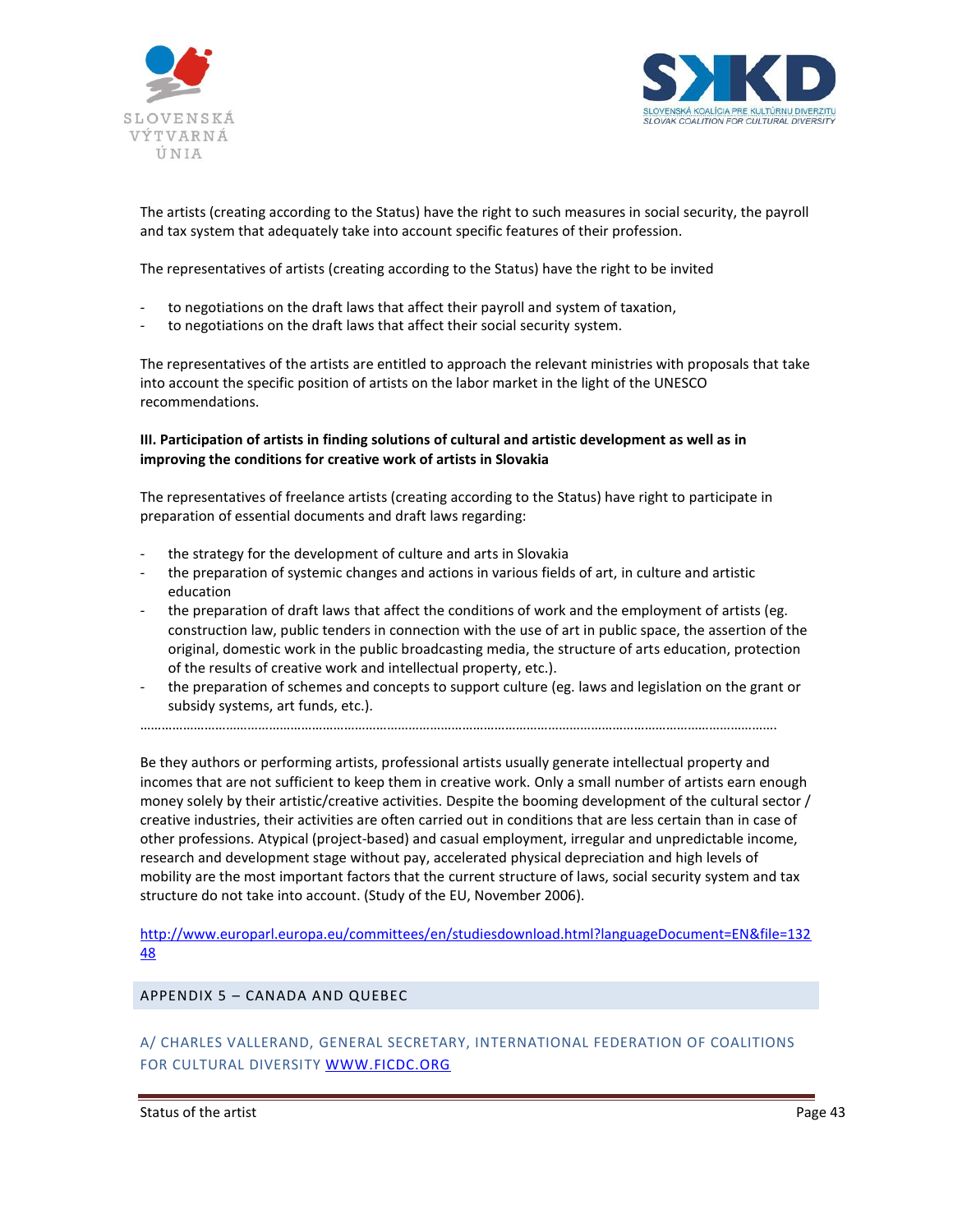



A reform is currently underway (in the Quebec province). Last December 2012, the five major associations of professional artists representing 25,000 creators met with the new minister of Culture and Communication, Maka Kotto, on the occasion of the 25<sup>th</sup> anniversary of the Status of the Artist Act to propose improvements to the Act.

At the Federal level, the Status of the Artist Act of 1992 defines the professional artist in the following way:

"artist" means an independent contractor (Art. 5), who (Art. 6(2)(b)

(i) are authors of artistic, dramatic, literary or musical works within the meaning of the Copyright [Act,](http://lois-laws.justice.gc.ca/eng/acts/C-42) or directors responsible for the overall direction of audiovisual works,

(ii) perform, sing, recite, direct or act, in any manner, in a musical, literary or dramatic work, or in a circus, variety, mime or puppet show, or

(iii) contribute to the creation of any production in the performing arts, music, dance and variety entertainment, film, radio and television, video, sound-recording, dubbing or the recording of commercials, arts and crafts, or visual arts, and fall within a professional category prescribed by regulation.

(Art 18(b) in determining whether an independent contractor is a professional for the purposes of paragraph 6(2)(B), whether the independent contractor

(i) is paid for the display or presentation of that independent contractor's work before an audience, and is recognized to be an artist by other artists,

(ii) is in the process of becoming an artist according to the practice of the artistic community, or (iii) is a member of an artists' association.

For the complete text, see<http://lois-laws.justice.gc.ca/eng/acts/S-19.6/page-1.html#docCont>

# B/ GAÉTAN PATENAUDE, SECRÉTARIAT À LA CONDITION SOCIOÉCONOMIQUE DES ARTISTES, DIRECTION DES POLITIQUES ET DES RELATIONS INTERMINISTÉRIELLES, MINISTÈRE DE LA CULTURE ET DES COMMUNICATIONS DU QUÉBEC

**1 Avez-vous actuellement dans votre pays un système valable qui permette aussi simplement que possible, mais certainement de reconnaître du point de vue de l'impôt ou de l'aide sociale qui est un artiste professionnel?**

Les critères pour définir un artiste professionnel aux fins de l'obtention d'une bourse par exemple, ne sont pas nécessairement les mêmes que lorsqu'il s'agit de définir les conditions d'accès à une mesure fiscale ou à la protection en matière de santé et de sécurité du travail.

En regard de l'application des politiques sociales et fiscales, ce sont généralement les définitions de travailleur salarié et de travailleur autonome qui doivent être prises en compte.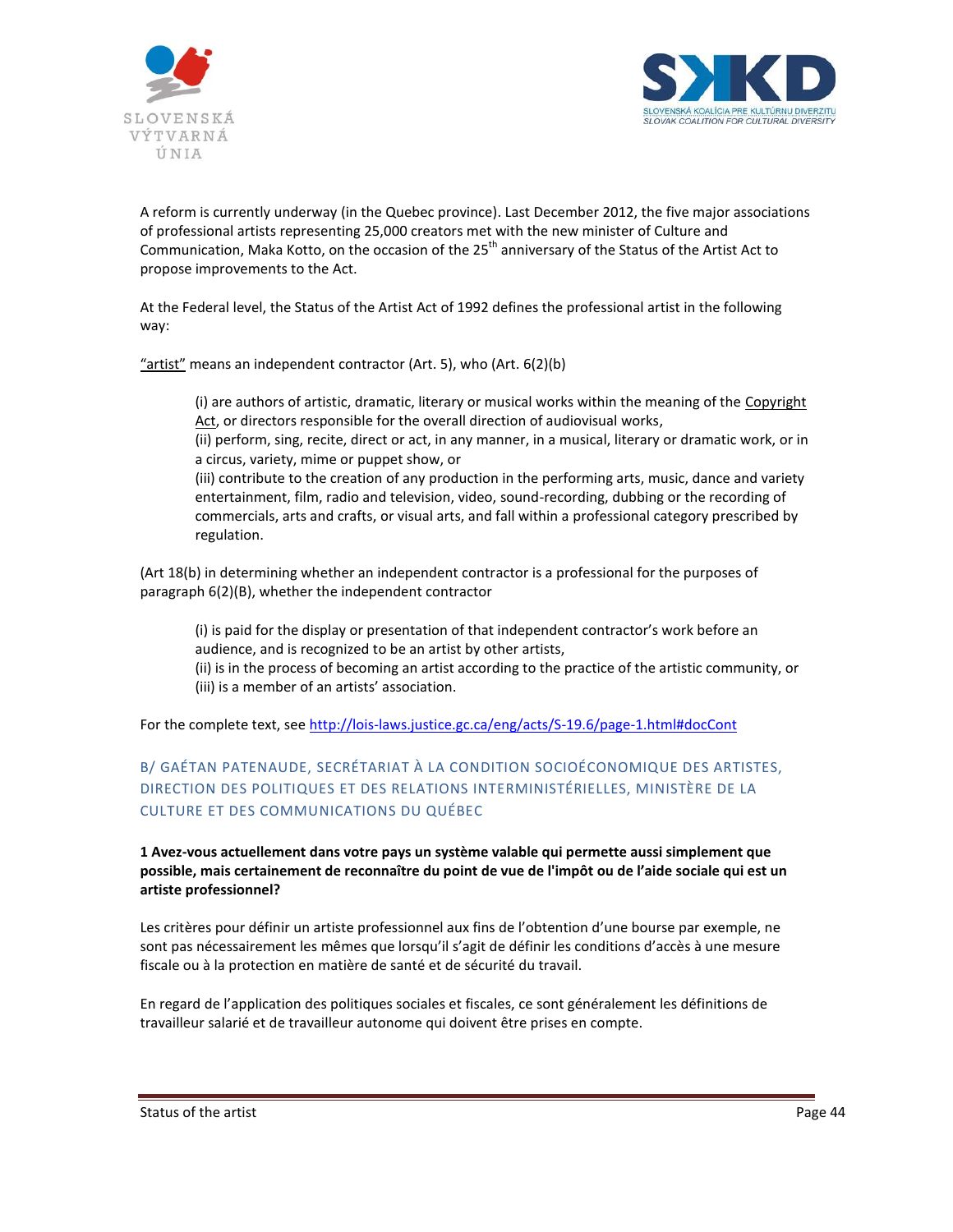



Il n'existe pas une définition universelle de l'artiste professionnel qui puisse permettre l'application de toutes les lois et règlements en vigueur. Toutefois, le Québec dispose de deux lois sur le statut de l'artiste comportant chacune une définition de l'artiste professionnel aux fins de leur application. On trouve en annexe une présentation sommaire des définitions de l'artiste professionnel selon ces deux lois. Ainsi, l'existence des deux lois sur le statut de l'artiste permet d'en faciliter l'interprétation lorsqu'il est nécessaire de déterminer si un artiste professionnel peut bénéficier de la protection ou des avantages qui sont offerts par ces lois.

L'adoption de ces deux lois par le gouvernement du Québec permet à plusieurs ministères et organismes de s'y référer pour l'application des lois sous leur responsabilité.

À titre d'exemple :

Le ministère du Revenu

Le ministère du Revenu fait référence à la loi S-32.1 dans son Bullettin d'interprétation portant sur le Statut fiscal d'un artiste œuvrant dans un des domaines de production artistique visés par la Loi sur le statut professionnel et les conditions d'engagement des artistes de la scène, du disque et du cinéma. On trouve sur le site Web du ministère de la Culture et des Communications la référence aux bulletins d'interprétation de Revenu Québec touchant cette question : <http://www.mcc.gouv.qc.ca/index.php?id=3746#c22129> La Commission de la santé et de la sécurité du travail (CSST)

La CSST a publié en 2006 un Bulletin d'information intitulé Les producteurs du domaine artistique et la *[Loi](http://www.csst.qc.ca/publications/600/Pages/dc_600_421.aspx)  [sur les accidents du travail et les maladies professionnelles \(LATMP\)](http://www.csst.qc.ca/publications/600/Pages/dc_600_421.aspx)* lequel a été modifié en 2010 Ce bulletin répond notamment aux deux questions suivantes : Qui est protégé par la LATMP ? et quels sont les droits des personnes protégées ?

Ainsi, pour l'aider à déterminer si un artiste est un travailleur au sens de la LATMP la CSST s'est appuyée sur le régime de négociation établi par la **Loi sur le statut professionnel et les conditions d'engagement des artistes des arts de la scène, du disque et du cinéma.** 

En voici un extrait :

Après examen d'ententes collectives conclues en vertu de cette loi, la CSST considère qu'en fonction des critères qu'elle utilise pour déterminer le statut d'une personne physique, les producteurs<sup>10</sup> ont, en règle générale, un statut d'employeur <sup>11</sup> au sens de la LATMP lorsqu'ils retiennent les services personnels des

 $\overline{a}$ 10 Producteurs de spectacles (théâtre, théâtre lyrique, musique, danse, variétés), organisateurs d'événements en arts de la scène lorsqu'ils agissent à titre de producteurs, producteurs d'enregistrements sonores (y compris la maison de disque lorsqu'elle agit à ce titre), producteurs de films et d'audiovisuels, producteurs multimédias, studios de doublage, organisateurs d'événements dans le domaine du cinéma et de l'audiovisuel lorsqu'ils agissent à titre de producteur, stations et services de radio ou de télévision, réseaux de radio ou de télévision, agences et services de publicité, tout organisme ou entreprise lorsqu'il ou elle agit à titre de producteur d'une activité secondaire ou complémentaire à son activité principale.

<sup>11</sup> À l'exception de la Société Radio-Canada, de l'Office national du film et deTV-Ontario.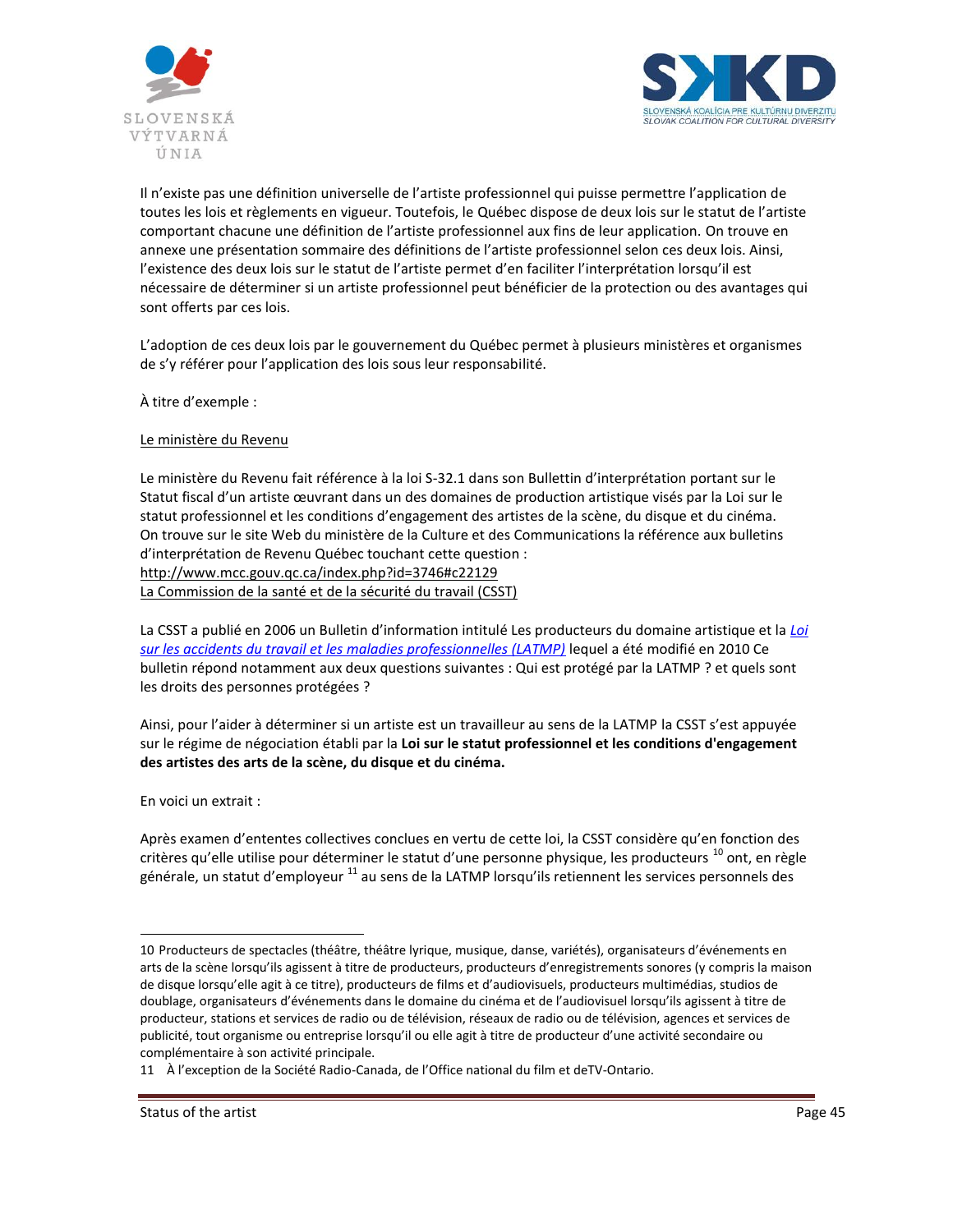



artistes qui travaillent dans les secteurs de négociation couverts par les associations d'artistes <sup>12</sup> suivantes:

- l'Union des artistes (UDA);
- le Guilde des musiciens et musiciennes du Québec (GMMQ);
- l'Alliance québécoise des techniciens de l'image et du son (AQTIS);
- l'Alliance internationale des employés de scène, de théâtre, techniciens de l'image, artistes et métiers connexes des États-Unis, ses territoires et du Canada (AIEST locaux 514 et 667);
- le Conseil du Québec de la Guilde canadienne des réalisateurs (CQGCR);
- l'Association des réalisateurs et réalisatrices du Québec (ARRQ) $^{13}$ ;
- le Canadian Actors Equity Association (CAEA);
- l'Alliance of Canadian Television and Radio Artists (ACTRA).

En conséquence, la CSST considère que les producteurs ont l'obligation de déclarer la rémunération de ces artistes lorsqu'un contrat d'engagement est conclu avec eux, **sauf lorsque ces artistes fournissent leurs services personnels par l'intermédiaire d'une personne morale.** Ces derniers peuvent alors souscrire une protection personnelle pour bénéficier de la protection de la LATMP. Il en est de même pour l'artiste qui est son propre producteur<sup>14</sup> et qui ne fournit pas ses services par l'intermédiaire d'une personne morale. Lorsque cet artiste embauche des travailleurs, il a toutefois l'obligation de s'inscrire à la CSST à titre d'employeur.

En ce qui a trait aux contrats conclus par les producteurs avec les artistes qui travaillent dans les secteurs de négociation couverts par les associations<sup>3</sup> suivantes :

- Association québécoise des auteurs dramatiques (AQAD);
- Association des professionnels des arts de la scène du Québec (APASQ);
- Société des auteurs de radio, télévision et cinéma (SARTEC);
- Société professionnelle des auteurs et compositeurs du Québec (SPACQ);
- Writers Guild of Canada (WGC).

La CSST reconnaissant habituellement un statut de travailleur autonome à ces artistes, la déclaration de leur rémunération n'est pas nécessaire si, entre autres, la durée du travail effectué pour un producteur est inférieure à 420 heures par année civile. Ces artistes peuvent cependant souscrire une protection personnelle pour bénéficier de la protection de la LATMP.

 $\overline{a}$ 

<sup>3</sup> Secteurs de négociation et associations reconnus par la Commission des relations du travail.

<sup>13</sup> Uniquement dans le secteur de négociation du film de long métrage, à l'exception des films de langue anglaise réalisés dans la province de Québec.

Pour les autres secteurs d'activité des réalisateurs, comme il n'y a pas d'entente collective, le statut des réalisateurs et réalisatrices doit être établi en fonction des critères publiés dans le guide de la déclaration des salaires. Il en est de même en ce qui concerne les membres du Conseil du Québec de la Guilde canadienne des réalisateurs.

<sup>&</sup>lt;sup>14</sup> Un artiste est considéré comme son propre producteur lorsqu'il agit pour lui-même à ce titre.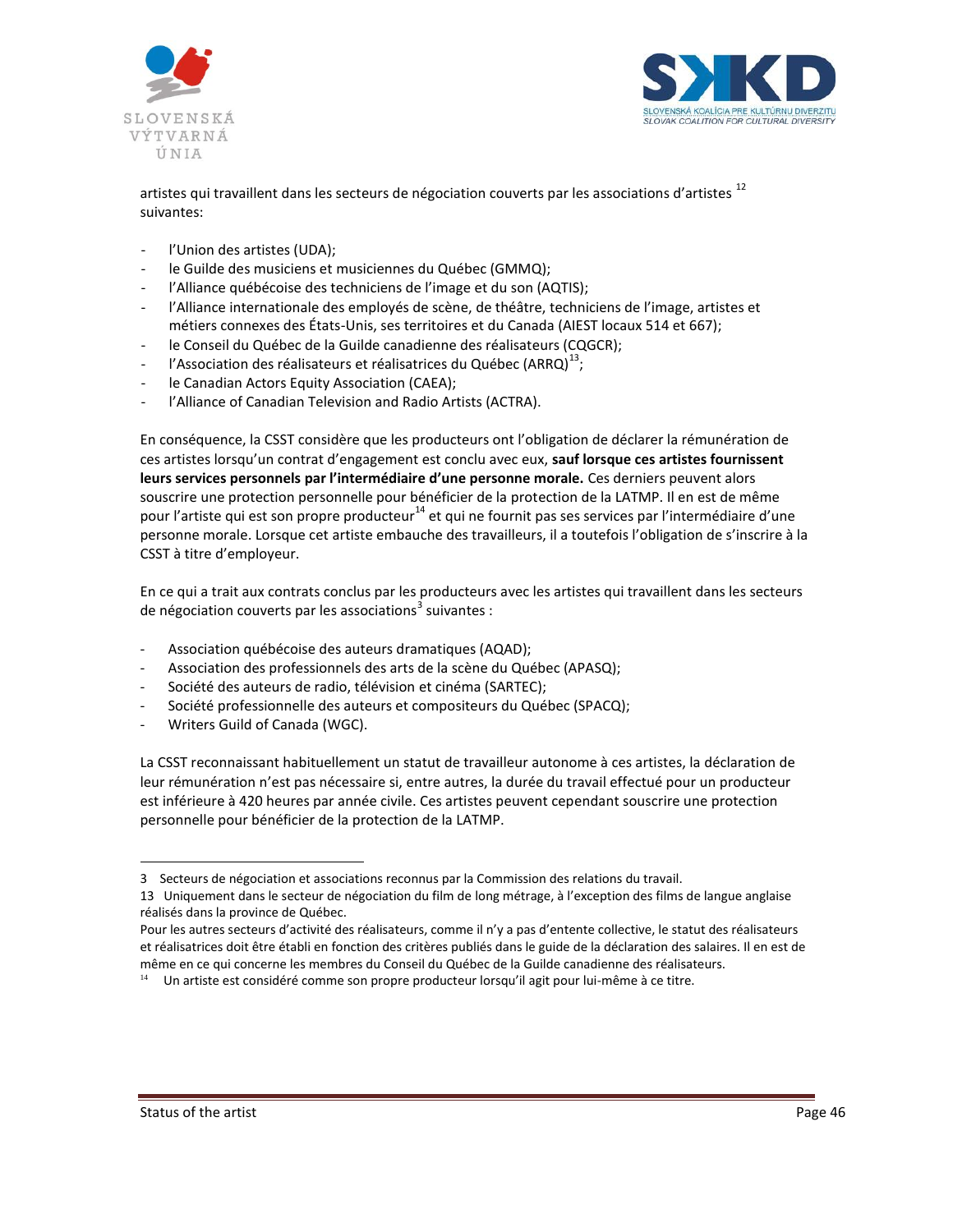



Malgré ce qui précède, il est à noter que tout contrat d'engagement qui semble particulier peut être soumis à la CSST pour examen, à la fois par les artistes et par les producteurs.

En ce qui concerne les artistes représentés par le Conseil des métiers d'art du Québec (CMAQ), par le Regroupement des artistes en arts visuels du Québec (RAAV) et par l'Union des écrivaines et écrivains québécois (UNEQ), la CSST considère que ces artistes ont généralement un statut de travailleur autonome ou d'employeur, le cas échéant. Ils peuvent souscrire une protection personnelle pour être protégés en vertu de la LATMP ».

Par ailleurs, la CSST a publié en mai 2012, une note d'orientation intitulée *[Démarche de détermination](http://www.csst.qc.ca/lois_reglements_normes_politiques/orientations-directives/notes_orientation/Pages/296.aspx)  [d'un statut de personne physique aux fins de la cotisation](http://www.csst.qc.ca/lois_reglements_normes_politiques/orientations-directives/notes_orientation/Pages/296.aspx).* La section 6 traite du statut de l'artiste et les questions suivantes y sont abordées :

- Quelles sont les entreprises du domaine artistique ?
- Quels sont les artistes couverts comme « travailleur » ou comme « travailleur autonome considéré comme des travailleurs »
- Y a-t-il des exceptions ?
- Quels sont les artistes qui peuvent se couvrir comme travailleur autonome ?

#### Le Conseil des arts et des lettres du Québec

Aux fins de l'octroi d'une bourse, le Conseil des arts et des lettres du Québec définit l'artiste professionnel de la façon suivante :

- se déclare artiste professionnel;
- crée des œuvres ou pratique un art à son propre compte ou offre ses services, moyennant rémunération, à titre de créateur ou d'interprète, notamment dans les domaines sous la responsabilité du Conseil des arts et des lettres du Québec (CALQ);
- a une reconnaissance de ses pairs;
- diffuse ou interprète publiquement des œuvres dans des lieux et/ou un contexte reconnus par les pairs.

#### Source :<http://www.calq.gouv.qc.ca/faq/artistes.htm#1>

On constate ici que cette définition de l'artiste professionnel est semblable à la définition qui figure dans la Loi sur le statut professionnel des artistes des arts visuels, des métiers d'art et de la littérature et sur [leurs contrats avec les diffuseurs \(L.R.Q., c. S-32.01\)](http://www2.publicationsduquebec.gouv.qc.ca/dynamicSearch/telecharge.php?type=2&file=/S_32_01/S32_01.HTM) (Voir annexe)

À la lumière des ces trois exemples, on constate qu'un artiste professionnel peut avoir, selon les différentes lois un statut différent et qu'un examen spécifique peut être nécessaire pour déterminer son admissibilité à une mesure de protection sociale ou fiscale.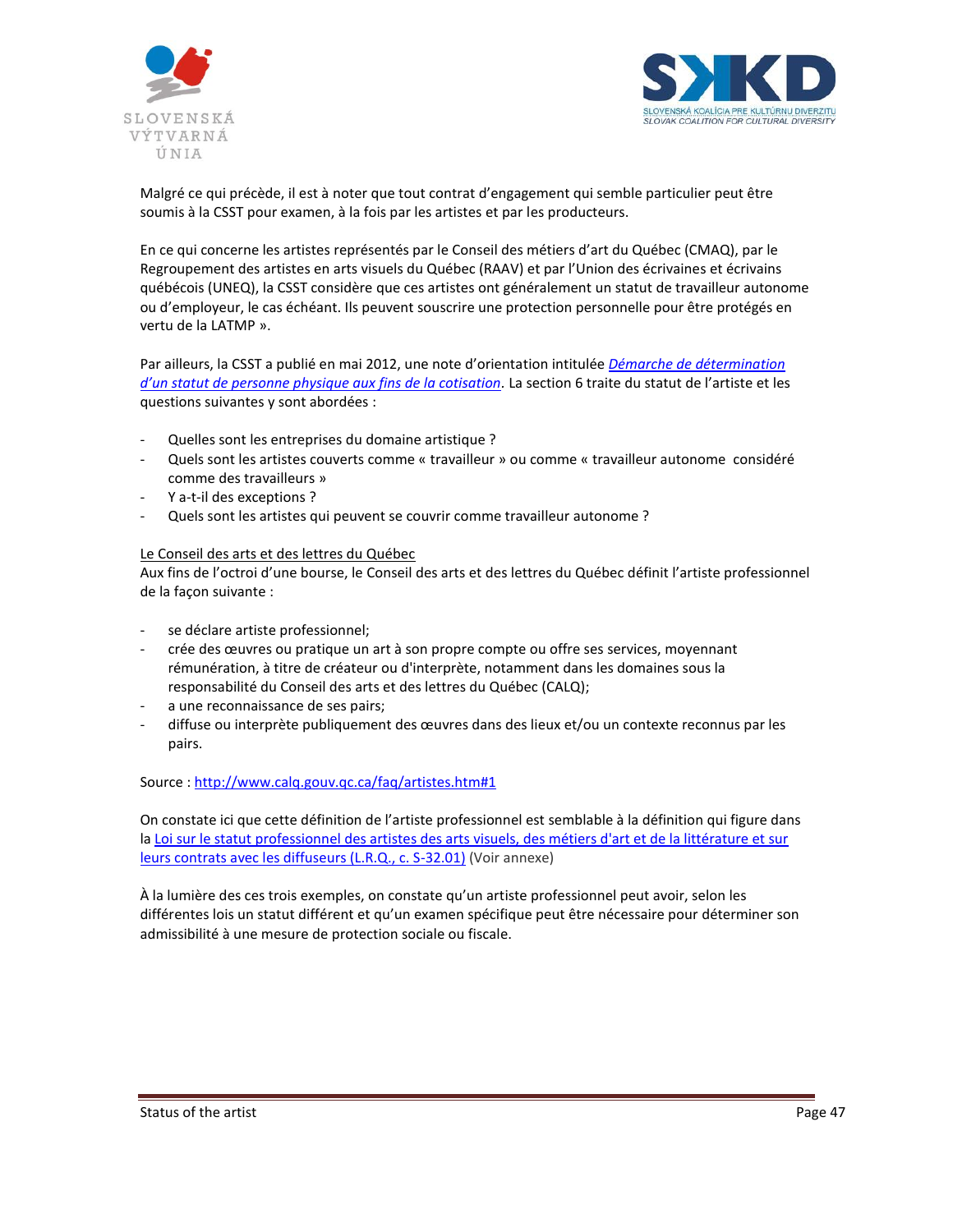



# C/ EXCERPTS FROM NEIL CRAIG ASSOCIATES REPORTS

## Report for Province of Ontario – 2007

For a variety of reasons, including maintaining professional standards, eligibility for grants, prizes and access to support systems, both artists' organizations and arts agencies also need to distinguish between professional artists and others who might occasionally write an article, paint a picture, or perform in a play. All of the associations, unions and guilds that represent artists have objective membership criteria that distinguish between professionals and amateurs.

The first federal Advisory Committee on the Status of the Artist, appointed shortly after the Report of the Siren-Gélinas Task Force was tabled, considered this issue in its *Canadian Artist Code*, a precursor of the *Status of the Artist Act.* The *Code* effectively synthesized the community's definition of what constitutes being a professional artist. The *Code* has no legal status and has largely disappeared from view; however, this definition was highly regarded by the community as being an excellent way to distinguish between a professional artist and an amateur or hobbyist.

Under the *Code*, an artist is defined as a person who works as a creator, interpreter or performer in one of the "fields of artistic endeavours" found later in the *Code*. To qualify as professional, an artist must meet four of these tests, of which at least one must be (a), (b) or (c):

- the fact that an artist receives compensation from his/her work including sales, fees, commissions, salaries, royalties, residuals, grants, awards, any of which may be reasonably included as professional or business income;
- the fact that an artist has a record of income or loss relevant to the exploitation of his/her work and appropriate to the span of the artistic career;
- the fact that an artist has received public or peer recognition in the form of honours, awards, professional prizes or by publicly disseminated critical appraisal;
- the fact that an artist has presented his/her work to the public by means of exhibition, publications, performances, readings, screenings, or by any other means appropriate to the nature of the work;
- the fact that an artist is represented by a dealer, publisher, agent or similar appropriate representative;
- the fact that an artist devotes a reasonable proportion of his/her professional time as an artist to promoting or marketing his/her work, including attending auditions, seeking sponsorship, agents or engagements, or similar appropriate activities;
- the fact that an artist has received professional training either in an educational institution or from a practitioner or teacher recognized within the profession;
- the fact that an artist has membership in a professional association appropriate to his/her artistic activity whose membership or categories is limited under standards established by the association; or is a trade union or its equivalent.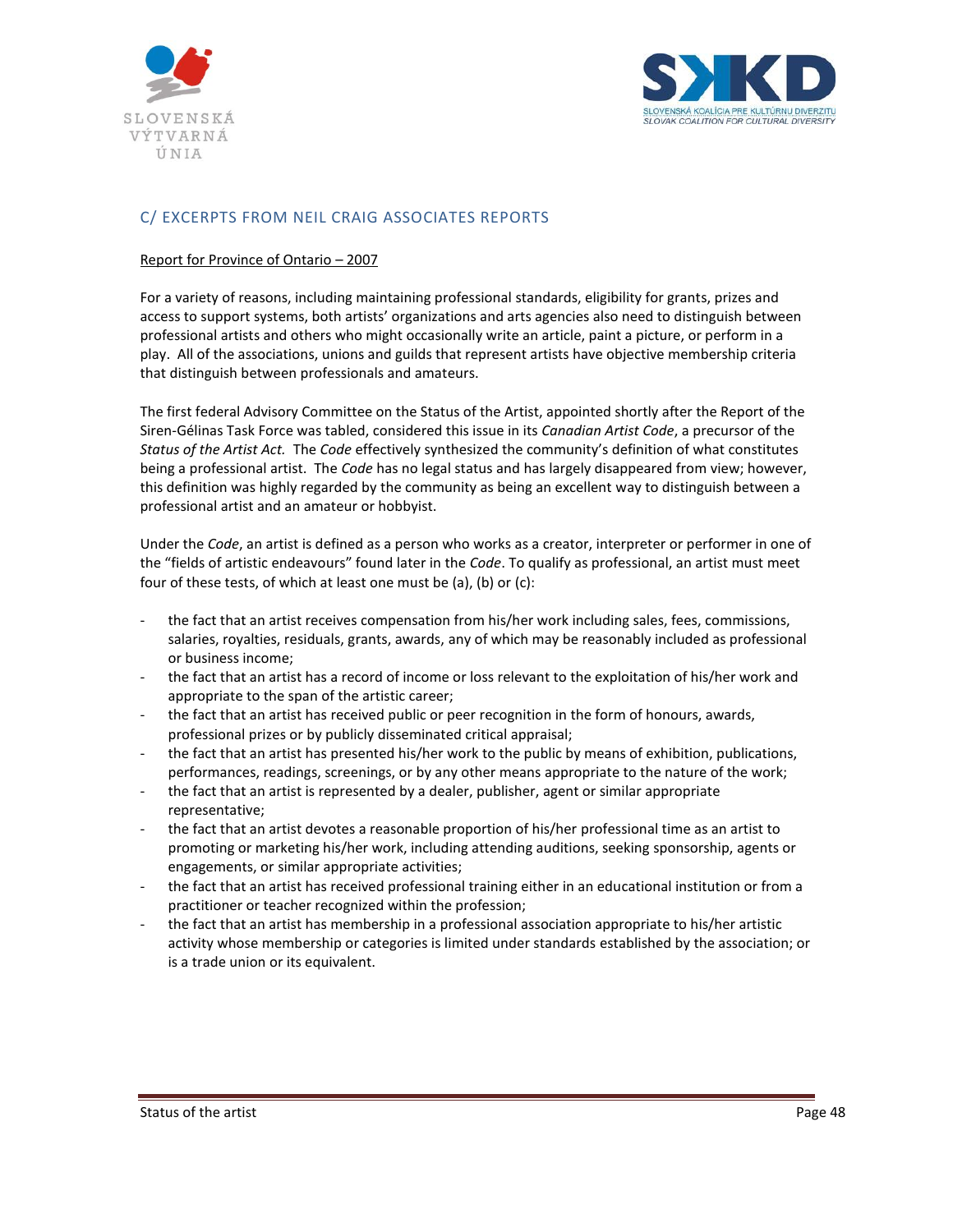



# Report for UNESCO  $-2010^{15}$

#### TAXATION

The *Recommendation states: "*Convinced of the uncertainty of artists' incomes and their sudden fluctuations, and of the special features of artistic activity … Member States are invited … to take into account in their taxation system the particular conditions of artists' work and activity."

Most countries need some way of determining whether or not a person is a "professional artist" for purposes of taxation. However, there is little consistency in how this is done and no comprehensive analysis of the impacts of different definitions. Typically, there are five ways to define "professional artist."

An artist is defined as a professional if they are a member of a recognized artist association which has professional eligibility requirements.

A committee of experts or artists' peers may determine artistic status. The Netherland's WIK scheme and the Mexican tax payment through art systems use this approach.

The taxation authority may determine the status of each individual artist. The tax exemption scheme in Ireland uses this approach.

An approach taken in some jurisdictions is to define an artist as someone who produces art, thus the output is determinative. However, this merely shifts the issue from "who is an artist," to "what is art."

The artist is deemed professional if the work is undertaken as a business. Tax authorities in many countries, including Canada and Québec, the United States and Australia use this approach. Australia has an innovative approach which considers the "profit motive" to be pivotal, thus relying in part on the intention of the taxpayer.

Considering our earlier example of Vincent van Gogh, it is likely that if he were to have been assessed under any of these definitions during his lifetime, he would not have been found to be a professional, but rather a hobbyist. This highlights the challenge of definition.

The distinction between being a professional and a hobbyist is important because, in many countries, professionals may deduct business expenses from their income before calculating their taxes, while hobbyists either may not be able to deduct these expenses at all, or may be subject to limits. Also, in some countries, professionals who experience a loss on their business in one year may be able to use it to reduce the tax liability of other income they earned during that same year, or to carry it forward into a year in which they return to profitability.

Status of the artist **Page 49** 

 $\overline{a}$ 

Status of the Artist in Canada: An Update on the 30th Anniversary of the UNESCO [Recommendation](http://ccarts.ca/wp-content/uploads/2010/10/StatusoftheArtistReport1126101-Copy.pdf) Concerning the [Status](http://ccarts.ca/wp-content/uploads/2010/10/StatusoftheArtistReport1126101-Copy.pdf) of the Artist, September 2010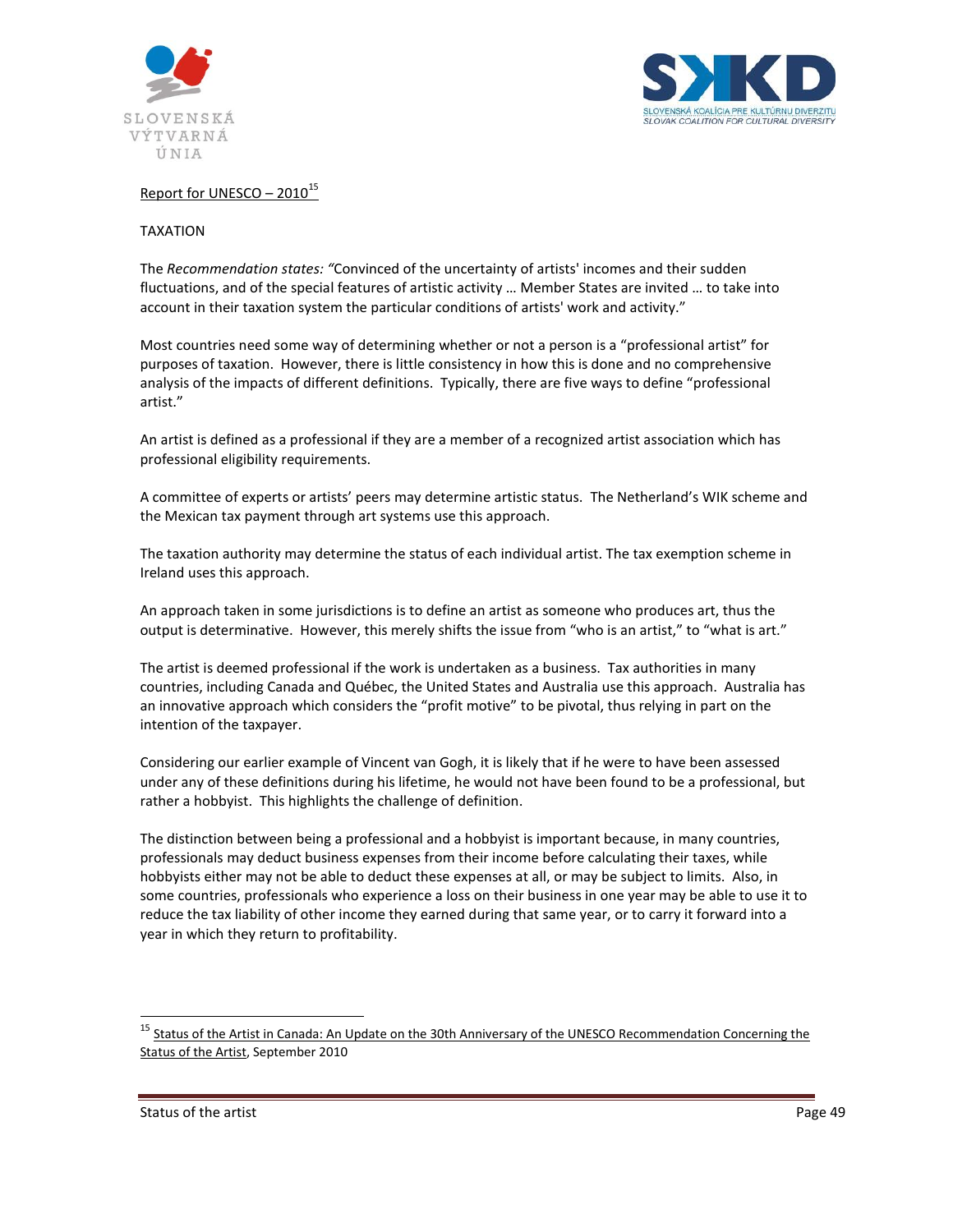



The issue of expenses of artists can also be problematic for tax authorities because there can be a considerable time delay between when the artist incurs the expense and when the artist generates income from the work they create that relates to that expense. Particularly with the "just in time" production model, for most businesses, there is a close relationship between the input expense and the sale of the good or service.

## Report for Canadian Conference of the Arts – 2010

5.0. Deductions of artistic expenses against artists' income

The degree to which a professional artist can deduct artistic expenses against income earned from their art and from other sources depends on a variety of factors, including whether they:

- have "a reasonable expectation of profit" from their artistic activity,
- are considered to be self-employed for purposes of their artistic activity, or
- are considered to have entered into a contract of service and thus to be in an employee/employer relationship for purposes of their artistic activity.

Many of the interrelated issues that arise from an analysis of the deductibility of expenses are addressed in two Interpretation Bulletins published by the Canada Revenue Agency:

IT-504R2 – Visual Artists and Writers IT-525R – Performing Artists

5.1 Reasonable expectation of profit

Generally, professional artists are considered to be carrying on a business. Section 9 of the *Income Tax Act* provides that a taxpayer's income from a business is the profit made in the year. Should the business expenses exceed the income, the loss is deductible for income tax purposes. Thus, any loss can be deducted from other income that is earned by an artist in the same year, regardless of the source of that income.

However, if the artist does not have a "reasonable expectation of producing profits," the artist is considered to be pursuing a hobby or personal interest rather than carrying on a business. Thus, any loss incurred is not deductible against other income, regardless of how many expenses have been incurred and the amount of revenue earned by the artist from their art in any year.

There are special rules for artists, including recognition that "a taxpayer (who is an artist) may not realize a profit during his or her lifetime but still have a reasonable expectation of profit." Despite these rules, some artists, considered by the community to be professionals, have been deemed by the Canada Revenue Agency and its predecessors to be hobbyists. In the past few years, several artists who have received grants from the Canada Council for the Arts have failed this test, even though artistic grants are only available to professional artists and are awarded by the Council on a rigorous basis adjudicated by a panel of peers. Jury members must have strong credentials in the field in which the grant is awarded.

It should be observed as well that the *Status of the Artist Act* contains a definition of professional artists, as follows:

Status of the artist Page 50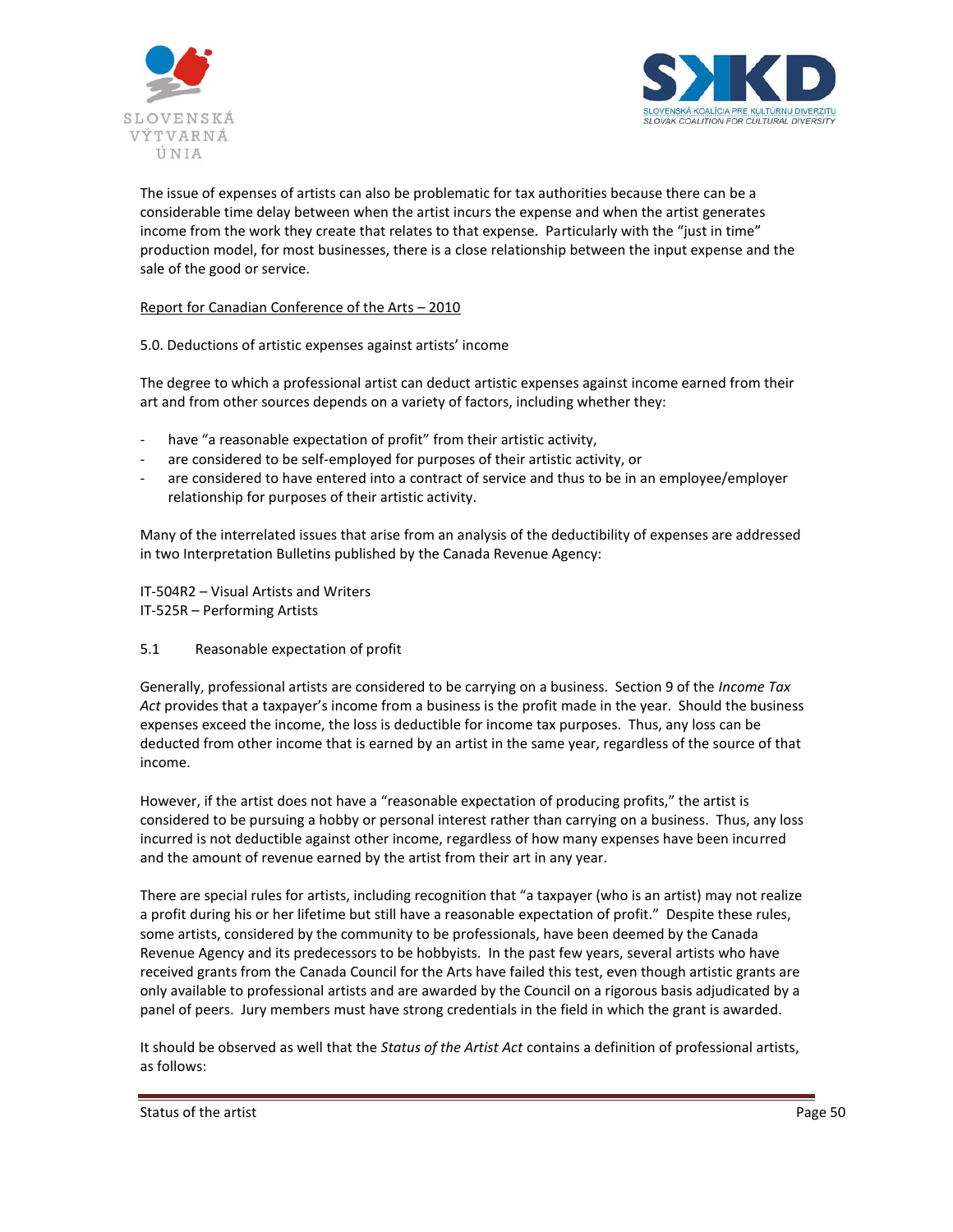



## Section 5

"artist" means an independent contractor described in paragraph 6(2)(b):

Section 6(2)(b) independent contractors determined to be professionals according to the criteria set out in paragraph 18(b), and who

(i) are authors of artistic, dramatic, literary or musical works within the meaning of the *Copyright Act*, or directors responsible for the overall direction of audiovisual works,

(ii) perform, sing, recite, direct or act, in any manner, in a musical, literary or dramatic work, or in a circus, variety, mime or puppet show, or

(iii) contribute to the creation of any production in the performing arts, music, dance and variety entertainment, film, radio and television, video, sound-recording, dubbing or the recording of commercials, arts and crafts, or visual arts, and fall within a professional category prescribed by regulation"

## Section 18(b)

in determining whether an independent contractor is a professional for the purposes of paragraph 6(2)(b), whether the independent contractor

(i) is paid for the display or presentation of that independent contractor's work before an audience, and is recognized to be an artist by other artists,

(ii) is in the process of becoming an artists according to the practice of the artistic community, or (iii) is a member of an artists' association."

This would seem to be an example where the world of the income tax system and its administration does not fully align with other government policies or with the artistic community, including certain agencies of government. For the tax authorities, the key factor is whether or not the artist is carrying on a business that has a "reasonable expectation of profit." For the cultural community, the key factor is whether or not the artist is a "professional" as that term is understood in the community.

## APPENDIX 6 – CROATIA LAW ON THE RIGHTS OF INDEPENDENT ARTISTS

# CROATIA - LAW ON THE RIGHTS OF INDEPENDENT ARTISTS AND PROMOTION OF CULTURAL AND ARTISTIC CREATIVITY

## **1. GENERAL PROVISIONS**

Article 1

This act regulates the rights of independent artists, the founding and operation of arts organizations and measures to promote cultural and artistic creativity.

Status of the artist **Page 51 Page 51**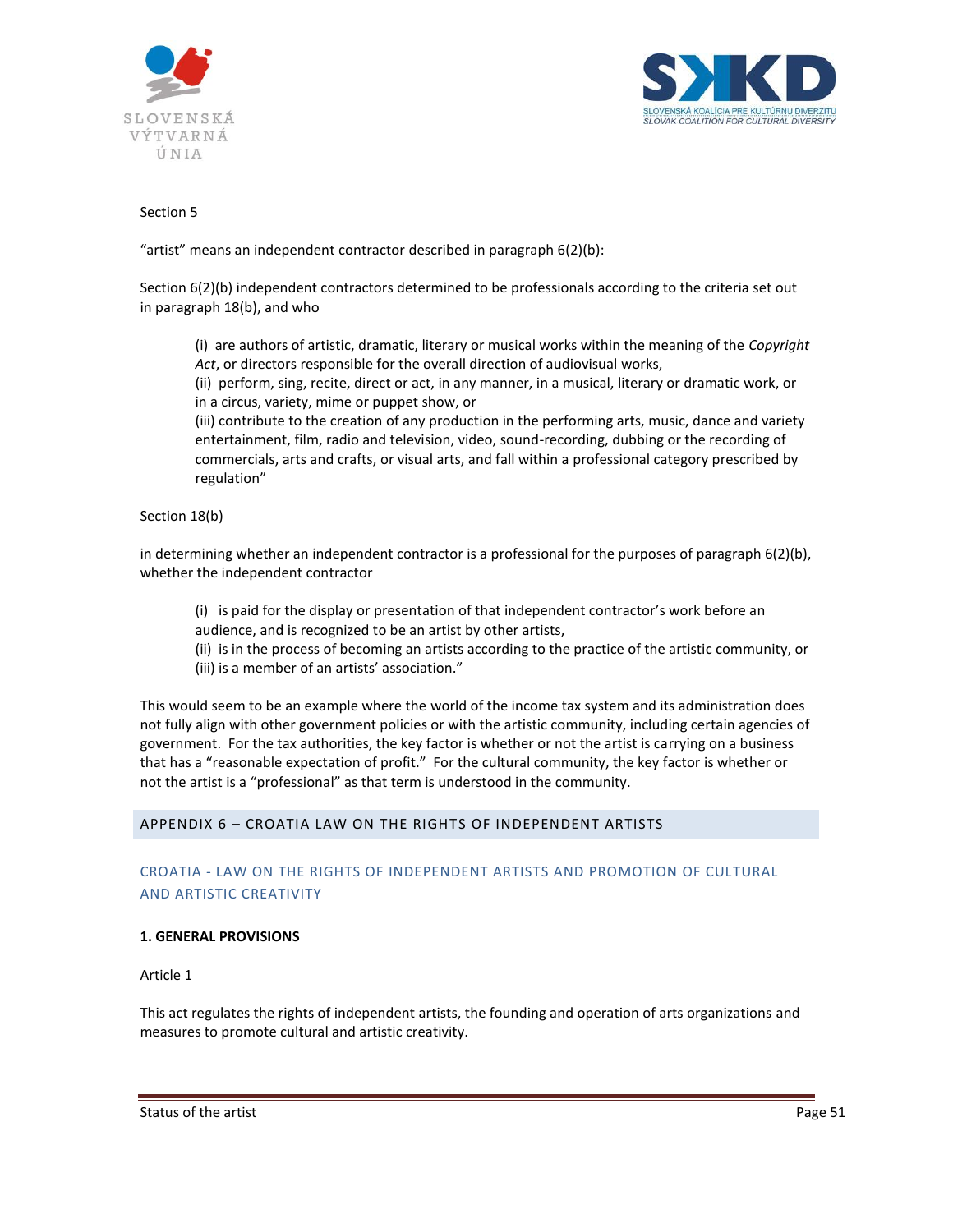



Independent artists in terms of this act are non-employed artists with the artistic creation and operation as only and the main occupation.

#### Article 3

According to the areas of artistic creativity and activities, in order to accomplish common interests, artists may associate artistic association in accordance with the regulations of the associations.

The areas of artistic creation are literal, literary - translation, theater, film, music, musical- theatrical, ballet, dance, including performance art, visual arts and applied arts (painting, sculpture, architecture), artistic design, art photography, multimedia creation etc.

#### Article 4

Due to artistic creativity and action artists can set up arts organizations.

#### **2. RIGHTS OF INDEPENDENT ARTISTS**

#### Article 5

Independent artists on the basis of their artistic work are entitled to pension and disability and health insurance under the terms of this act.

Independent artist has the right to apply for his contributions for pension and disability and health insurance to be paid from the Croatian national budget resources.

The application from the previous paragraph solves the Expert Committee with subsequent approval of the Minister of Culture, in the process and the requirements laid down in Article 7 this act.

#### Article 6

The expert commission is composed of one representative from the Ministry of Culture and the Association of Independent Artists, and three members appointed from among its members by the professional association in the area of creation by the applicant, one of whom is an independent artist.

The method and procedure for appointing members of the Expert Committee and its work is determined by the Regulations under Article 7 this act.

Members of the committee are appointed for four years.

#### Article 7

Regulations about the procedures and conditions for the recognition of the rights artists to have their pension, disability and medical insurance paid out of the national budget of the Republic of Croatia (here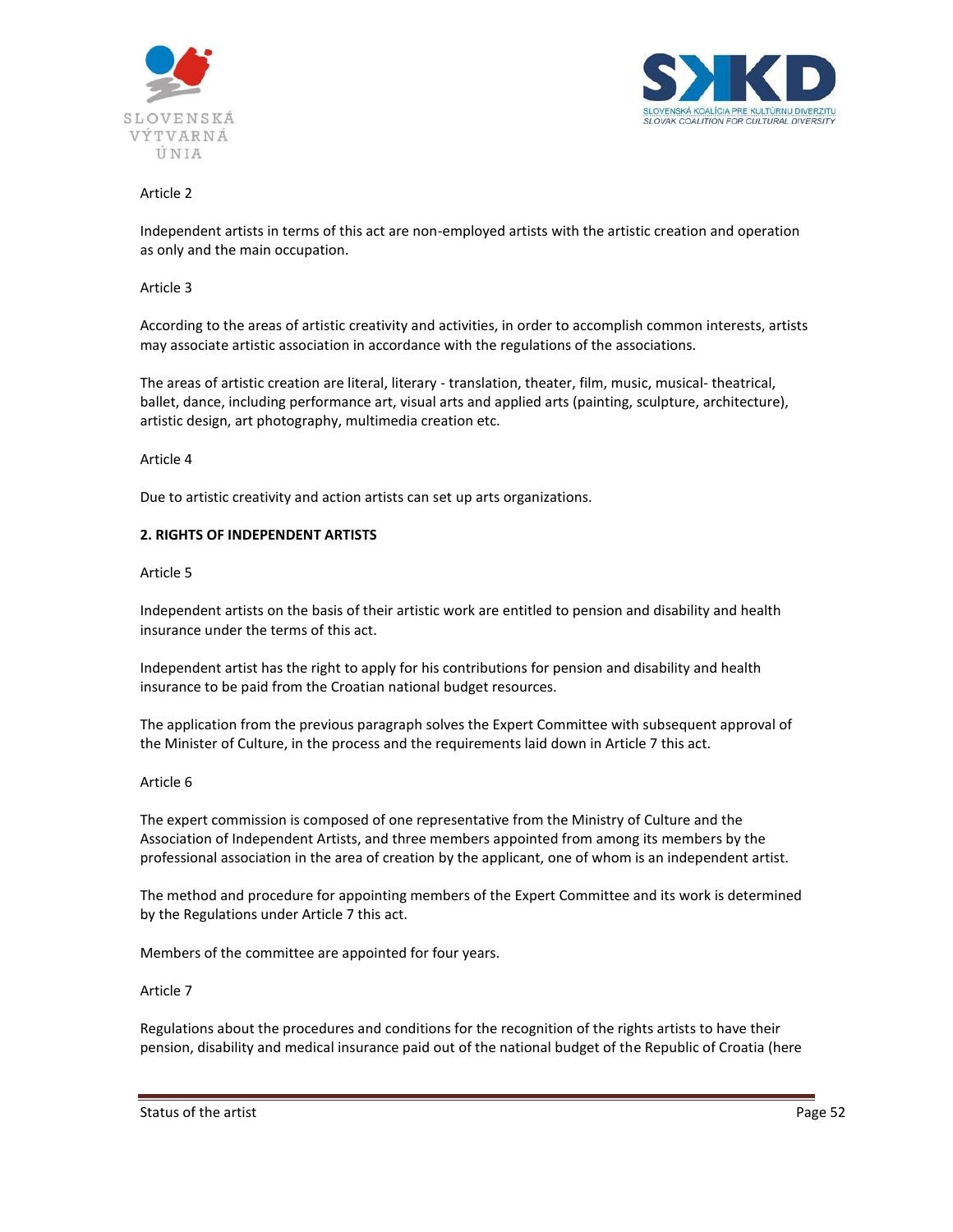



in after referred to as the Regulations) issued by the Minister of Culture at the proposal of the majority of the existing professional art associations including the Association of Independent Artists.

#### Article 8

The Expert Committee has to at least once every five years, ex officio, review recognized rights of independent artists to pay contributions for pension and disability and health insurance funds from the Croatian budget.

#### Article 9

Professional and administrative tasks in the process as required by Article 5 of this act and the work related to the Expert Committee, are conducted by the Ministry of Culture, who may delegate it to a professional association or an association of independent artists, and provide the needed funds.

#### Article 10

An artist who is not entitled to payment of pension and disability and health insurance funds from the Croatian budget, has the right to pay these contributions by himself.

## **3. ART ORGANIZATION**

## Article 11

Nonprofit arts organizations are legal entities and can only perform an artistic activity for which they are registered.

Arts organizations can be found by artists.

#### Article 12

Decision on the founding of arts organization shall include the information about the founders and members of arts organization, arts organization name, its headquarters, artistic field which will deal with, the basic provisions governing the organization of activities and the signatures of the founders.

The Status shall specify, in accordance with a decision on the founding of arts organization, the matters referred to in paragraph 1 this Article, in particular the representation of the organization, acquisition and termination of membership in the organization of artistic, management, rights and obligations, and relations between members, the liability for the obligations of arts organizations, the cessation of its operation and distribution of its assets, and other issues important to the work of arts organizations. Name of arts organization contain more precise indication of the arts, as a form of action (ensemble, art workshop, studio, multimedia workshops, etc.) and other notes and data that define the artistic organization.

## Article 13

Arts organizations acquire the assets by the performance of its activities, donations, sponsorships, inheritance, the incomes from Croatian budget and budgets of local governments and other legitimate uses.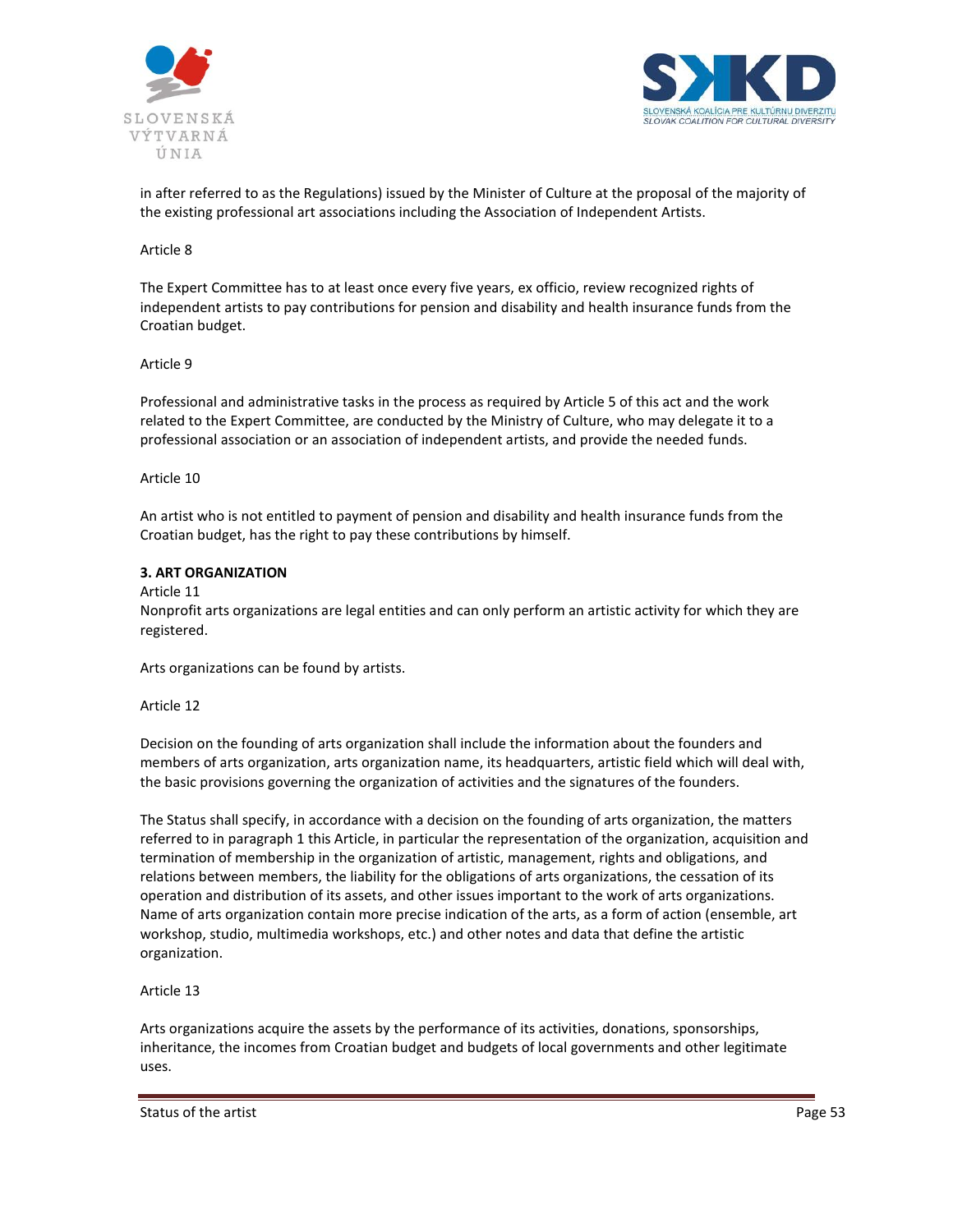



Arts organizations are liable for the obligations by its property.

Decision on the founding or a special contract shall determine the returning or property to its founders or members that entered the organization in the event of termination of their membership in the art organization.

## Article 14

Arts organization is represented by one of its members who is the responsible person (director, director, art director etc.), has rights and duties and the position of head of the institution, unless this act provides otherwise.

The responsible person referred to in paragraph 1 of this Article shall be elected as provided by status of arts organizations. Status of arts organizations closely regulates the rights and obligations of the responsible person.

#### Article 15

Arts organization acquires legal personality and begins to work with the moment of enrollment in the Register of artistic organizations in the Ministry of Culture.

The content and manner of keeping the Register under paragraph 1 of this Article shall be prescribed by the Minister of Culture.

#### Article 16

The decision on enrollment of art organization in the Register of artistic organizations shall be brought by the Ministry of Culture at the request of the founder.

Application must be enclosed with the decision on founding of arts organization, its status and a list of the founders and members with their personal information and confirmation of appropriate professional associations about their artist status, and a list of persons authorized to represent the arts organizations.

## Article 17

Arts organizations must register to the Ministry of Culture any change of decision on founding and modification of the status, the change of its legal representatives, and any change regarding the acquisition or termination of membership of individual artists, within 15 days from the date of change, or the acquisition or termination of membership.

#### Article 18

Arts organizations cease to exist when in accordance with the provisions of the act on founding and the status regulations, decides on the termination of its work or the absence of assumptions provided by law for its establishment, especially when it is established: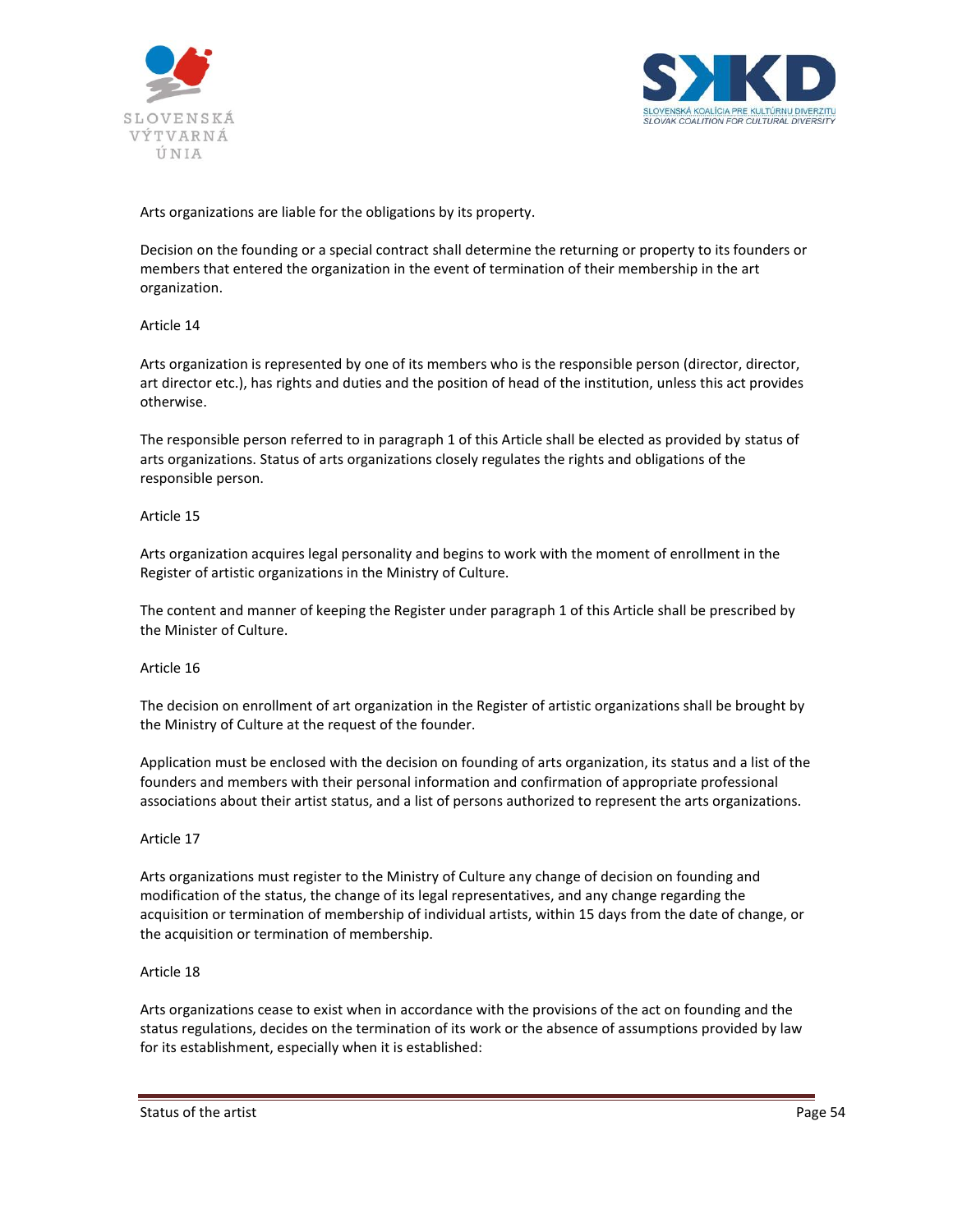



- that the arts organization performs an activity for which is not registered,
- that the arts organization is acting contrary to law, the decision on founding or status,
- that its action is prohibited.

The decision on termination of the arts organizations brings the Ministry of Culture.

The decision on termination of the arts organizations shall determine its removal from the Register of artistic organizations.

#### Article 19

Regulations considering associations shall be adequately applied to the matters considering work, management, termination of existence and other issues related to artistic organizations that are not regulated by this act.

Supervision over the work of artistic organizations is conducted by the Ministry of Culture.

#### **4. FINANCIAL MEASURES TO PROMOTE CULTURAL AND ARTISTIC CREATIVITY**

#### Article 20

Amounts received under Article 21 of this act to the amount of HRK 20,000.00 per year are not considered as income of independent artists.

The amounts referred to in paragraph 1 of this Article shall be allowed on the bank account. For expenditures under Article 21 of this act and the receipts from the first paragraph of this Article, the donor and recipient needs to have proper documents.

Income does not include remuneration in respect of per diem and travel expenses of official staff of cultural institutions and other persons engaged in cultural and artistic activity, received to perform these activities and to the amount set by the Minister of Finance.

## Article 21

*The provision was repealed by the Law on Income Tax (Official Gazette 177/04).*

#### Article 22

Nontaxable part of artistic royalties for the work of art is determined at 25%.

The work of art is determined by confirmation of the competent professional arts organizations or agencies authorized when paying royalties.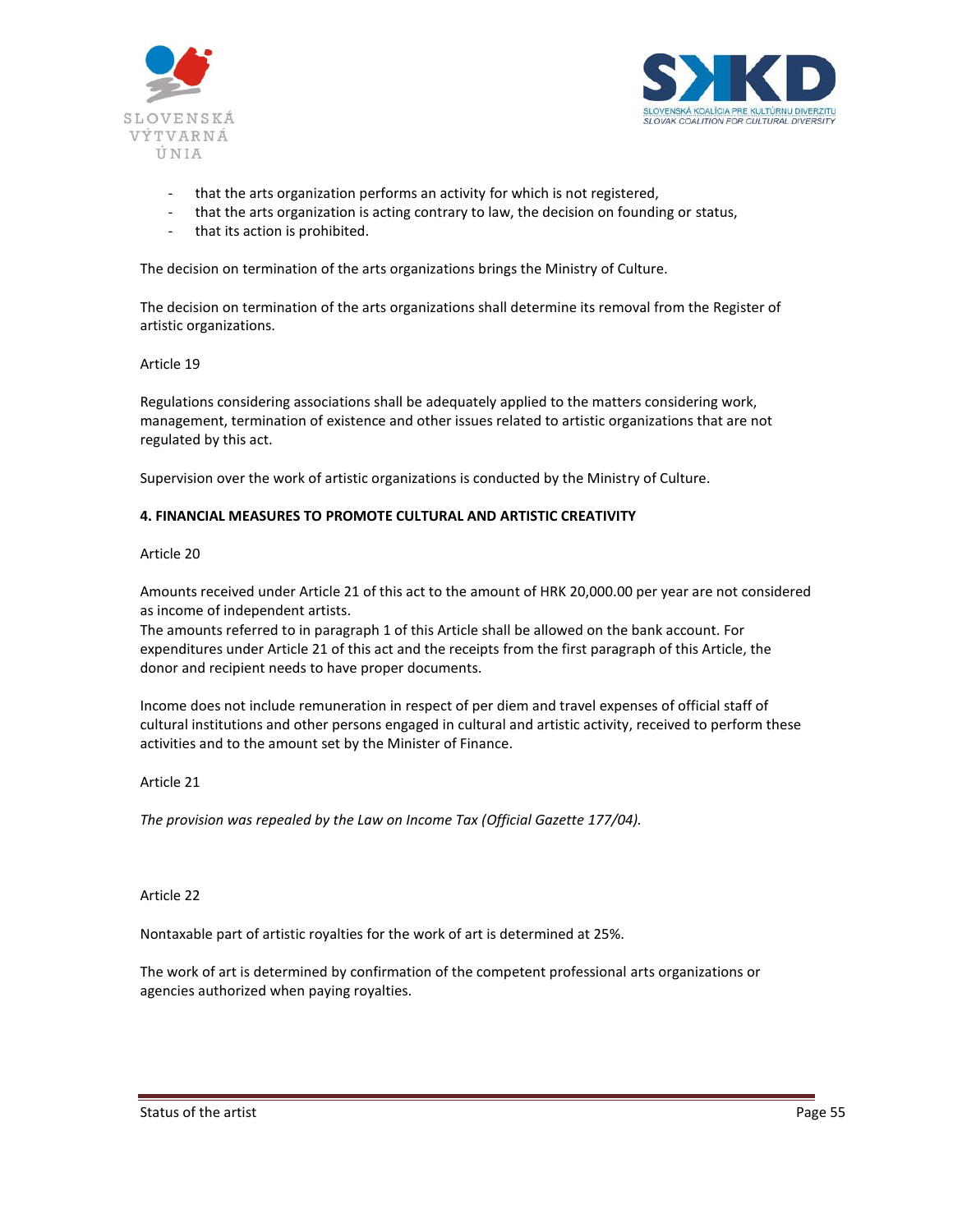



## **5. TRANSITIONAL AND FINAL PROVISIONS**

#### Article 23

Working communities of independent artists who are established and operate pursuant to the Independent Artists Law ("Official Gazette" no. 48/79. and 55/84) continue to operate as arts organizations under the provisions of this act and they must make their organization, activities and documents comply with this act within two months from the date of its entry into force, and an application for registration of artistic organizations must be submitted within one month from the date of entry into force of the Regulations under Article 15 Paragraph 2 of this act.

If the work communities do not act under the paragraph 1 of this article or their application for registration of artistic organization is finally refused, the competent administrative body shall issue a decision on its termination.

#### Article 24

Community of Independent Artists established by the independent artists, continues to work as an association called the Croatian Freelance Artists Association.

Duties under Article 9 of this act shall be performed by the Croatian Freelance Artists Association. Funds needed to perform these tasks will be provided to the Association by the Ministry of Culture.

#### Article 25

The minister of Culture shall issue a Regulation under Article 7 of this act within one month after artistic associations propose its adoption.

#### Article 26

The minister of Culture shall issue the Regulation under Article 15 of Paragraph 2 of this act within one month from the date of entry into force of this act. Until the entry into force of the Regulation, the Guidelines on the registry working community of independent artists ("Official Gazette" no. 1/80.) shall apply.

The minister of Culture, arts organizations and the Croatian Freelance Artists Association are required to appoint their representatives for the members of the Expert Committee within 15 days from the date of entry into force of the Regulations under Article 7 of this act.

#### Article 27

Independent artists who, until the entry into force of this act, have recognized their rights for contributions for pension and disability and health insurance funds to be paid from the Croatian budget, retain the right to the end of 1996. A further exercise of that right will be decided under the provisions of this act pursuant to the requirements imposed on independent artists.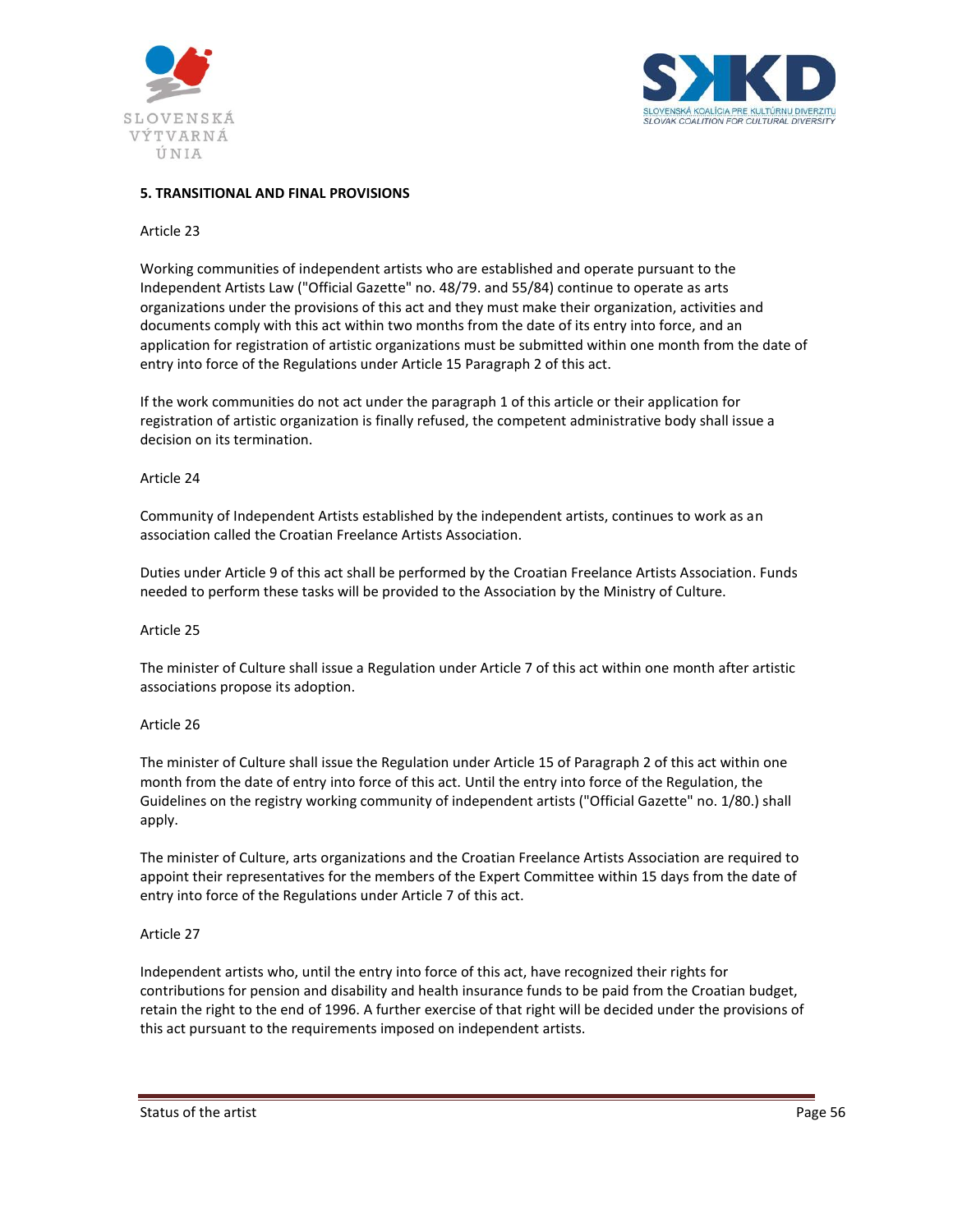



Upon the entry into force of this act, the Act on independent artists ("Official Gazette" no. 48/79. and 55/84.) shall be abolished.

Article 29

This act shall enter into force eight days after its publication in "Official Gazette". Class: 612-01/95-01/03

Zagreb, 17 May 1996.

## APPENDIX 7 – REPUBLIC OF LITHUANIA LAW ON THE STATUS OF AN ARTIST

# REPUBLIC OF LITHUANIA - LAW ON THE STATUS OF AN ARTIST AND THE STATUS OF AN ORGANISATION OF ARTISTS

15 August 1996 No I-1494 Vilnius (As last amended on 9 November 2010 – No XI-1101)

**CHAPTER ONE** GENERAL PROVISIONS

#### **Article 1. Purpose of the Law**

This Law shall establish the grounds and procedure for granting and revoking the status of an artist and the status of an organisation of artists.

#### **Article 2. Definitions**

1. **Artist** means a natural person who creates art works, performs them in a distinctive manner and on this ground is granted the status of an artist.

2. **Organisation of artists** means an association which is granted the status of an organisation of artists and which unites artists according to art forms or combinations of these art forms. Its goals shall be to implement creative programmes, to protect creative, professional, social rights, copyright and related rights of artists, and to represent artists in accordance with the procedure laid down by laws.

3. **Creation of art** means the totality of artworks created by a person or a group of persons or performed by him/them in a distinctive manner.

4. **Artwork** means an original result of creative work, regardless of a mode and form of expression.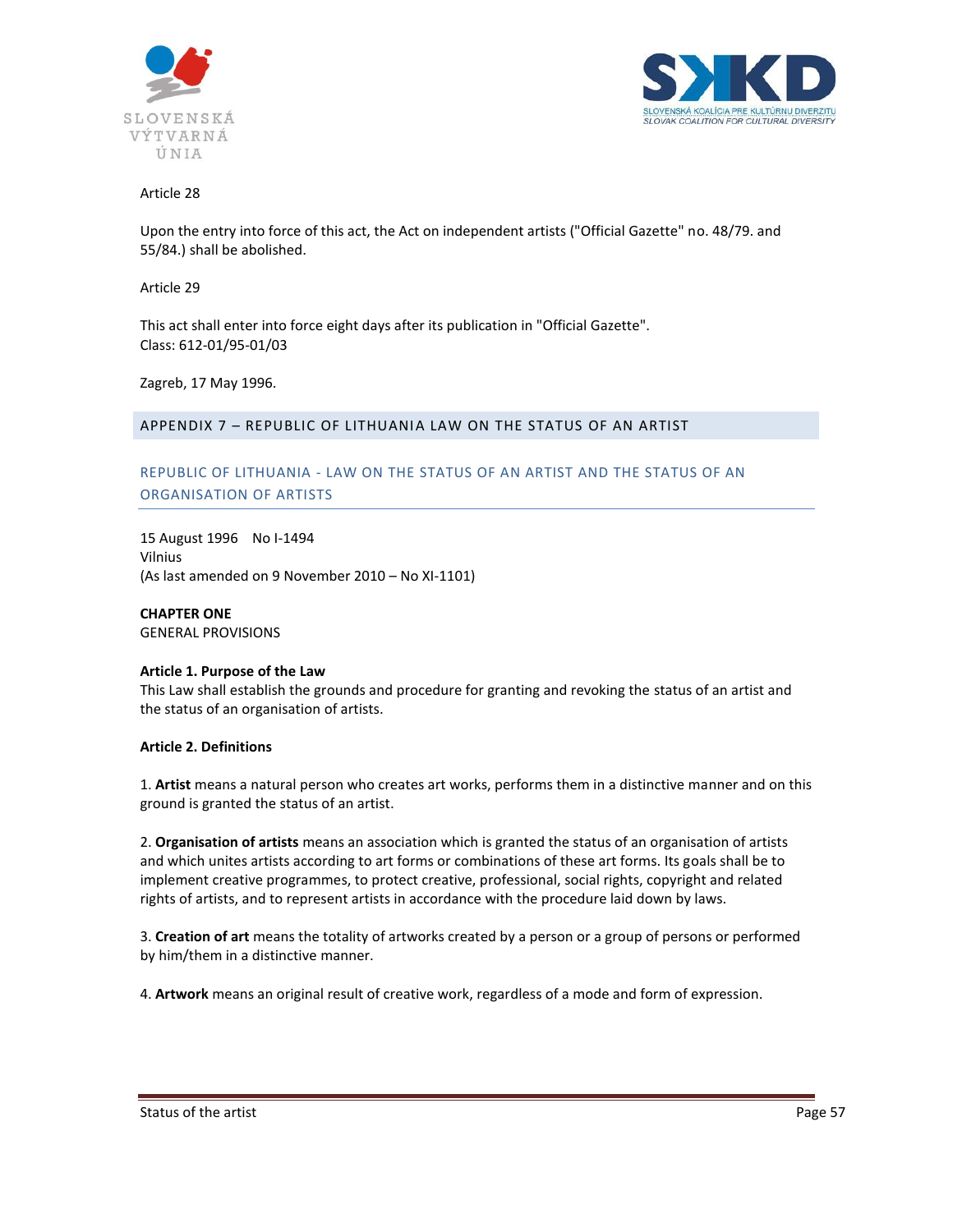



5. **Professional artistic assessor** means a person with a higher university education who develops knowledge in the sphere of culture and art and publishes results of such activities in monographs, studies, reviews and articles in Lithuania and/or abroad.

6. **Professional art** means original creation of high professional and artistic value, recognised as such by professional artistic assessors.

## **CHAPTER TWO**

Grounds and procedure for granting and revoking THE STATUS OF AN ARTIST AND THE STATUS OF AN ORGANISATION OF ARTISTS

## **Article 3. Grounds and Conditions of Granting the Status of an artist and the Status of an Organisation of Artists**

- 1. The status of an artist shall be granted to a person who creates professional art, if such person's creation of art conforms to at least one of the following grounds for granting the status of an artist:
	- 1) the person's individual or collective creation of art has been positively evaluated as professional art in monographs, reviews or articles published by professional artistic assessors, or their recommendations and thus recognised as professional creation of art;
	- 2) the person's creation of art is included in general education curricula, vocational training programmes and higher education study programmes approved in accordance with the procedure laid down by the law;
	- 3) the creation of art by a person or a group of persons has been honoured with the National Culture and Art Prize of Lithuania, the Art Prize of the Government of the Republic of Lithuania, the Art Prize of the Ministry of Culture or an international art prize, other prizes and awards given by organisations of artists, or a laureate's diploma of an international competition of professional art creators and/or performers (except competitions of pupils and students);
	- 4) the person's artworks have been acquired by national museums or galleries of Lithuania or foreign states;
	- 5) the person has published art-assessment articles and reviews in Lithuanian or foreign publications for not less than five years; as well as the person who has been awarded the Doctor of Science degree or the Doctor of Arts degree for research activities in an appropriate art form;
	- 6) the person who teaches subjects of the art study field and holds the position of professor or associate professor at a higher education institution which prepares professional artists according to art study programmes;
	- 7) the person has been, individually or with a group of artists, selected and represented Lithuania at internationally recognised events of professional art.
- 2. The status of an artist which has been granted to a person in one art form may be recognised in another art form, provided that his creation of art meets the requirements referred to in paragraph 1 of this Article. The status of an artist may be granted in pursuance of the procedures laid down in Article 5 of this Law.
- 3. The status of an organisation of artists shall be granted to an association, if it conforms to all the grounds for granting the status of an organisation of artists:

Status of the artist **Page 58**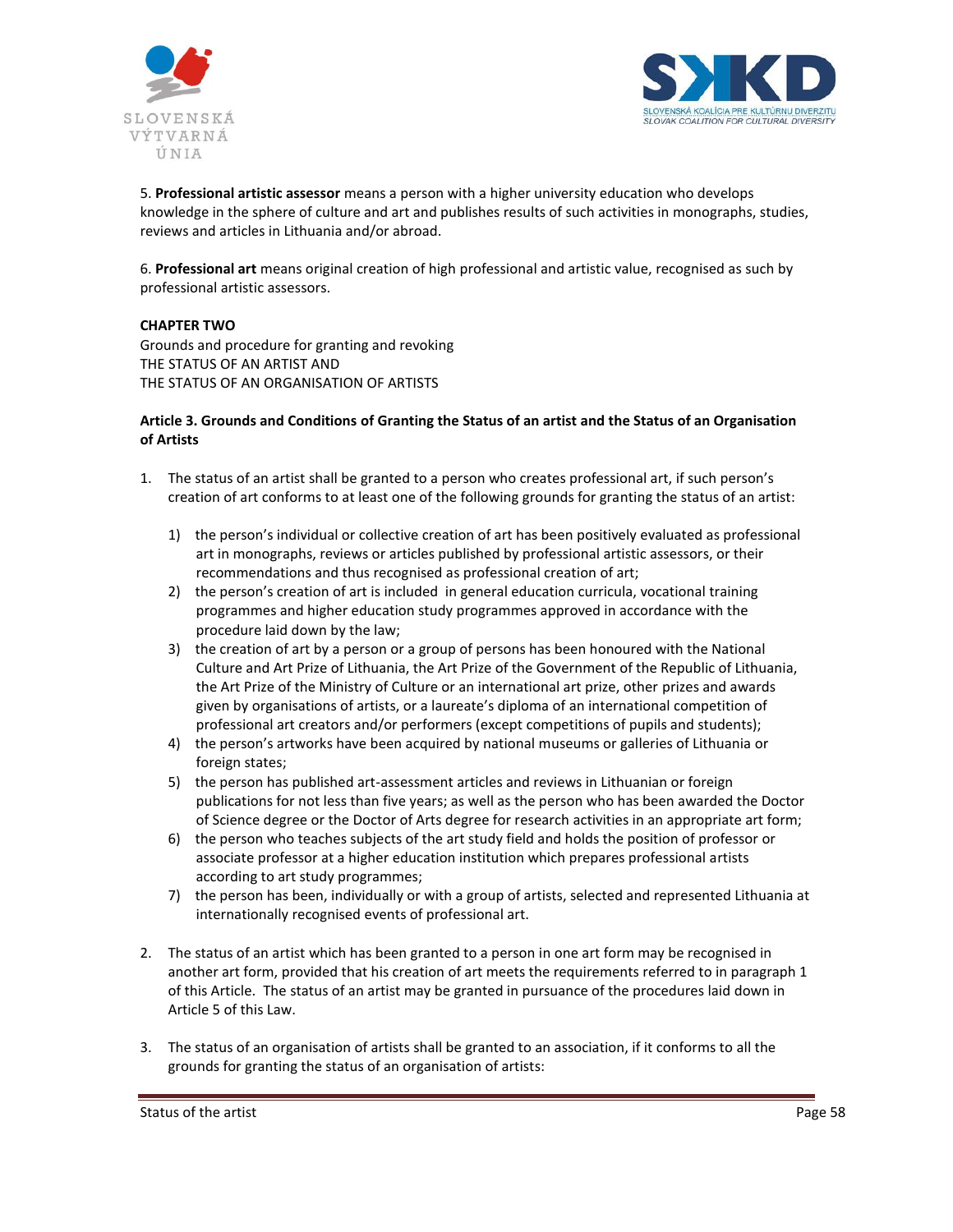



- 1) not less than 25 artists have founded the association;
- 2) only artists or organisations holding the status of an artist and uniting not less than five members – organisations of artists – are members of the association;
- 3) the association promotes creation of art of high professional value, its diversity and dissemination;
- 4) the association set conditions for creation of art, creative work and professional development of its members;
- 5) the association arranges for accessibility of art works to the public;
- 6) the association represents artists of the whole country (not one of its regions).

## **Article 4. Status of an Organisation of Artists**

Apart from the mandatory information provided for in the Civil Code of the Republic of Lithuania (hereinafter referred to as the "Civil Code") and the Law of the Republic of Lithuania on Associations (hereinafter referred to as the "Law on Associations"), statuss of an organisation of artists must indicate that creation of art of new members admitted to the organisation of artists should meet the requirements laid down in paragraph 1 of Article 3 of this Law.

## **Article 5. Ways of Granting the Status of an artist**

1. The status of an artist shall be granted:

- 1) on the decision of an organisation of artists, when admitting to this organisation a person whose creation of art conforms to at least one of the grounds for granting the status of an artist, laid down in paragraph 1 of Article 3 of this Law;
- 2) on the decision of the Council for Granting the Status of an artist and the Status of an Organisation of Artists – if a person does not belong to an organisation of artists which is recognised as such in accordance with the procedure laid down in Article 7 of this Law.
- 2. The decision of the Council for Granting the Status of an artist and the Status of an Organisation of Artists to grant the status of an artist shall be approved by the Minister of Culture.

## **Article 6. Council for Granting the Status of an artist and the Status of an Organisation of Artists**

- 1. The Council for Granting the Status of an artist and the Status of an Organisation of Artists (hereinafter referred to the "Council") shall be set up by the Minister of Culture. The Council shall be a public institution granting by a collegial decision the status of an artist and the status of an organisation of artists.
- 2. The Council shall consist of seven members. The term of office of the Council shall be two years. All the organisations holding the status of an organisation of artists shall each submit to the Ministry of Culture one candidate for Council members; the Minister of Culture shall appoint from among the submitted candidates five Council members representing different art forms and two members from among professional artistic assessors.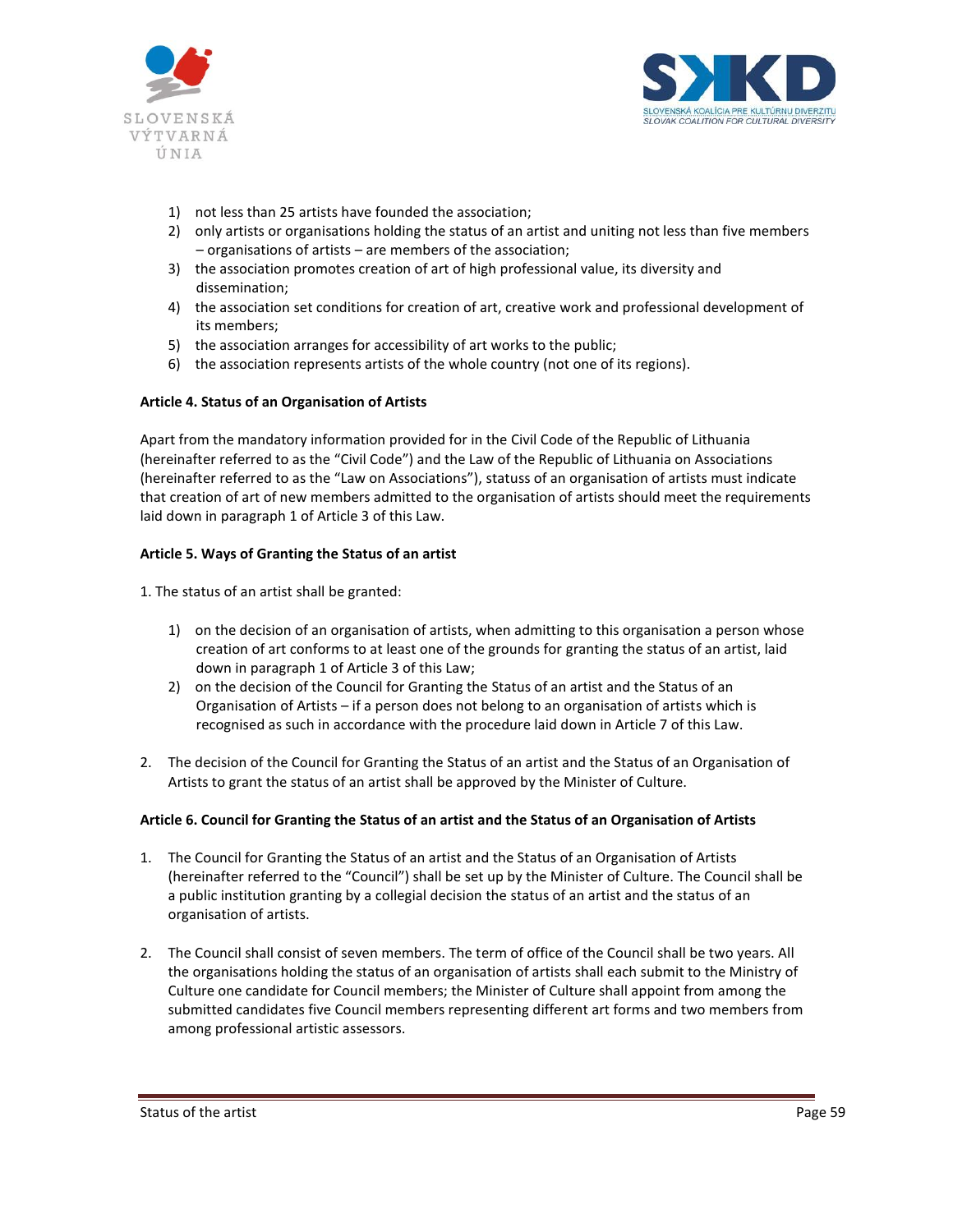



- 3. The Minister of Culture shall approve the regulations and composition of the Council.
- 4. If an organisation of artists amends its statuss, it must submit them to the Council within 30 days. The Council shall evaluate whether or not the amended statuss conform to the requirements of this Law.
- 5. When the Council carries out inspection, an organisation of artists must present to the Council a copy of its statuss, a list of its members and a report on its activities drawn up in compliance with Article 10 of the Law on Associations.

#### **Article 7. Procedure for Granting the Status of an artist and the Status of an Organisation of Artists**

- 1. Applications of persons concerning the grating of the status of an artist or the status of an organisation of artists shall, with the exception of the cases referred to in paragraph 6 of this Article, be considered and decisions shall be taken by the Council in accordance with the procedure laid down by the Rules on Grating the Status of an artist and the Status of an Organisation of Artists. These Rules shall be approved by the Minister of Culture.
- 2. A person seeking the status of an artist must, together with an application, submit to the Council the following documents:
	- 1) a copy of the document confirming his identity;
	- 2) a list of main art works and publications about creation of art and/or the artist;
	- 3) copies of the documents confirming the awarding of prizes, conferring of the title of a competition laureate, a research degree, an academic title;
	- 4) copies of the documents confirming that the art works created by him have been included in study and training programmes, that they have been acquired by museums;
	- 5) copies of the documents confirming that his creation of art conforms to the grounds for granting the status of an art laid down in paragraph 1 of Article 3 of this Law.
- 3. An association seeking the status of an organisation of artists must, together with an application, submit to the Council the following documents:
	- 1) a copy of the statuss of the association;
	- 2) a copy of the memorandum of association;
	- 3) a copy of the certificate of registration of a legal person;
	- 4) a list of the association members and copies of the decisions of the Council or the organisation of artists, approved by the Minister of Culture, proving that its members have been granted the status of an artist;
	- 5) a report on the association's activities since its start, prepared in compliance with Article 10 of the Law on Associations.
- 4. The Council, having considered the applications and established that the natural person's creation of art, the statuss of the association, the memorandum of association, the composition and activities of the association members meet the requirements of this Law, shall take a decision to grant the status of an artist or the status of an organisation of artists. Having established that the natural person's creation of art, the statuss of the association, the memorandum of association, the composition and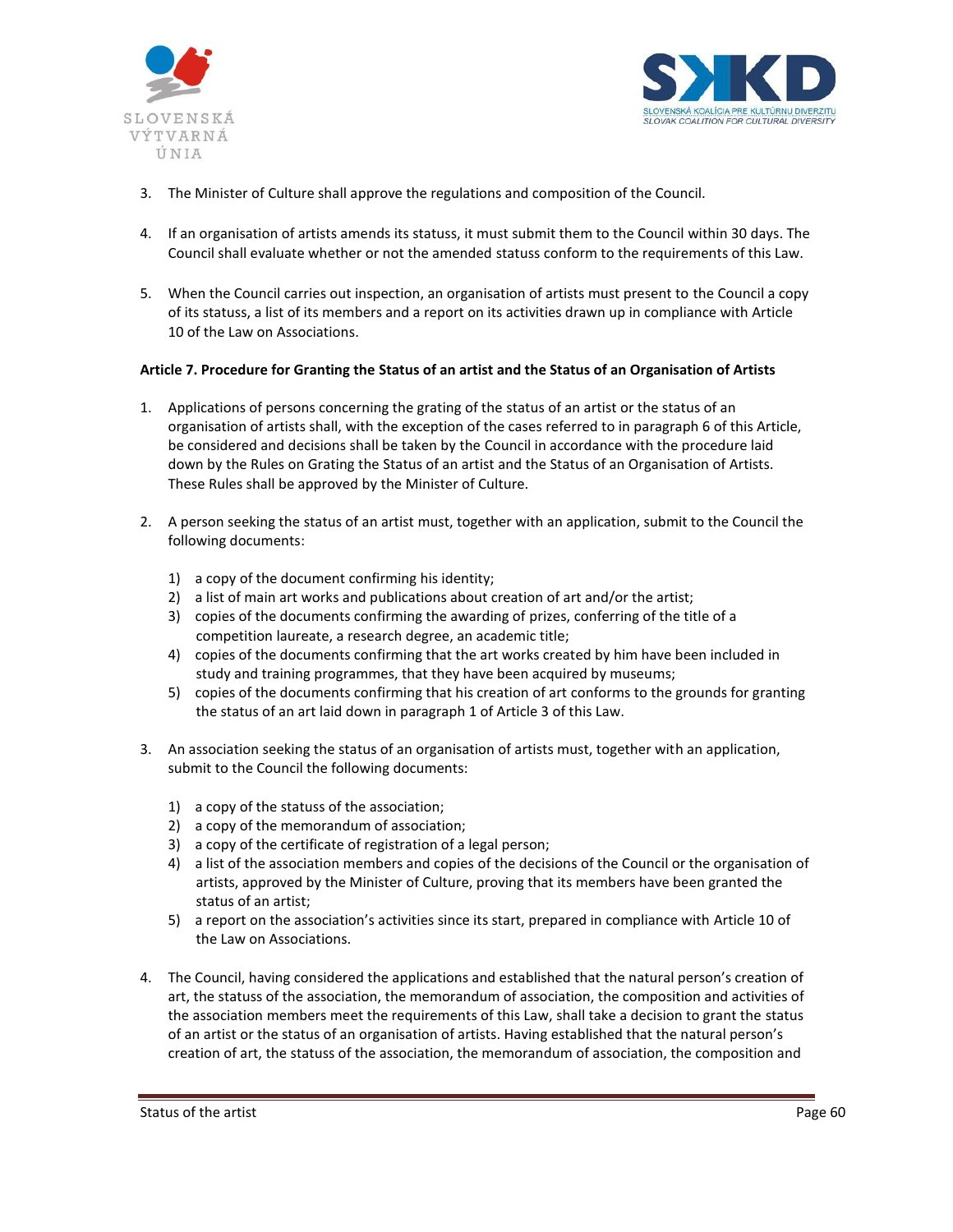



activities of the association members do not meet the requirements of this Law, the Council shall take a decision to refuse to grant the status of an artist or the status of an organisation of artists.

- 5. The Minister of Culture shall approve a decision of the Council to grant or to refuse to grant the status of an artist or the status of an organisation of artists within 14 working days from the day of receipt of a respective decision of the Council. This fact shall be communicated in writing to the interested persons within five working days from the date of approval of the decision of the Council.
- 6. In the cases when the status of an artist creator is granted in the manner prescribed in subparagraph 1 of paragraph 1 of Article 5 of this Law, the Minister of Culture, taking into consideration the lists of artists submitted by organisations of artists and the adopted decisions to grant the status of an artist, shall approve the grating of the status of an artist within 14 working days from the date of receipt of the said documents. Organisations of artists shall be informed in writing about this within five working days from the date of approval of the decision of an organisation of artists.
- 7. The status of an artist or the status of an organisation of artists shall be deemed granted from the date of approval of the decision of the Council or the organisation of artists.

## **Article 8. Loss of the Status of an artist and the Status of an Organisation of Artists**

- 1. The status of an artist shall be lost:
	- 1) when the Council establishes that a person has acquired the status of an artist upon submitting incorrect documents concerning his creation of art;
	- 2) where the court establishes the fact of plagiarism of the creation of art;
	- 3) where the dissemination of results of the artist's creation of art goes unnoticed.
- 2. The decision of the Council on the loss of the status of an artist shall be approved by the Minister of Culture.
- 3. The status of an organisation of artists shall be lost:
	- 1) when the Council establishes that the organisation of artists does not conform to the grounds laid down in paragraph 3 of Article 3 of this Law and when the Council takes a decision on the loss of the status of an organisation of artists. The decision of the Council on the loss of the status of an organisation of artists shall be approved by the Minister of Culture. The interested persons shall be informed in writing about the decision on the loss of the status of an organisation of artists within five working days from the date of approval of the decision;
	- 2) when the organisation of artists ceases to exist in accordance with the procedure laid down by the law.

## **Article 9. Accumulation of Data on Artists and Organisations of Artists**

1. Data on artists and organisations of artists shall be accumulated within the computerised information system of artists and organisations of artists, which is managed by an institution authorised by the Government. The Council and organisations of artists shall furnish the data to the institution authorised by the Government and managing the computerised information system, except orders of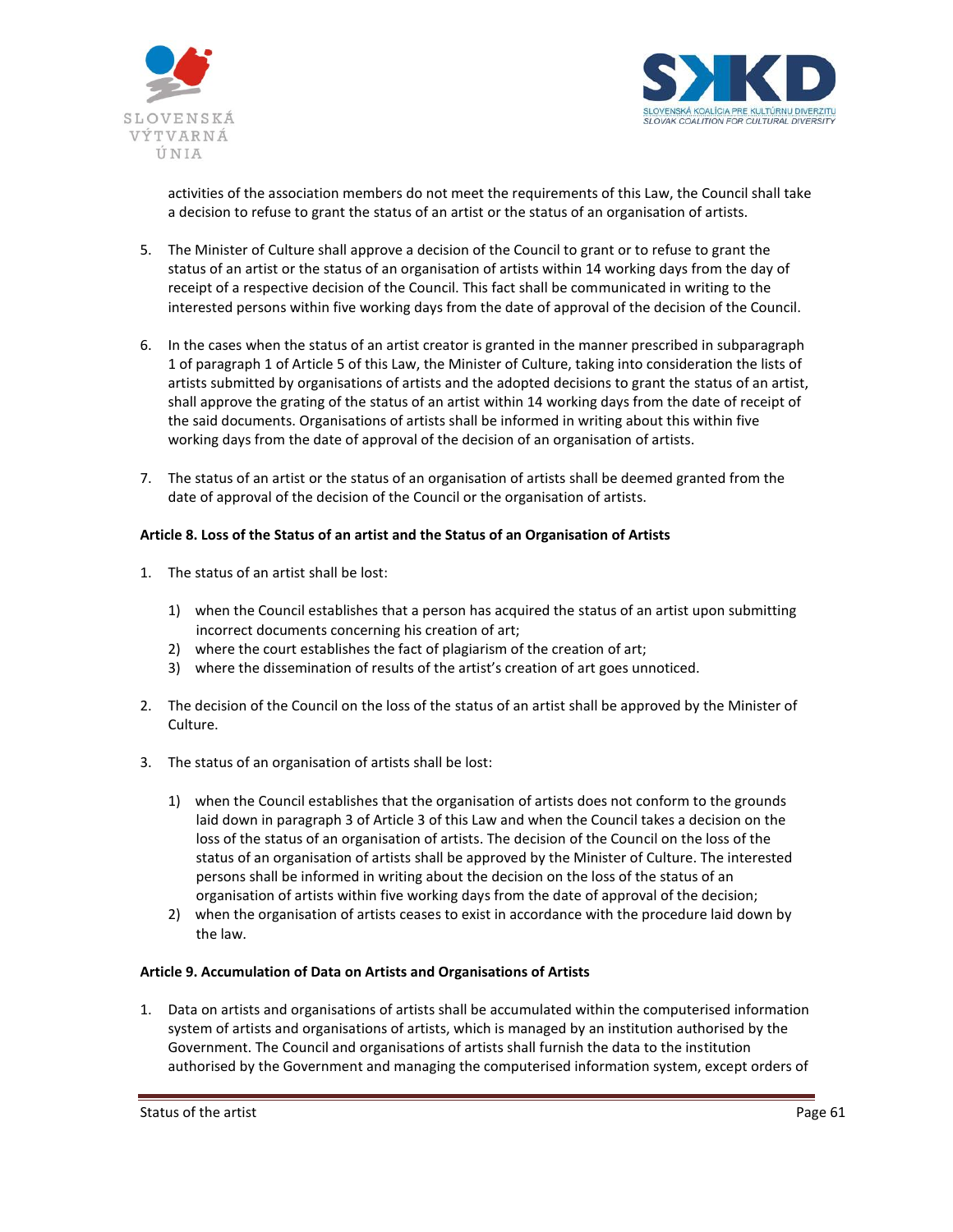



the Minister of Culture regarding the granting of the status of an artist and the status of an organisation of artists.

- 2. The following data of an artist shall be entered in the computerised information system of artists and organisations of artists:
	- 1) registration number of the artist assigned by the information system;
	- 2) date and registration number of the order of the Minister of Culture regarding the granting the status of an artist;
	- 3) name (names), surname (surnames) of the artist;
	- 4) personal number of the artist.
- 3. The following data of an organisation of artists shall be entered in the computerised information system of artists and organisations of artists:
	- 1) registration number of the organisation of artists assigned by the information system;
	- 2) date and registration number of the order of the Minister of Culture regarding the granting the status of an organisation of artists;
	- 3) code of the enterprise;
	- 4) name;
	- 5) head office (address), telephone number and, if available, fax number, e-mail address;
	- 6) names, surnames and personal numbers of the members of the organisation of artists.

#### **CHAPTER THREE RIGHT OF ARTISTS AND ORGANISATIONS OF ARTISTS TO STATE SUPPORT**

# **Article 10. Promotion of Creative Activities of Artists and Organisations of Artists**

- 1. State grants and prizes shall be granted with the aim to promote artistic activities of artists.
- 2. The Government shall lay down the procedure for awarding state grants and prizes to artists.
- 3. Artists shall have the right to bring, in accordance with the procedure laid down by the Government, into the Republic of Lithuania the art works created by them at the events held by the foreign states other than the Member States of the European Union.
- 4. Activities and creative programmes of organisations of artists shall be financed from appropriations of the state budget allotted for the Ministry of Culture.

#### **Article 11. Social Security of Artists**

- 1. Support shall be granted to artists from the Programme for Social Security of Artists which is approved by the Government.
- 2. Social guarantees for artists shall be established by other laws and legal acts.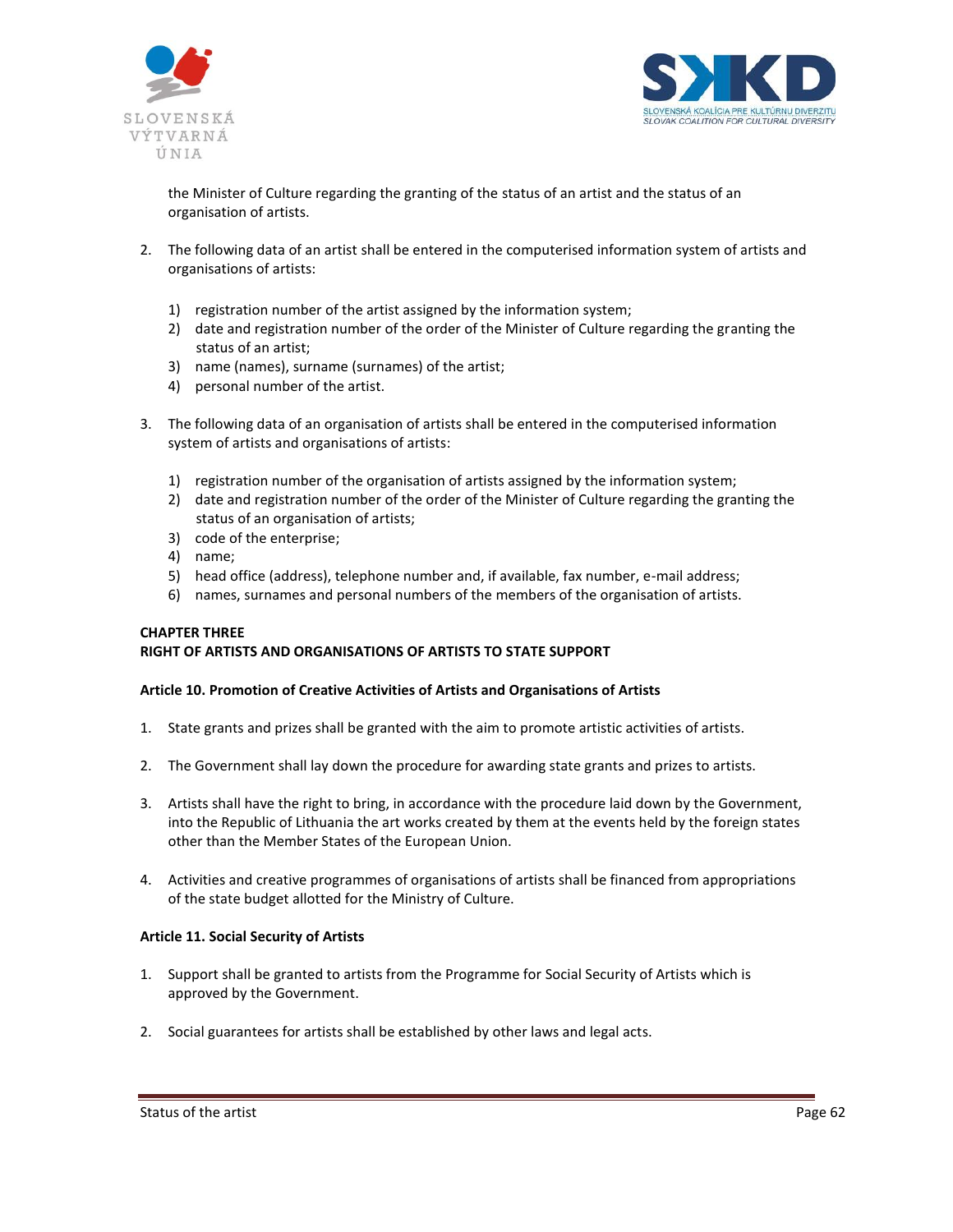



## **Article 12. Programme for Social Security of Artists**

- 1. The objective of the Programme for Social Security of Artists shall be to provide support to artists receiving low and irregular income as well as to artists who are in creative standstill.
- 2. The Programme for Social Security of Artists shall be administered by an institution authorised by the Government in accordance with the procedure laid down by the Government. All artists shall be equally entitled to state support.

#### **Article 13. Sources of Funding of the Programme for Social Security of Artists**

Funds of the Programme for Social Security of Artists shall consist of targeted appropriations of the state budget provided for an institution authorised by the Government.

## **CHAPTER FOUR ASSOCIATION OF ORGANISATIONS OF ARTISTS**

#### **Article 14. Association of Organisations of Artists**

- 1. An association of organisations of artists shall be a public legal person of limited civil liability established under the Law on Associations, which unites associations having the status of an organisation of artists and the purpose of which is to implement the cultural policy in the field of professional creation of art as well as to defend the interests of artists.
- 2. An association of organisations of artists shall, in its activities, act in compliance with the Law on Associations, the Civil Code, this Law and other laws as well as its statuss and other legal acts.

## **Article 15. Functions and Rights of an Association of Organisations of Artists**

- 1. The functions of an association of organisations of artists shall be as follows:
	- 1) to carry out monitoring of the social situation of artists;
	- 2) to carry out monitoring of the development and dissemination of the creation of art;
	- 3) to perform functions of the expert on the issues of professional art in courts and other institutions;
	- 4) to submit conclusions to Government institutions or institutions authorised by the Government when preparing drafts of legal acts;
	- 5) to accumulate information and statistical data related to artists, their organisations in Lithuania and abroad.
- 2. An association of organisations of artists shall have the right:
	- 1) to represent the interests of its members and to defend them;
	- 2) to present proposals regarding the amendment of effective legal acts;
	- 3) to participate in the solution of issues related to the development and dissemination of professional art;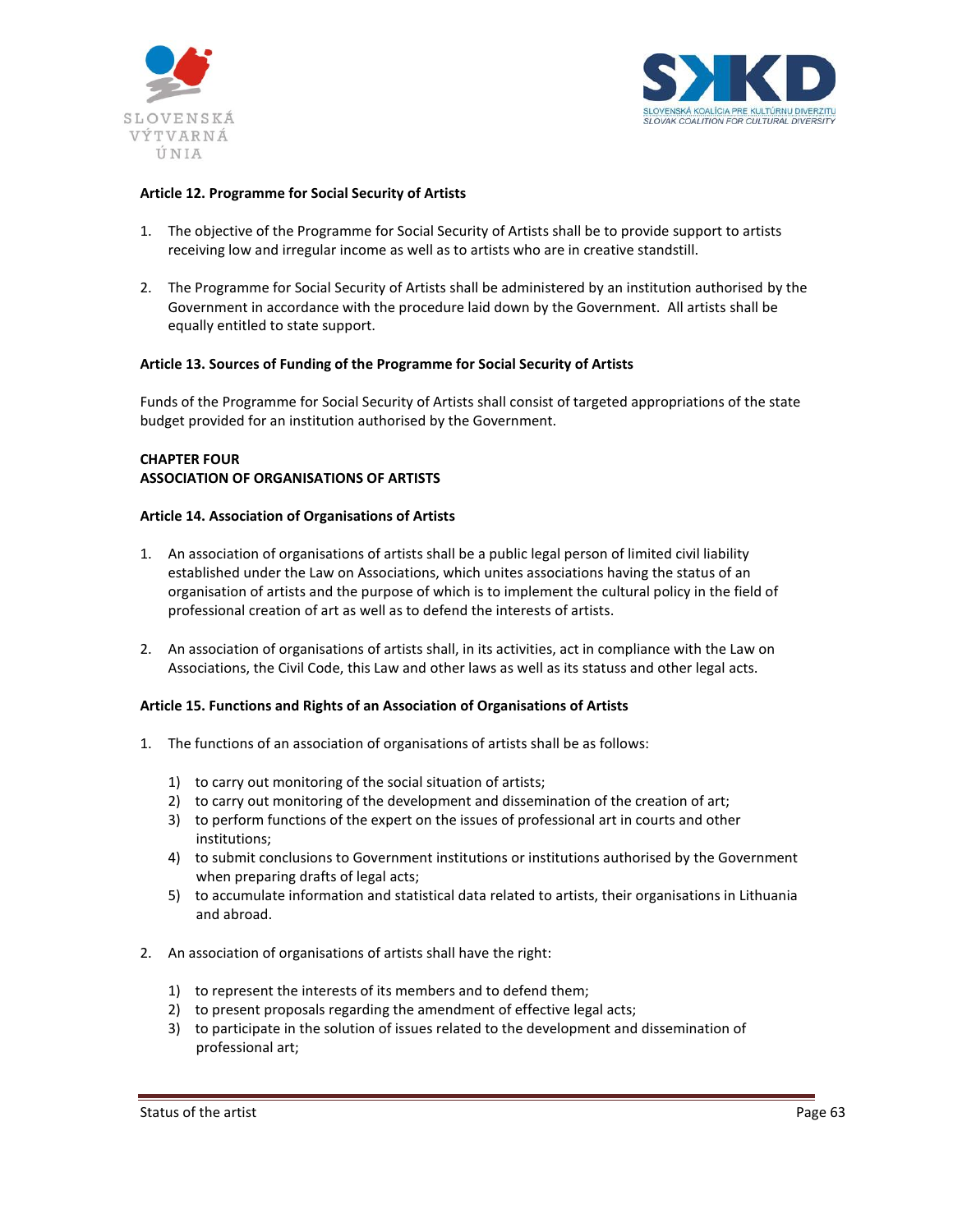



- 4) to cooperate with state, municipal institutions, creative, professional and other organisations from Lithuania and foreign countries;
- 5) to pursue economic and commercial activities which are not prohibited by laws and which are inseparably connected with the objectives of their activities;
- 6) to exercise other rights specified in the statuss of the association of organisations of artists.

## **Article 16. Property and Sources of Income of an Association of Organisations of Artists**

- 1. An association of organisations of artists may possess by the right of ownership buildings, vehicles, equipment and other property necessary for activities provided for in their statuss; such property may be acquired from the sources of income specified in paragraph 2 of this Article.
- 2. Sources of income of an association of organisations of artists shall be as follows:
	- 1) membership fees and targeted contributions;
	- 2) funds of state and municipal budgets intended for implementation of the assigned functions and creative programmes;
	- 3) property and funds transferred by natural and legal persons for no consideration;
	- 4) inheritance granted under the will to the association of organisations of artists;
	- 5) interest paid by credit institutions on the funds deposited in these institutions;
	- 6) other funds obtained legitimately.

# APPENDIX 8 – MOROCCO EDIT TO IMPLEMENT THE STATUS OF THE ARTIST LAW

# MOROCCO - EDICT NO. 113.03.1 ISSUED ON 18 RABI I 1424 (19 JUNE 2003) TO IMPLEMENT LAW NO. 99.71 CONCERNING THE STATUS OF ARTISTS

Considering the cultural heritage of the Kingdom of Morocco, which has always stood out for the richness and variety of its creativity and forms of expression;

On the basis of the exalted regal guidance contained in Letters addressed by His Late Majesty Hassan II, may God rest him in peace, to artistic meetings and conferences in our country, and the outstanding solicitude which His Majesty Mohammed VI, may God send him victorious, continues to show for the legal status of artists and for the structures whereby their creative work is produced and distributed;

In view of the fact that the development of artistic production mechanisms requires that the conditions in which artists work be regulated, artistic enterprise be encouraged and modern traditions in the distribution of artistic products be consolidated;

Conscious of the fact that Moroccan artists, with their different schools and forms of expression, help to preserve national identity, strengthen ties and protect Moroccan culture among the nations;

In expression of the desire of His Majesty Mohammed VI, may God preserve him, for artists to enjoy a legal standing that conserves their dignity, regulates their profession and opens the way for them to continue to contribute to society.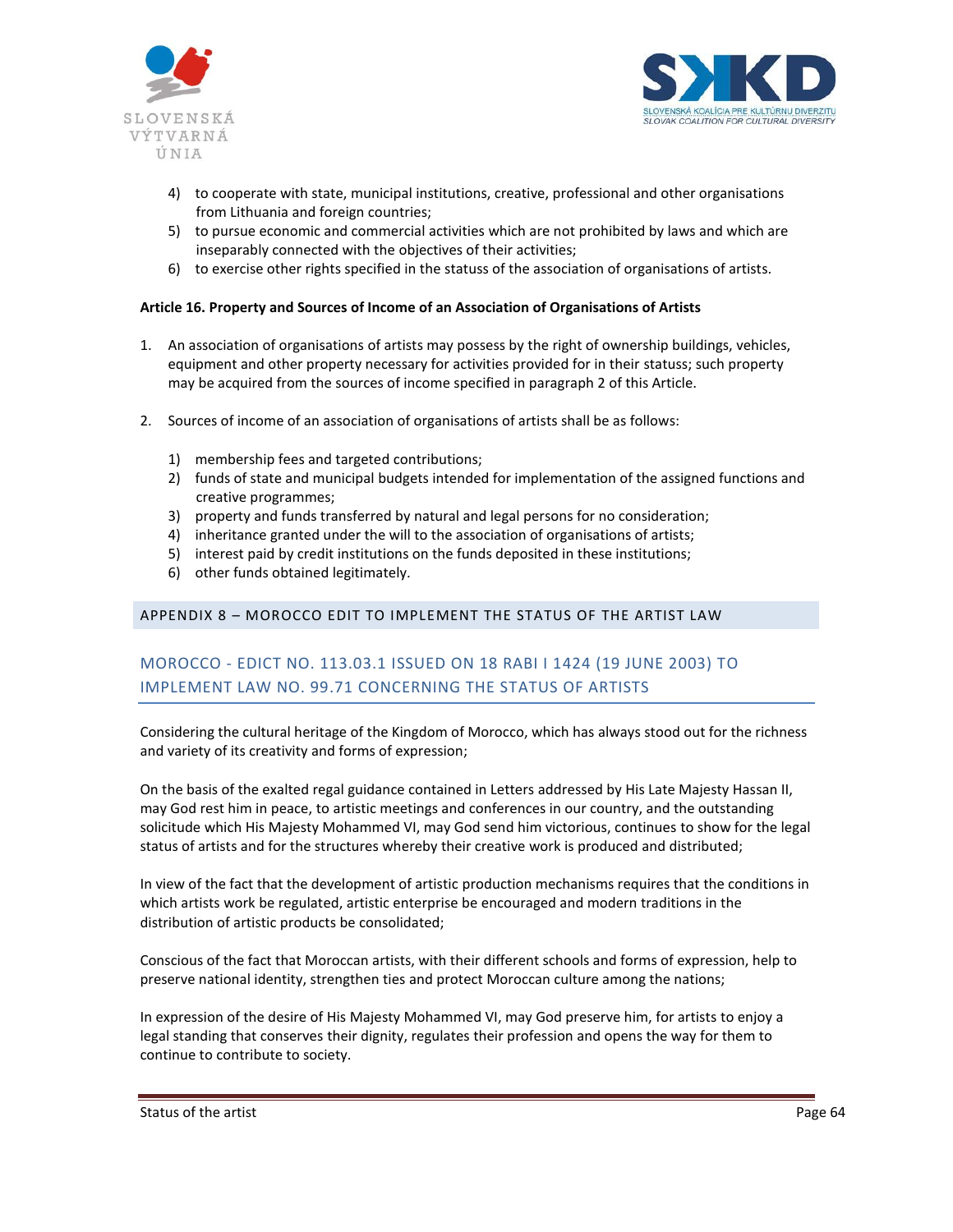



## **Chapter I Preliminary Measures Article 1 Definitions**

1. "Artist" means any natural person who practices artistic activity, either continually or intermittently, in return for remuneration and in the context of a contract of work or employment, or who performs an artistic work to sell or rent it to others, or produces it for the public administration, local authorities or public institutions.

2. "Artistic activity" is any activity involving artistic creation or artistic performance, where:

(a) "Artistic creativity" is any artistic work by a natural person, particularly in the field of audio visual art, photography, fine arts, music, theatre, literature (either written or spoken) or choreography.

(b) "Artistic performance" is any activity involving the artistic presentation or execution of all or part of an artistic work by a natural person, in any way, especially in the fields of music, theatre, variety shows, circus or puppetry.

3. "Impresario" is any natural or juridical person who concludes a contract of work or employment with an artist, for the purpose of undertaking artistic activity in return for remuneration.

4. "Individual contract" is any individual agreement concluded between an artist and an impresario. "Joint contract" means any agreement concluded between a group of artists and an impresario.

5. "Art services agency" refers to any juridical person who undertakes to bring the demand and supply for artistic services together, while not being a party in any artistic working relationship that may result therefrom.

6. Under this Act, a professional card is granted to everyone to whom the above definitions apply. The conditions and mechanisms for granting the card are defined in the regulations.

#### **Article 2**

For the purposes of this Act, "artistic revenue" is considered to be:

(a) Any monetary sums and the like, either in cash or in kind, which an artist receives in return for carrying out artistic activity.

(b) Any remuneration which an artist receives in return for ceding privileges or intellectual rights which have arisen as the result of artistic creativity or of an artistic performance.

#### **Chapter II Relationship between Impresarios and Artists**

#### **Article 3**

The contract between the impresario and the artist is concluded for a specified period of time, or for the performance of a specified artistic activity.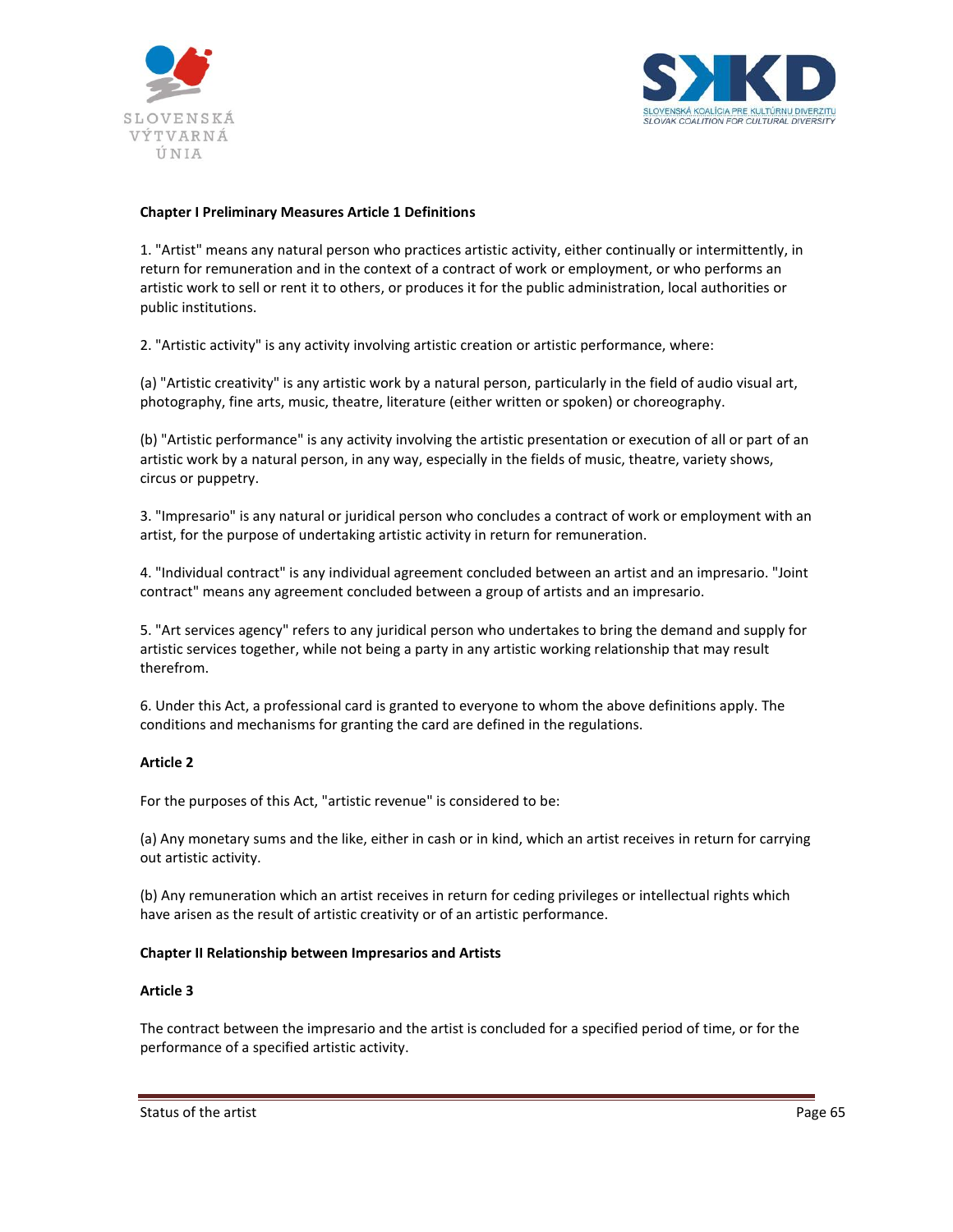



The contract concluded between the impresario and the artist is considered as being a contract of work.

The contract may be a joint work contract concerning a group of artists for the presentation of a specific performance or for their jointly carrying out an artistic work. In this case the contract must include the name of each artist individually, specifying his or her remuneration. After it has been signed, the artist must be given a copy of the joint contact which, if necessary, must specify whether the performance or performances are free of charge.

A joint contract may be signed by just one artist of the group, on condition that he or she has written power of attorney signed by each artist whose name appears on the contract.

The joint contract must stipulate each artist's remuneration, next to his of her full name.

#### **Article 5**

In the case of a joint contract concerning a group of individuals, only the artists are considered to practice artistic activity within the context of the contract.

Whether the contract is an individual or joint contract, neither the method of remuneration nor the amount thereof, or the name given to the contract by the parties, alters its status as a work contract between an impresario and artists. This is so irrespective of whether the artist owns all or some of the equipment he uses, either individually or with others, as long as he participates personally in the performance.

## **Article 6**

The artist working under contract, whatever name is given to that contract, is an employee to whom the provisions of employment law apply, unless covered by a special text in that or other laws, and taking account of the provisions issued for protecting literary and artistic works or artistic activities carried out by artists who belong to public professional organisations.

The relationship between an impresario and an artist is based not only upon the provisions of the law, but also upon respect for professional artistic ethics.

## **Article 7**

The work contract concluded between the impresario and the artist must be written.

The work contract between the artist and the impresario must be amended whenever there is a change in the artist's professional status, the amount of remuneration or the period of the contract.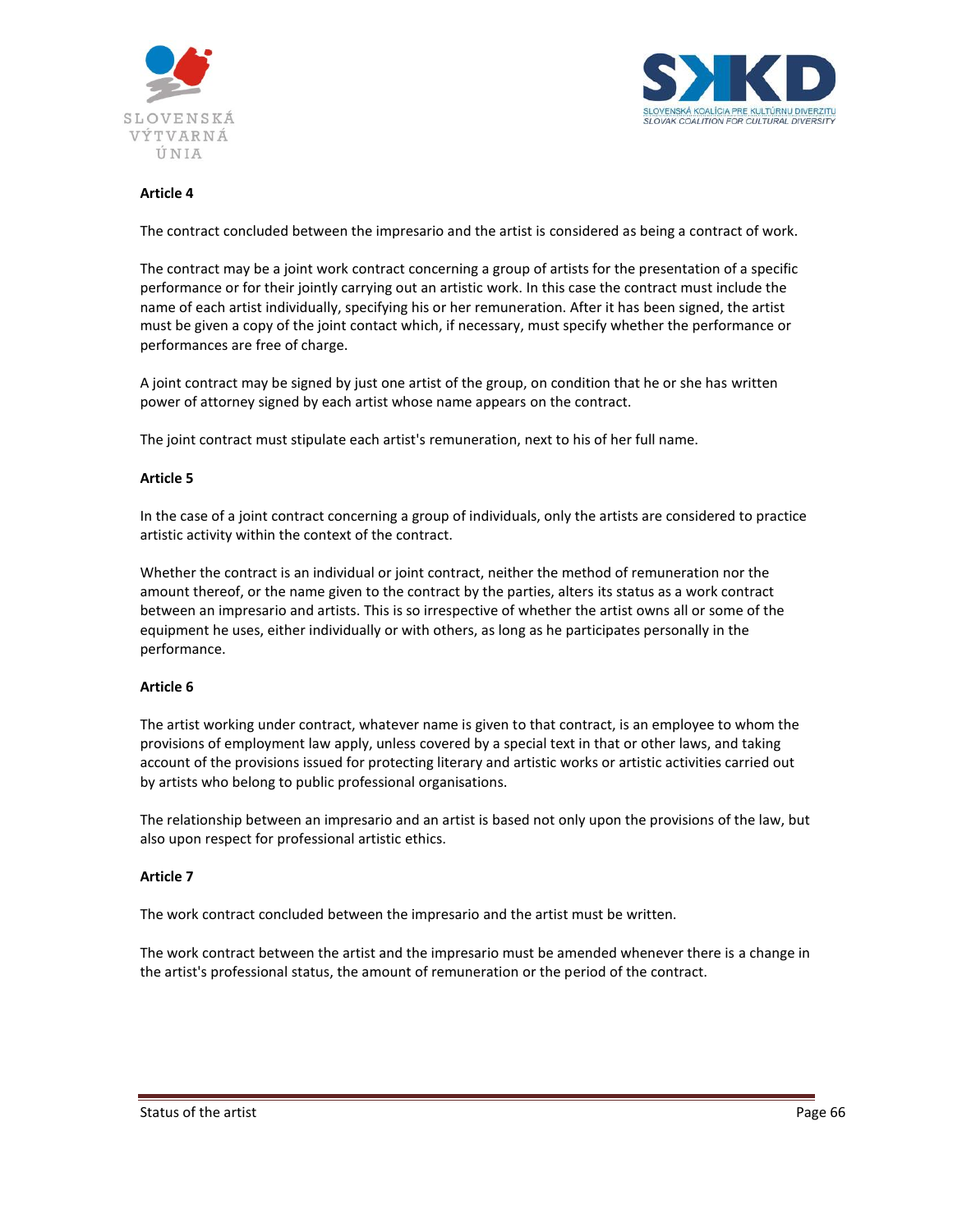



Any arbitrary termination of the contract entitles the other party to compensation, which is estimated in accordance with the contract itself. If this issue is not covered by the contract then the provisions of employment law visàvis the arbitrary termination of contracts apply.

#### **Chapter III Remuneration**

#### **Article 9**

If the presentation or execution of the artistic activity requires more than fifteen (15) days, the artist and the impresario may establish payment dates by mutual agreement, on condition that the artist receives advance instalments every fifteen (15) days, in such a way that he or she has been fully remunerated at the termination of the contract or at the conclusion of the artistic activity.

#### **Article 10**

The amount of the remuneration must be included in the contract.

The distinction between the two forms of remuneration pursuant to paragraphs (a) and (b) of article 2 must be indicated in the contract.

#### **Article 11**

When remuneration is paid a receipt must be issued showing the applicable fees and deductions, and the shared obligations as defined in article 13 below.

#### **Article 12**

Artists benefit from the privilege defined in section 1248 of the Code of Obligations and Contracts promulgated by the Edict published on 9 Ramadan 1331 (12 August 1913), concerning the payment of any monies owed to them by the impresario from the impresario's moveable goods, in accordance with that section and the conditions defined therein.

The legal compensation arising from the arbitrary termination of the contract by the impresario is part of the same privilege and has the same standing.

#### **Chapter IV Social Security**

#### **Article 13**

Artists to whom the provisions of this Act apply benefit from legislation covering accidents in the workplace, social security and basic health cover.

The governmental authorities responsible for culture are working to establish mechanisms to finance social services for artists, in the context of current law.

Status of the artist Page 67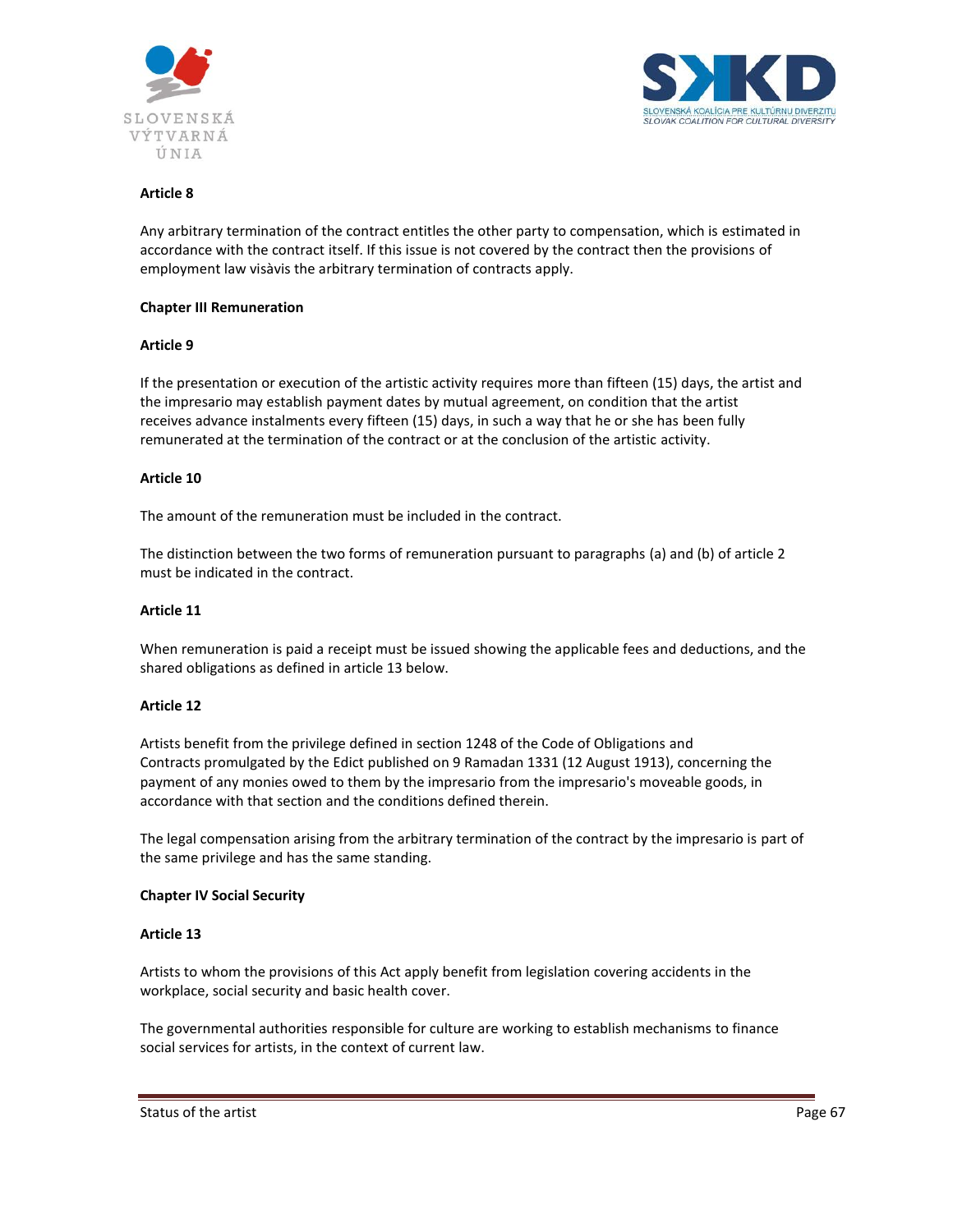



## **Chapter V Juvenile Artists**

#### **Article 14**

It is forbidden to employ any juvenile under the age of eighteen to act or appear in a public performance, without advance written permission from the labour inspector. This must be with the agreement of the juvenile's guardian and after having informed the governmental authorities responsible for culture. The labour inspector has the right, by means of a justified decision made either of his own accord or at the request of any qualified party, to withdraw the permission he had previously granted.

## **Article 15**

It is forbidden for anyone not undertaking research or study in the context of media or academic activities, to publish in any way, any comment, news or information concerning a juvenile under the age of eighteen, save for information connected with that juvenile's artistic activity. It is likewise forbidden to make any exploitative form of announcement aimed at inducing juveniles to practice the artistic professions by highlighting the lucrative nature of those professions.

#### **Article 16**

It is forbidden to make juveniles under the age of sixteen play dangerous games, or to oblige them to participate in performances which threaten their life, health or morals.

#### **Article 17**

If the provisions of articles 15 and 16 are infringed, the labour inspector shall request the local administrative authorities concerned to intervene to stop the offending performance, and the Public Prosecutor's Office shall be so informed.

#### **Chapter VI Art Services Agencies Section One Establishing an Art Services Agency**

#### **Article 18**

An art services agency may be established after having received authorisation from the competent authorities, as stipulated in the regulations. Thereafter it may, in exchange for payment, undertake to seek employment for artists in theatres, musical ensembles, variety shows, cinema, radio, television, cinema or circuses, or other such work in the world of entertainment.

#### **Article 19**

Authorisation to practice as defined in article 18 may only be granted to art services agencies established in the form of commercial companies.

An authorisation may not be granted, or maintained, for an art services agencies run by an individual who has suffered a definitive conviction for a crime against morality.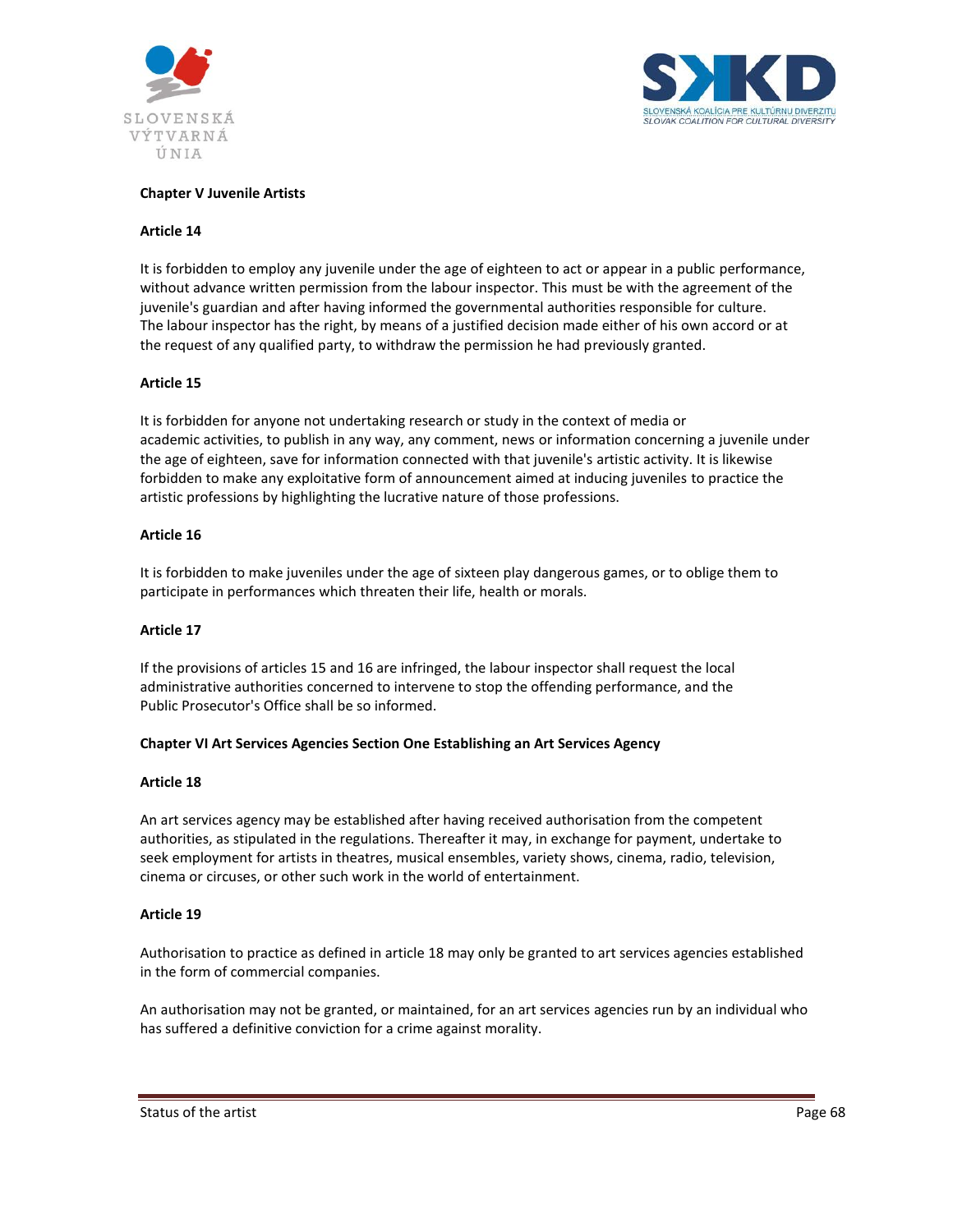



The request for authorisation to practise must include information about the art services agency, particularly the following: its address, the nationality of the director, the nature of the artistic activities it intends to pursue, models of the contracts it uses as per the regulations, its account number and the amount of its capital.

The art services agency may at any time be asked to provide supplementary information.

## **Section Two Art Services Agencies' Fees**

#### **Article 21**

Staff of art services agencies, when undertaking their function of seeking employment for artists, may not receive or accept deposits or collateral of any kind.

The impresario alone bears responsibility for the fees requested by the art services agency, while the artists employed pay nothing.

#### **Article 22**

The amount of the fees art service agencies receive from impresarios may be no more than: 2 per cent of the artist's remuneration for periods of employment not exceeding fifteen days. 5 per cent of the artist's remuneration for periods of employment between fifteen days and one month. 10 per cent of the artist's remuneration for periods of employment of longer than one month.

For the purposes of this article, remuneration is calculated as per the remuneration defined under paragraph (a) of article 2.

#### **Article 23**

Art services agencies must keep records in order to allow monitoring of the extent to which employment provisions in the artistic world are respected. The form and requirements of this register are defined in the regulations.

#### **Chapter VII Exceptional Measures**

#### **Article 24**

Employees and officials of the public administration, local authorities or public institutions may practise artistic activity outside working hours, either on their own account or for third parties, on condition that such activity does not have repercussions on the productivity of their work, and that it is not of a preponderantly commercial nature.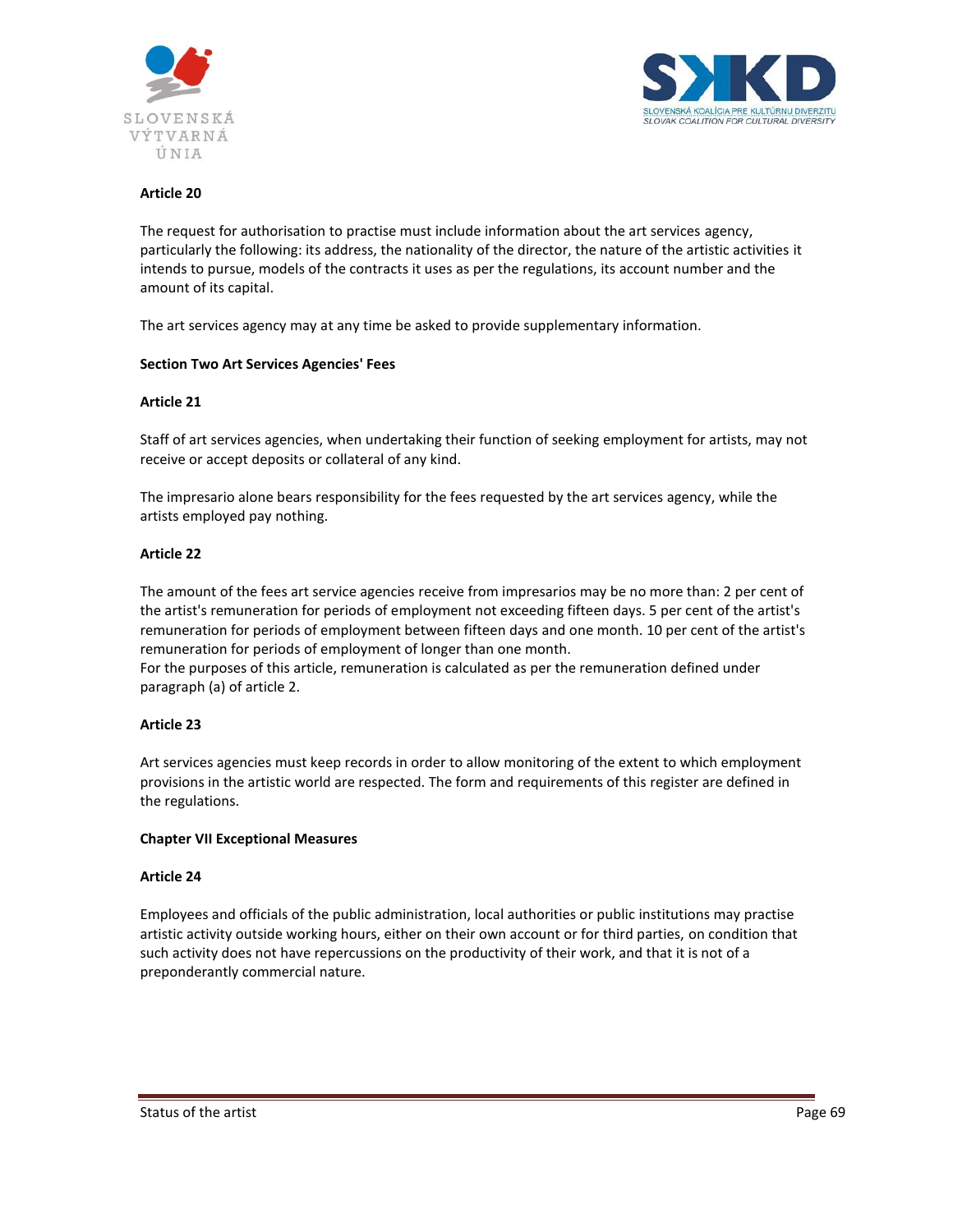



Payment associated with artistic activities carried out by the category of persons defined in article 24 for the State, local authorities, public institutions or agencies in which the State holds at least 50 per cent of the capital, are not considered as a double wage.

#### **Article 26**

If the performance of the artistic activity necessitates absence from the workplace, the employee or official may take unpaid leave. This must not exceed fifteen days in six months and is renewable once.

#### **Article 27**

A contract between the public administration and an artist may be concluded individually and directly, notwithstanding any laws to the contrary, merely on the basis of a sworn statement on the part of the artist including his or her name, family name, national ID card number if Moroccan, passport or residency card number if a foreigner, current account number in a post office, bank or the public treasury, and an undertaking to perform the contracted artistic activity as per the agreed conditions and times.

#### **Chapter VIII Violations and Penalties Section One Violations**

#### **Article 28**

Police officers, as well as officials appointed by the administration for the purpose, have the duty of establishing whether violations, as defined in this Act and the texts issued for its implementation, have taken place.

#### **Section Two Penalties**

#### **Article 29**

The following acts are punished with a fine of between 300 and 500 dirhams: Employing juveniles under the age of eighteen in contravention of article 14 of this Act. Publishing information about a juvenile under the age of eighteen, other than information associated with that juvenile's artistic activity. Inducing juveniles to practice the artistic professions by highlighting the lucrative nature of those professions. Making juveniles under the age of sixteen play dangerous games, or participate in performances which threaten their life, health or morals.

Multiple penalties are imposed in proportion to the number of employees for whom the above provisions are not implemented, to a maximum for all fines of 20,000 dirhams.

## **Article 30**

Anyone practising the activities of an art services agency without having obtained authorisation, pursuant to article 19 of this Act, shall be punished with a fine of between 10,000 and 20,000 dirhams.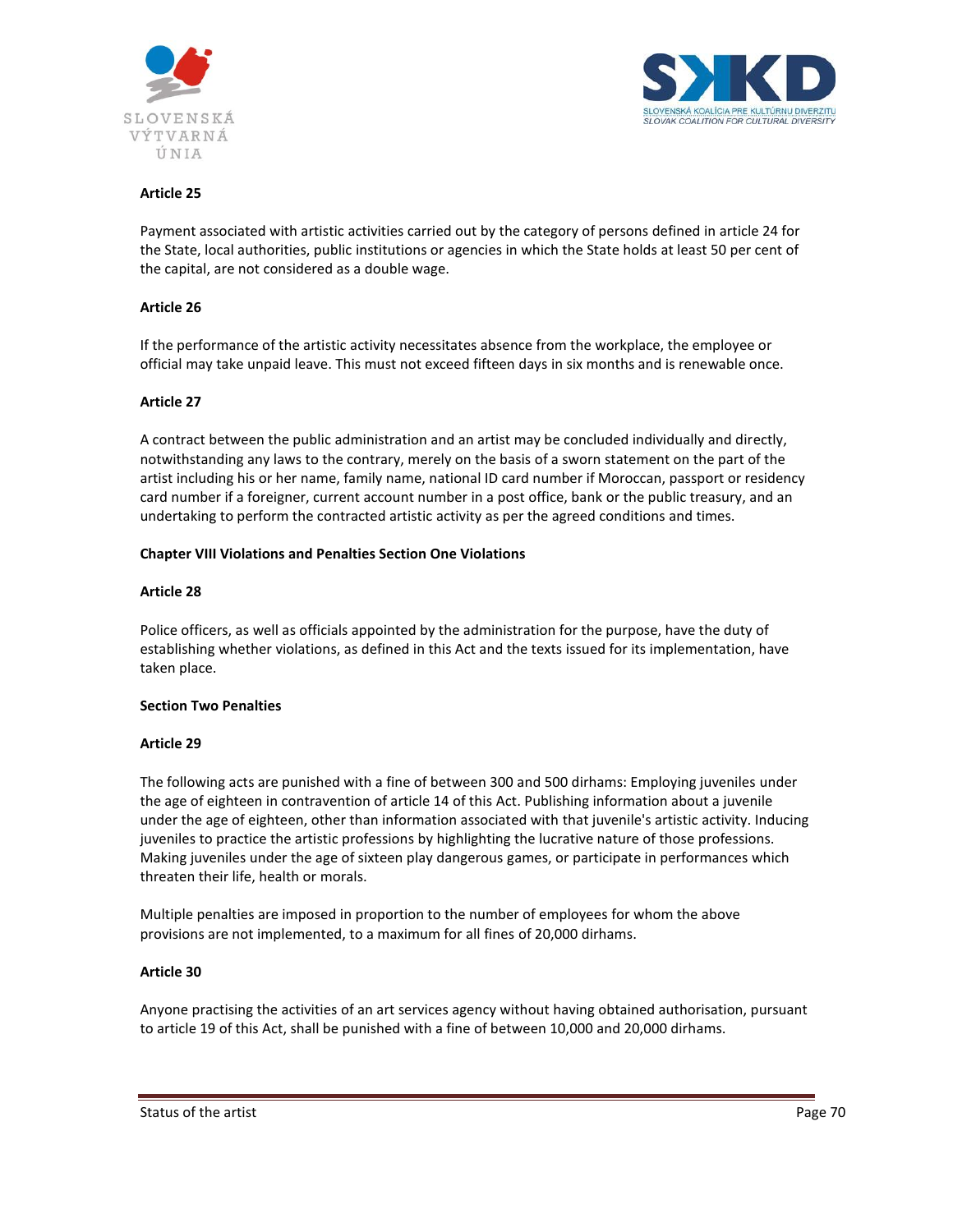



Any member of staff of an art services agencies who receives or accept deposits or collateral of any kind for undertaking the function of seeking employment for artists, in contravention of article 21of this Act, shall be punished with a fine of between 10,000 and 20,000 dirhams.

#### **Chapter IX Concluding Provisions**

#### **Article 32**

All provisions contrary to this Act especially those contained in labour legislation concerning art services agencies and the employment of juveniles in artistic activities are abrogated.

#### APPENDIX 9 – UNESCO DEFINITION (1980)

UNESCO's recommendation on the status of the artist proposes a formal definition for all artists: 'Artist' is taken to mean any person who creates or gives creative expression to, or re-creates works of art, who considers his [sic] artistic creation to be an essential part of his life, who contributes in this way to the development of art and culture and who is or asks to be recognized as an artist, whether or not he is bound by any relations of employment of association'.

#### APPENDIX 10 – ADDITIONAL INFORMATION FROM THE IFACCA AND NAVA WEB SITES

## **D'Art Topics in Arts Policy no.1, March 2002 IFACCA and the National Association for the Visual Arts (NAVA), Australia**

Most countries need some way of determining whether or not a person is a 'professional' artist for tax and benefit purposes. There is, however, little consistency in approach to definition. Some countries even have different definitions within their own jurisdictions. Moreover, there appears to be no comprehensive analysis of the impacts of different definitions. This D'Art report details five common approaches to definition:

- Definition through membership: A person is defined as an artist through membership of a recognised artist association
- Definition by committee: a committee of experts or artists' peers determines artistic status. The Netherlands' WIK scheme and Canada's Status of the Artist Act use this approach.
- Definition by authority: The taxation authority determines artistic status. The tax exemption scheme in Ireland uses this approach.
- Definition by association with artistic output: An artist is someone who produces art. This approach is taken in many jurisdictions, but merely replaces the question of 'What is an artist?' with 'What is art?'
- Definition by nature of arts activity: The artist is deemed professional if the arts work is undertaken in a businesslike manner. Tax authorities in many countries, including Canada, the United States and Australia use this approach.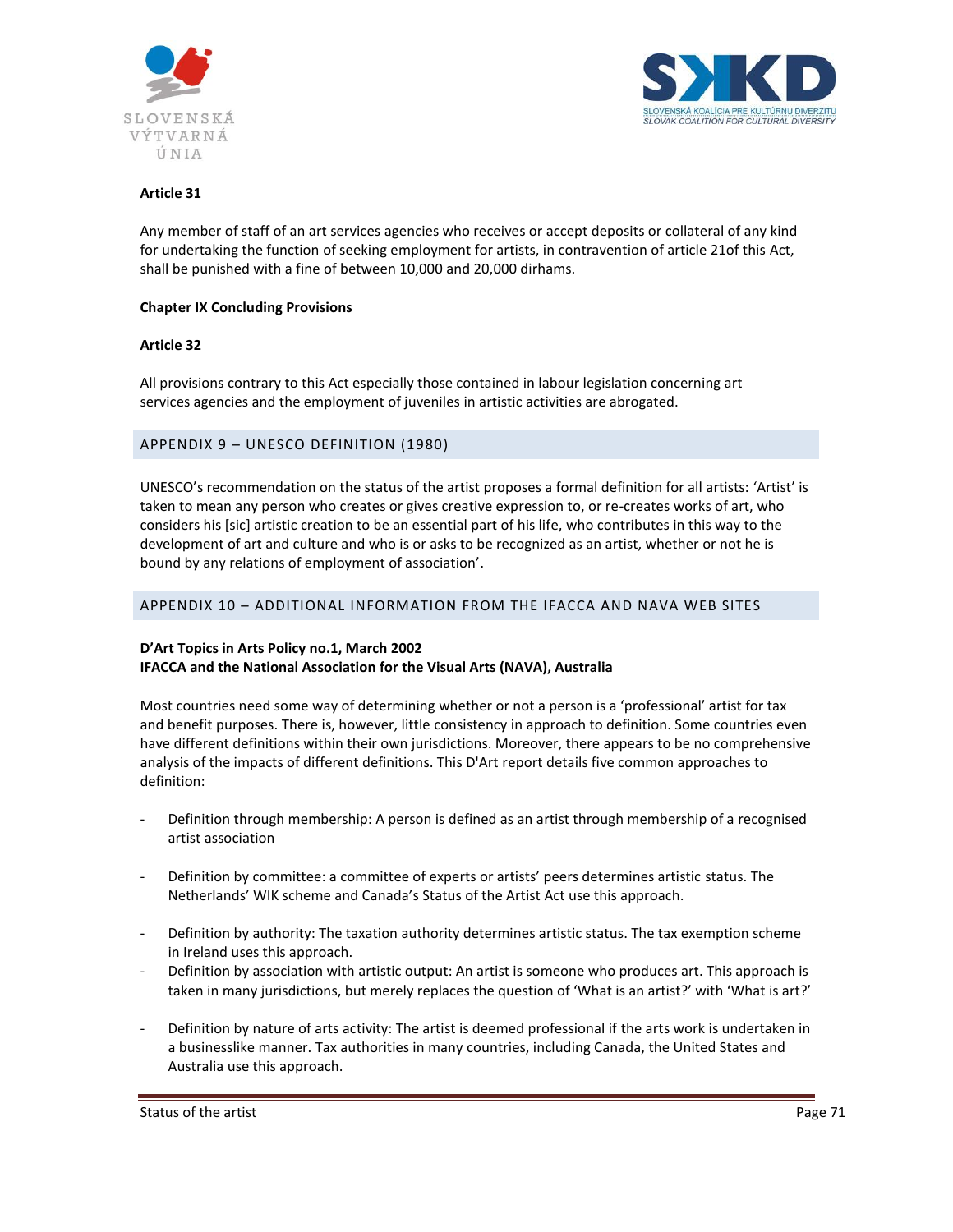



## **The definition of an artist in Europe is not uniform. Some common approaches to definition**

The methods and criteria used to define artists for tax and benefit schemes vary widely between jurisdictions. Five common approaches are set out below with examples from a number of countries. Often a mixture of these approaches is adopted.

*1. Definition through membership:* a person is defined as an artist throughmembership of a recognised artist association (eg a society of professional artists).

One consideration for determining professionalit y under Canada's Status of the Artist Act 1992 is whether an independent contractor is a 'member of an artists' association' (Department of Justice Canada, 2001; clause 18(b)iii).

Although administratively simple, this approach still begs the question of which *associations* are to be officially recognised. And, as Heikkinen and Karttunen (1995; 4) find, the complexity of definition is compounded by the need to adopt different membership criteria to ensure comparable definitions across the various art forms.

*2. Definition by committee:* artistic status is determined by a committee, such as a committee of 'experts' or of artistic peers.

In the Netherlands, an 'independent advisory body' determines the professional status of artists applying for eligibility under the Income Provision for Artists Act, or 'WIK' (Ministry of Education, Culture and Science, 1998). In Mexico, a committee of art 'experts' determines and ranks 'artists' under a scheme to allow artists to pay taxes with works of art instead of cash (The Washington Post, 1999). Under the Canadian Status of the Artist Act (1992), a tribunal determines who is and who is not a 'professional' artist for the purposes of actions under the tribunal's jurisdiction (Department of Justice Canada, 2001).

*3. Definition by authority:* the taxing authority determines eligibility.

Under Ireland's acclaimed artists' exemption scheme, artists submit a claim to the Revenue Commissioners' Office (Revenue Commissioners' Office, 2001). While the Office makes the final decision, it is able to consult externally in making its decision.

The obvious problem of the designation by committee or authority approaches outlined above is how to ensure objectivity, fairness, or lack of bias in decision- making. Fairness depends on how decisionmaking is structured and how deciding bodies are appointed and overseen. This issue is particularly relevant since 'The Establishment' is regularly in tension with 'the arts', particularly the 'arts of social change' (Whitakker, 1993).

*4. Definition by association with artistic output:* the definition of an artist derives from the definition of artistic output; ie, an artist is someone who produces art (artworks, copyrighted materials and so on).

This type of definition exists in France (Syndicat National des Sculpteurs et Plasticiens, 2001), in the UK (Inland Revenue, 2001) and in the Republic of Ireland (Coffey, 1998; section 2.4). In the case of Ireland,

Status of the artist **Page 72** and the artist **Page 72** and the status of the artist **Page 72** and the status of the artist **Page 72** and the status of the artist **Page 72** and the status of the artist **Page 72** and the st